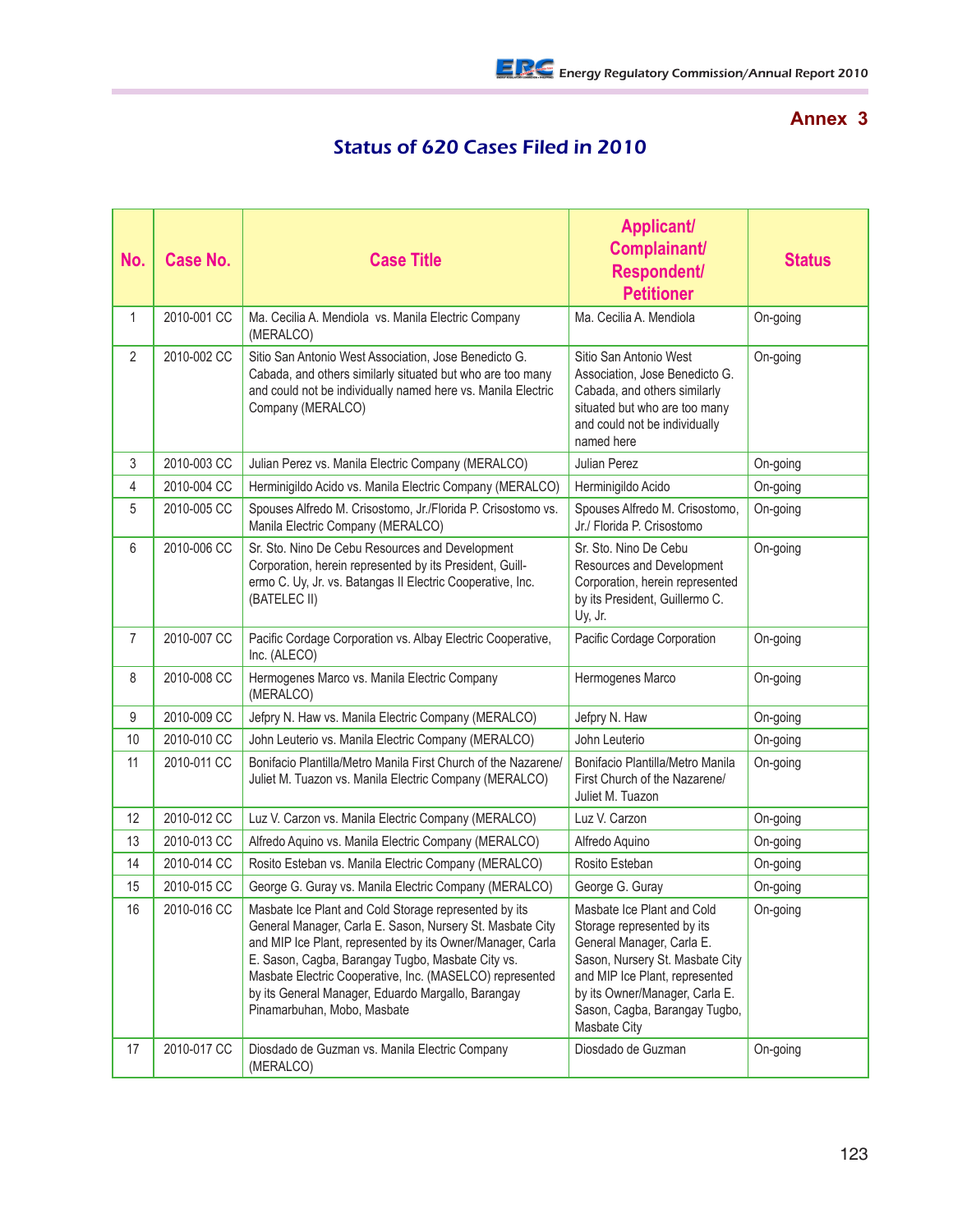| No. | Case No.    | <b>Case Title</b>                                                                                                                                                                                                                                                       | <b>Applicant/</b><br>Complainant/<br>Respondent/<br><b>Petitioner</b>                                                 | <b>Status</b>                                                                                                    |
|-----|-------------|-------------------------------------------------------------------------------------------------------------------------------------------------------------------------------------------------------------------------------------------------------------------------|-----------------------------------------------------------------------------------------------------------------------|------------------------------------------------------------------------------------------------------------------|
| 18  | 2010-018 CC | Robiedo, Inc. (formerly SOP Lines, Inc.) doing business<br>under the trade name and style "Villa Caceres Hotel" vs.<br>Camarines Sur II Electric Cooperative, Inc.<br>(CASURECO II), Ms. Jane T. Barrameda, OIC - General<br>Manager, Muriel Abonal and other John Does | Robiedo, Inc. (formerly SOP<br>Lines, Inc.) doing business<br>under the trade name and style<br>"Villa Caceres Hotel" | On-going                                                                                                         |
| 19  | 2010-019 CC | Amy D. Soriano vs. Manila Electric Company (MERALCO)                                                                                                                                                                                                                    | Amy D. Soriano                                                                                                        | On-going                                                                                                         |
| 20  | 2010-020 CC | Rey R. Catanaoan vs. Manila Electric Company (MERALCO)                                                                                                                                                                                                                  | Rey R. Catanaoan                                                                                                      | On-going                                                                                                         |
| 21  | 2010-021 CC | Corazon B. Judan vs. Manila Electric Company (MERALCO)                                                                                                                                                                                                                  | Corazon B. Judan                                                                                                      | On-going                                                                                                         |
| 22  | 2010-022 CC | Southeastern College, Inc. represented by Conrad M.<br>Mañalac vs. Manila Electric Company (MERALCO)                                                                                                                                                                    | Southeastern College, Inc.<br>represented by Conrad M.<br>Mañalac                                                     | On-going                                                                                                         |
| 23  | 2010-023 CC | Brando A. Albao vs. Manila Electric Company (MERALCO)                                                                                                                                                                                                                   | Brando A. Albao                                                                                                       | On-going                                                                                                         |
| 24  | 2010-024 CC | Epineto C. Logico vs. Manila Electric Company (MERALCO)                                                                                                                                                                                                                 | Epineto C. Logico                                                                                                     | The case was can-<br>celled. The case was<br>addressed as letter<br>compliant rather than<br>consumer compliant. |
| 25  | 2010-025 CC | Maine City Property Holding Corporation vs. Manila Electric<br>Company (MERALCO)                                                                                                                                                                                        | Maine City Property Holding<br>Corporation                                                                            | On-going                                                                                                         |
| 26  | 2010-026 CC | Moira Tarrayo De Guzman vs. Manila Electric Company<br>(MERALCO)                                                                                                                                                                                                        | Moira Tarrayo De Guzman                                                                                               | On-going                                                                                                         |
| 27  | 2010-027 CC | Lucinia E. Sulit vs. Manila Electric Company (MERALCO)                                                                                                                                                                                                                  | Lucinia E. Sulit                                                                                                      | On-going                                                                                                         |
| 28  | 2010-028 CC | Sps. Romeo C. Dela Cruz and Edna L. Dela Cruz vs. Manila<br>Electric Company (MERALCO)                                                                                                                                                                                  | Sps. Romeo C. Dela Cruz and<br>Edna L. Dela Cruz                                                                      | On-going                                                                                                         |
| 29  | 2010-029 CC | Concepcion D. Chan and Reynaldo Chan vs. Manila Electric<br>Company (MERALCO) and Geraldyn Solidum, Head, Baliuag<br><b>Business Center</b>                                                                                                                             | Concepcion D. Chan and<br>Reynaldo Chan                                                                               | On-going                                                                                                         |
| 30  | 2010-030 CC | Ailyne V. Manalese vs. Manila Electric Company (MERALCO)                                                                                                                                                                                                                | Ailyne V. Manalese                                                                                                    | On-going                                                                                                         |
| 31  | 2010-031 CC | Lilia Corazon Mendoza vs. Manila Electric Company<br>(MERALCO)                                                                                                                                                                                                          | Lilia Corazon Mendoza                                                                                                 | On-going                                                                                                         |
| 32  | 2010-032 CC | Jean Ortiz vs. Manila Electric Company (MERALCO)                                                                                                                                                                                                                        | Jean Ortiz                                                                                                            | On-going                                                                                                         |
| 33  | 2010-033 CC | Chua Siok Luan vs. Manila Electric Company (MERALCO)                                                                                                                                                                                                                    | Chua Siok Luan                                                                                                        | On-going                                                                                                         |
| 34  | 2010-034 CC | Peace Development Corporation vs. Manila Electric<br>Company (MERALCO)                                                                                                                                                                                                  | Peace Development Corporation                                                                                         | On-going                                                                                                         |
| 35  | 2010-035 CC | Nora J. Llamas and/or Grace L. Chavez vs. Manila Electric<br>Company (MERALCO)                                                                                                                                                                                          | Nora J. Llamas and/or Grace L.<br>Chavez                                                                              | On-going                                                                                                         |
| 36  | 2010-036 CC | Jennette Ong Chan vs. Manila Electric Company<br>(MERALCO)                                                                                                                                                                                                              | Jennette Ong Chan                                                                                                     | On-going                                                                                                         |
| 37  | 2010-037 CC | Gertrudes A. Alcesto vs. Manila Electric Company<br>(MERALCO)                                                                                                                                                                                                           | Gertrudes A. Alcesto                                                                                                  | On-going                                                                                                         |
| 38  | 2010-038 CC | Beescharm Corporation vs. Leomont Realty and<br>Development Corporation and Manila Electric Company<br>(MERALCO)                                                                                                                                                        | Beescharm Corporation                                                                                                 | On-going                                                                                                         |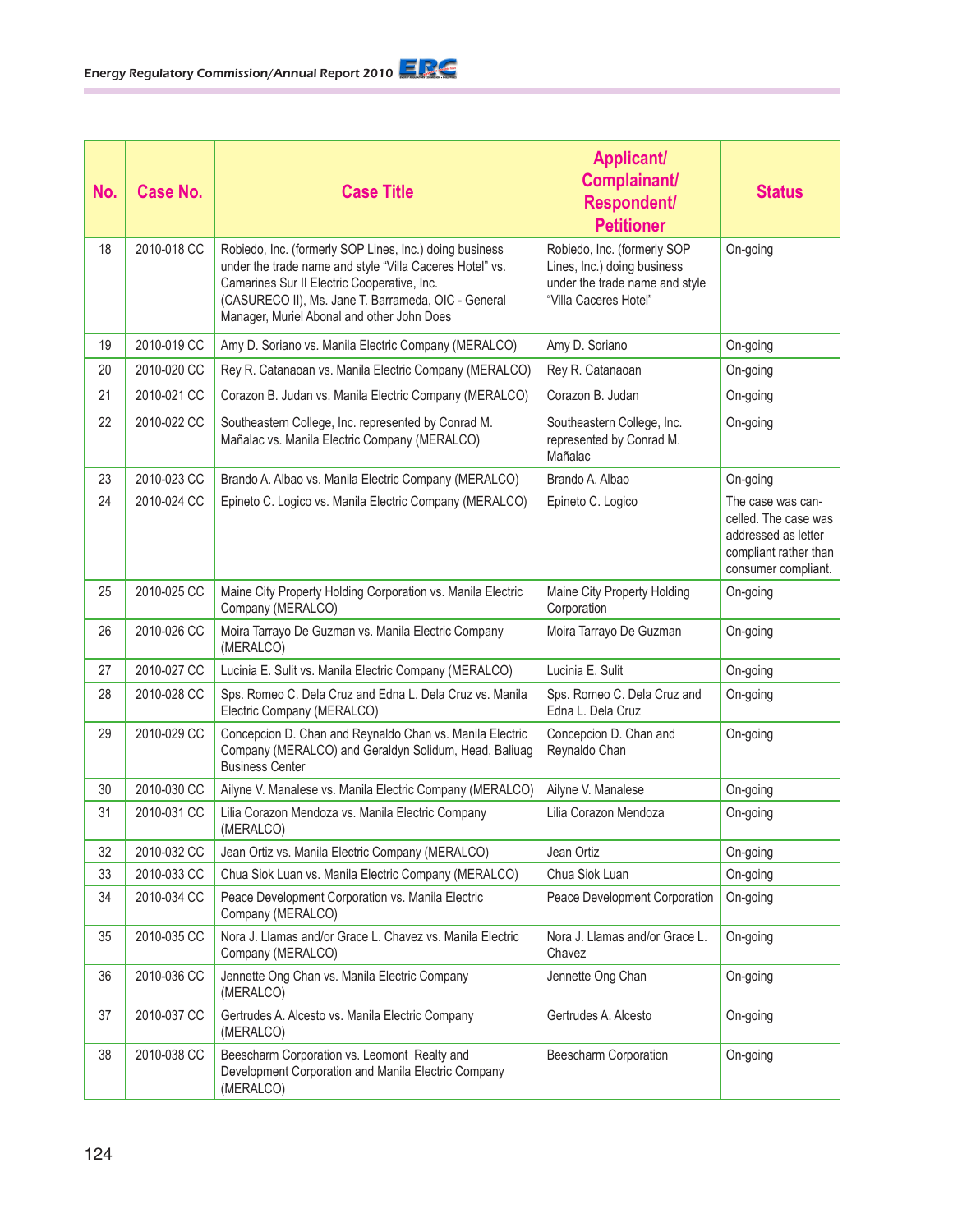| No. | <b>Case No.</b> | <b>Case Title</b>                                                                                                                                  | <b>Applicant/</b><br>Complainant/<br><b>Respondent/</b><br><b>Petitioner</b>                                    | <b>Status</b> |
|-----|-----------------|----------------------------------------------------------------------------------------------------------------------------------------------------|-----------------------------------------------------------------------------------------------------------------|---------------|
| 39  | 2010-039 CC     | Estelita N. Laudencia vs. Manila Electric Company<br>(MERALCO)                                                                                     | Estelita N. Laudencia                                                                                           | On-going      |
| 40  | 2010-040 CC     | Roberto Gaw Lim vs. Manila Electric Company (MERALCO)                                                                                              | Roberto Gaw Lim                                                                                                 | On-going      |
| 41  | 2010-040 CC     | Jose J. Diaz vs. Manila Electric Company (MERALCO)                                                                                                 | Jose J. Diaz                                                                                                    | On-going      |
| 42  | 2010-042 CC     | Atty. Vicente Vos R. Bartolome vs. Manila Electric Company<br>(MERALCO)                                                                            | Atty. Vicente Vos R. Bartolome                                                                                  | On-going      |
| 43  | 2010-043 CC     | Jias Holding Corporation represented by Jon See vs. Manila<br>Electric Company (MERALCO)                                                           | Jias Holding Corporation<br>represented by Jon See                                                              | On-going      |
| 44  | 2010-044 CC     | Celia S. Gualberto vs. Manila Electric Company (MERALCO)                                                                                           | Celia S. Gualberto                                                                                              | On-going      |
| 45  | 2010-045 CC     | Jose Flores vs. Manila Electric Company (MERALCO)                                                                                                  | Jose Flores                                                                                                     | On-going      |
| 46  | 2010-046 CC     | Felipe Santiago vs. Manila Electric Company (MERALCO)                                                                                              | Felipe Santiago                                                                                                 | On-going      |
| 47  | 2010-047 CC     | Reynaldo Buensalida or Corazon Sumayo vs. Manila Electric<br>Company (MERALCO)                                                                     | Reynaldo Buensalida or<br>Corazon Sumayo                                                                        | On-going      |
| 48  | 2010-048 CC     | Benjamin D. Villar vs. Manila Electric Company (MERALCO)                                                                                           | Benjamin D. Villar                                                                                              | On-going      |
| 49  | 2010-049 CC     | Benjamin D. Villar vs. Manila Electric Company (MERALCO)                                                                                           | Benjamin D. Villar                                                                                              | On-going      |
| 50  | 2010-050 CC     | Alma U. Masangkay vs. Manila Electric Company<br>(MERALCO)                                                                                         | Alma U. Masangkay                                                                                               | On-going      |
| 51  | 2010-051 CC     | Ricardo G. Din vs. Manila Electric Company (MERALCO)                                                                                               | Ricardo G. Din                                                                                                  | On-going      |
| 52  | 2010-052 CC     | Benjamin Punzalan vs. Manila Electric Company<br>(MERALCO)                                                                                         | Benjamin Punzalan                                                                                               | On-going      |
| 53  | 2010-053 CC     | Robert Ty (787158101) vs. Manila Electric Company<br>(MERALCO)                                                                                     | Robert Ty (787158101)                                                                                           | On-going      |
| 54  | 2010-054 CC     | Chee T. Sun/Kenyon Chee vs. Manila Electric Company<br>(MERALCO)                                                                                   | Chee T. Sun/Kenyon Chee                                                                                         | On-going      |
| 55  | 2010-055 CC     | Spouses Norberto R. Rivera and Lydia M. Rivera vs. Manila<br>Electric Company (MERALCO)                                                            | Spouses Norberto R. Rivera and<br>Lydia M. Rivera                                                               | On-going      |
| 56  | 2010-056 CC     | Baldev Singh Brar vs. Manila Electric Company (MERALCO)                                                                                            | <b>Baldev Singh Brar</b>                                                                                        | On-going      |
| 57  | 2010-057 CC     | Alberto Aguinaldo vs. Manila Electric Company (MERALCO)                                                                                            | Alberto Aguinaldo                                                                                               | On-going      |
| 58  | 2010-058 CC     | Mario Tan, Jr. vs. Manila Electric Company (MERALCO)                                                                                               | Mario Tan, Jr.                                                                                                  | On-going      |
| 59  | 2010-059 CC     | Vivian T. Tiongkiao vs. Manila Electric Company<br>(MERALCO)                                                                                       | Vivian T. Tiongkiao                                                                                             | On-going      |
| 60  | 2010-060 CC     | Julian L. Puzon, Jr. vs. Manila Electric Company (MERALCO)                                                                                         | Julian L. Puzon, Jr.                                                                                            | On-going      |
| 61  | 2010-061 CC     | Tirso S. Bejo represented by Arnel Cabrera vs. Manila<br>Electric Company (MERALCO)                                                                | Tirso S. Bejo represented by<br>Arnel Cabrera                                                                   | On-going      |
| 62  | 2010-062 CC     | Golden Site Neighborhood Association, Inc. herein<br>represented by its President and CEO Elisa B. Vinson vs.<br>Manila Electric Company (MERALCO) | Golden Site Neighborhood<br>Association, Inc. herein<br>represented by its President and<br>CEO Elisa B. Vinson | On-going      |
| 63  | 2010-063 CC     | Tommy Kue vs. Manila Electric Company (MERALCO)                                                                                                    | Tommy Kue                                                                                                       | On-going      |
| 64  | 2010-064 CC     | Flora Mendoza vs. Manila Electric Company (MERALCO)                                                                                                | Flora Mendoza                                                                                                   | On-going      |
| 65  | 2010-065 CC     | Rafael M. Bernardo vs. Manila Electric Company<br>(MERALCO)                                                                                        | Rafael M. Bernardo                                                                                              | On-going      |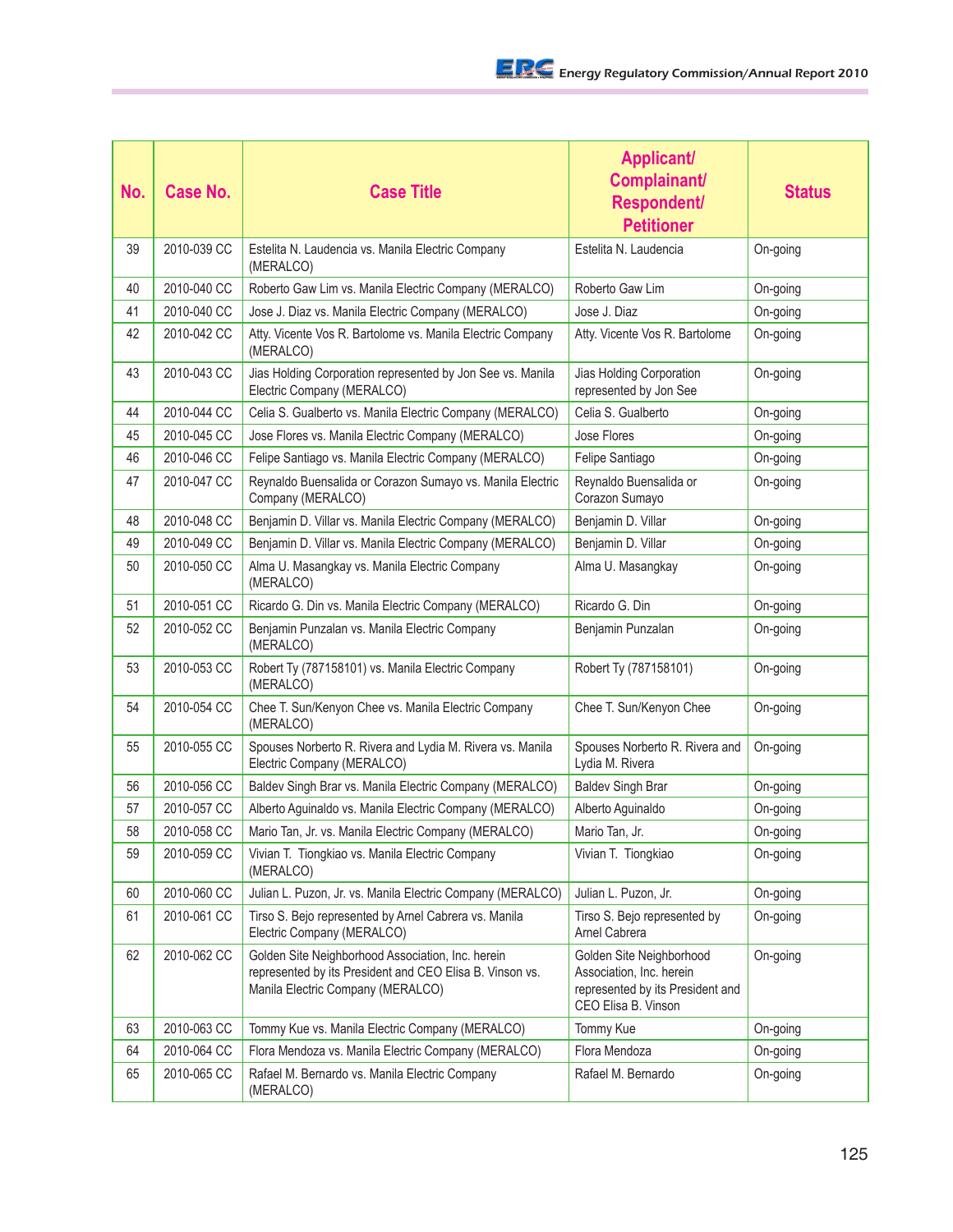| No. | <b>Case No.</b> | <b>Case Title</b>                                                                                                       | <b>Applicant/</b><br>Complainant/<br>Respondent/<br><b>Petitioner</b>                | <b>Status</b> |
|-----|-----------------|-------------------------------------------------------------------------------------------------------------------------|--------------------------------------------------------------------------------------|---------------|
| 66  | 2010-066 CC     | Grace Granadozin vs. Manila Electric Company (MERALCO)                                                                  | Grace Granadozin                                                                     | On-going      |
| 67  | 2010-067 CC     | George Yu Go vs. Manila Electric Company (MERALCO)                                                                      | George Yu Go                                                                         | On-going      |
| 68  | 2010-068 CC     | George Yu Go vs. Manila Electric Company (MERALCO)                                                                      | George Yu Go                                                                         | On-going      |
| 69  | 2010-069 CC     | Edy V. Lacuna vs. Manila Electric Company (MERALCO)                                                                     | Edy V. Lacuna                                                                        | On-going      |
| 70  | 2010-070 CC     | Beny Sandoval vs. Manila Electric Company (MERALCO)                                                                     | <b>Beny Sandoval</b>                                                                 | On-going      |
| 71  | 2010-071 CC     | Ma. Cleofe A. Imperial vs. Manila Electric Company<br>(MERALCO)                                                         | Ma. Cleofe A. Imperial                                                               | On-going      |
| 72  | 2010-072 CC     | Reynaldo A. Matanguihan vs. Manila Electric Company<br>(MERALCO)                                                        | Reynaldo A. Matanguihan                                                              | On-going      |
| 73  | 2010-073 CC     | Ma. Dulce M. Cacha vs. Manila Electric Company<br>(MERALCO)                                                             | Ma. Dulce M. Cacha                                                                   | On-going      |
| 74  | 2010-074 CC     | Manolo R. Penalosa vs. Manila Electric Company<br>(MERALCO)                                                             | Manolo R. Penalosa                                                                   | On-going      |
| 75  | 2010-075 CC     | Remylen Caneo vs. Manila Electric Company (MERALCO)                                                                     | Remylen Caneo                                                                        | On-going      |
| 76  | 2010-076 CC     | Justino L. Almocera and Cecilia L. Almocera vs. Manila<br>Electric Company (MERALCO)                                    | Justino L. Almocera and Cecilia<br>L. Almocera                                       | On-going      |
| 77  | 2010-077 CC     | Isirida T. Bocalan / Merchelle T. Peña represented by Alfredo<br>Ilasin vs. Manila Electric Company (MERALCO)           | Isirida T. Bocalan / Merchelle<br>T. Peña represented by Alfredo<br><b>Ilasin</b>    | On-going      |
| 78  | 2010-078 CC     | Romeo M. Capistrano vs. Manila Electric Company<br>(MERALCO)                                                            | Romeo M. Capistrano                                                                  | On-going      |
| 79  | 2010-079 CC     | Jocelyn Magno vs. Manila Electric Company (MERALCO)                                                                     | Jocelyn Magno                                                                        | On-going      |
| 80  | 2010-080 CC     | Rommel M. Cunanan vs. Manila Electric Company<br>(MERALCO)                                                              | Rommel M. Cunanan                                                                    | On-going      |
| 81  | 2010-081 CC     | Carolina Cruz vs. Manila Electric Company (MERALCO)                                                                     | Carolina Cruz                                                                        | On-going      |
| 82  | 2010-082 CC     | Ferminia M. Ballon vs. Manila Electric Company (MERALCO)                                                                | Ferminia M. Ballon                                                                   | On-going      |
| 83  | 2010-083 CC     | Leticia Santos vs. Manila Electric Company (MERALCO)                                                                    | Leticia Santos                                                                       | On-going      |
| 84  | 2010-084 CC     | Diana Vergara vs. Manila Electric Company (MERALCO)                                                                     | Diana Vergara                                                                        | On-going      |
| 85  | 2010-085 CC     | Noemi Landrito vs. Manila Electric Company (MERALCO)                                                                    | Noemi Landrito                                                                       | On-going      |
| 86  | 2010-086 CC     | Mario B. Cayco and Maria B. Cayco vs. Manila Electric<br>Company (MERALCO)                                              | Mario B. Cayco and Maria B.<br>Cayco                                                 | On-going      |
| 87  | 2010-087 CC     | Erlinda Celeridad vs. Manila Electric Company (MERALCO)                                                                 | Erlinda Celeridad                                                                    | On-going      |
| 88  | 2010-088 CC     | Patricia Guevarra or Romulo C. Matulac vs. Manila Electric<br>Company (MERALCO)                                         | Patricia Guevarra or Romulo C.<br>Matulac                                            | On-going      |
| 89  | 2010-089 CC     | Conchita B. Paredes vs. Manila Electric Company<br>(MERALCO)                                                            | Conchita B. Paredes                                                                  | On-going      |
| 90  | 2010-090 CC     | Standard Industries Co., Inc. represented by Alejandro Y. Co<br>and Isidoro Y. Co vs. Manila Electric Company (MERALCO) | Standard Industries Co., Inc.<br>represented by Alejandro Y. Co<br>and Isidoro Y. Co | On-going      |
| 91  | 2010-091 CC     | Larry L. Nicolas / Aristotle L. Nicolas vs. Manila Electric<br>Company (MERALCO)                                        | Larry L. Nicolas / Aristotle L.<br>Nicolas                                           | On-going      |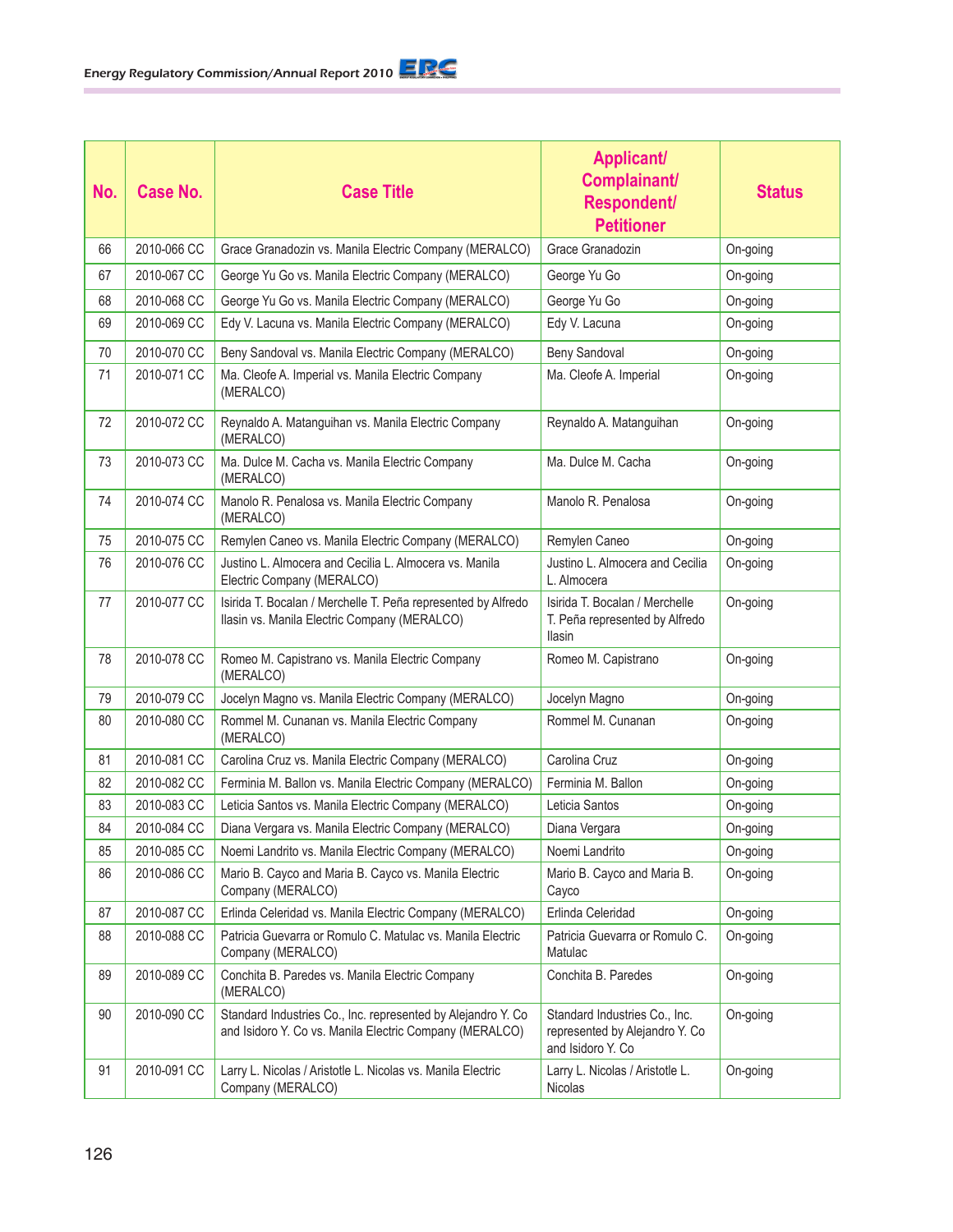| No. | Case No.    | <b>Case Title</b>                                                                                                                                                                             | <b>Applicant/</b><br>Complainant/<br>Respondent/<br><b>Petitioner</b> | <b>Status</b> |
|-----|-------------|-----------------------------------------------------------------------------------------------------------------------------------------------------------------------------------------------|-----------------------------------------------------------------------|---------------|
| 92  | 2010-092 CC | Larry L. Nicolas / Ariel Bacolor vs. Manila Electric Company<br>(MERALCO)                                                                                                                     | Larry L. Nicolas / Ariel Bacolor                                      | On-going      |
| 93  | 2010-093 CC | Ireneo Z. Sumdiam in behalf of Cecila B. Martinez vs. Manila<br>Electric Company (MERALCO)                                                                                                    | Ireneo Z. Sumdiam in behalf of<br>Cecila B. Martinez                  | On-going      |
| 94  | 2010-094 CC | Sps. Efren R. De Jesus and Venus De Jesus vs. Manila<br>Electric Company (MERALCO)                                                                                                            | Sps. Efren R. De Jesus and<br>Venus De Jesus                          | On-going      |
| 95  | 2010-095 CC | Mark Gil V. Villaluna vs. Manila Electric Company<br>(MERALCO)                                                                                                                                | Mark Gil V. Villaluna                                                 | On-going      |
| 96  | 2010-096 CC | Ma. Florevic D. Mercado vs. Manila Electric Company<br>(MERALCO)                                                                                                                              | Ma. Florevic D. Mercado                                               | On-going      |
| 97  | 2010-097 CC | Leonora Isip Manansala vs. Manila Electric Company<br>(MERALCO)                                                                                                                               | Leonora Isip Manansala                                                | On-going      |
| 98  | 2010-098 CC | Susan V. Ople vs. Manila Electric Company (MERALCO)                                                                                                                                           | Susan V. Ople                                                         | On-going      |
| 99  | 2010-099 CC | Robert C. Sevillana vs. Manila Electric Company<br>(MERALCO)                                                                                                                                  | Robert C. Sevillana                                                   | On-going      |
| 100 | 2010-100 CC | Norma D. Camacho vs. Manila Electric Company<br>(MERALCO)                                                                                                                                     | Norma D. Camacho                                                      | On-going      |
| 101 | 2010-101 CC | Josefina Buensalida Nisporas and Carmen Luisa Aquilisan<br>vs. Manila Electric Company (MERALCO)                                                                                              | Josefina Buensalida Nisporas<br>and Carmen Luisa Aquilisan            | On-going      |
| 102 | 2010-102 CC | Roger T. Manaog vs. Manila Electric Company (MERALCO)                                                                                                                                         | Roger T. Manaog                                                       | On-going      |
| 103 | 2010-103 CC | Maritess M. Reyes vs. Manila Electric Company (MERALCO)                                                                                                                                       | Maritess M. Reyes                                                     | On-going      |
| 104 | 2010-104 CC | Bernardino S. Carpio vs. Manila Electric Company<br>(MERALCO)                                                                                                                                 | Bernardino S. Carpio                                                  | On-going      |
| 105 | 2010-105 CC | Ma. Florevic D. Mercado vs. Manila Electric Company<br>(MERALCO) herein represented by Dante Nathaniel L.<br>Cachola, Head, Manila Electric Company (MERALCO) -<br>Novaliches Business Center | Ma. Florevic D. Mercado                                               | On-going      |
| 106 | 2010-106 CC | Renante M. Perez vs. Manila Electric Company (MERALCO)                                                                                                                                        | Renante M. Perez                                                      | On-going      |
| 107 | 2010-107 CC | Rogelio J. Nofuente vs. Manila Electric Company<br>(MERALCO)                                                                                                                                  | Rogelio J. Nofuente                                                   | On-going      |
| 108 | 2010-108 CC | Ricardo Flores vs. Manila Electric Company (MERALCO)                                                                                                                                          | Ricardo Flores                                                        | On-going      |
| 109 | 2010-109 CC | Ricardo Antonio vs. China Banking Corporation and Manila<br>Electric Company (MERALCO)                                                                                                        | Ricardo Antonio                                                       | On-going      |
| 110 | 2010-110 CC | Sylvia Fonacier vs. Manila Electric Company (MERALCO)                                                                                                                                         | Sylvia Fonacier                                                       | On-going      |
| 111 | 2010-111 CC | Orlando A. Obispo vs. Manila Electric Company (MERALCO)                                                                                                                                       | Orlando A. Obispo                                                     | On-going      |
| 112 | 2010-112 CC | Don Carlos Allado vs. Manila Electric Company (MERALCO)                                                                                                                                       | Don Carlos Allado                                                     | On-going      |
| 113 | 2010-113 CC | Grace Lyn Tan vs. Manila Electric Company (MERALCO)                                                                                                                                           | Grace Lyn Tan                                                         | On-going      |
| 114 | 2010-114 CC | Elsa Dedicatoria vs. Manila Electric Company (MERALCO)                                                                                                                                        | Elsa Dedicatoria                                                      | On-going      |
| 115 | 2010-115 CC | Ramon F. Correa vs. Manila Electric Company (MERALCO)                                                                                                                                         | Ramon F. Correa                                                       | On-going      |
| 116 | 2010-116 CC | Cristita P. Garcia vs. Manila Electric Company (MERALCO)                                                                                                                                      | Cristita P. Garcia                                                    | On-going      |
| 117 | 2010-117 CC | Benson Lim Ong vs. Manila Electric Company (MERALCO)                                                                                                                                          | Benson Lim Ong                                                        | On-going      |
| 118 | 2010-118 CC | Elizabeth Sy Ong vs. Manila Electric Company (MERALCO)                                                                                                                                        | Elizabeth Sy Ong                                                      | On-going      |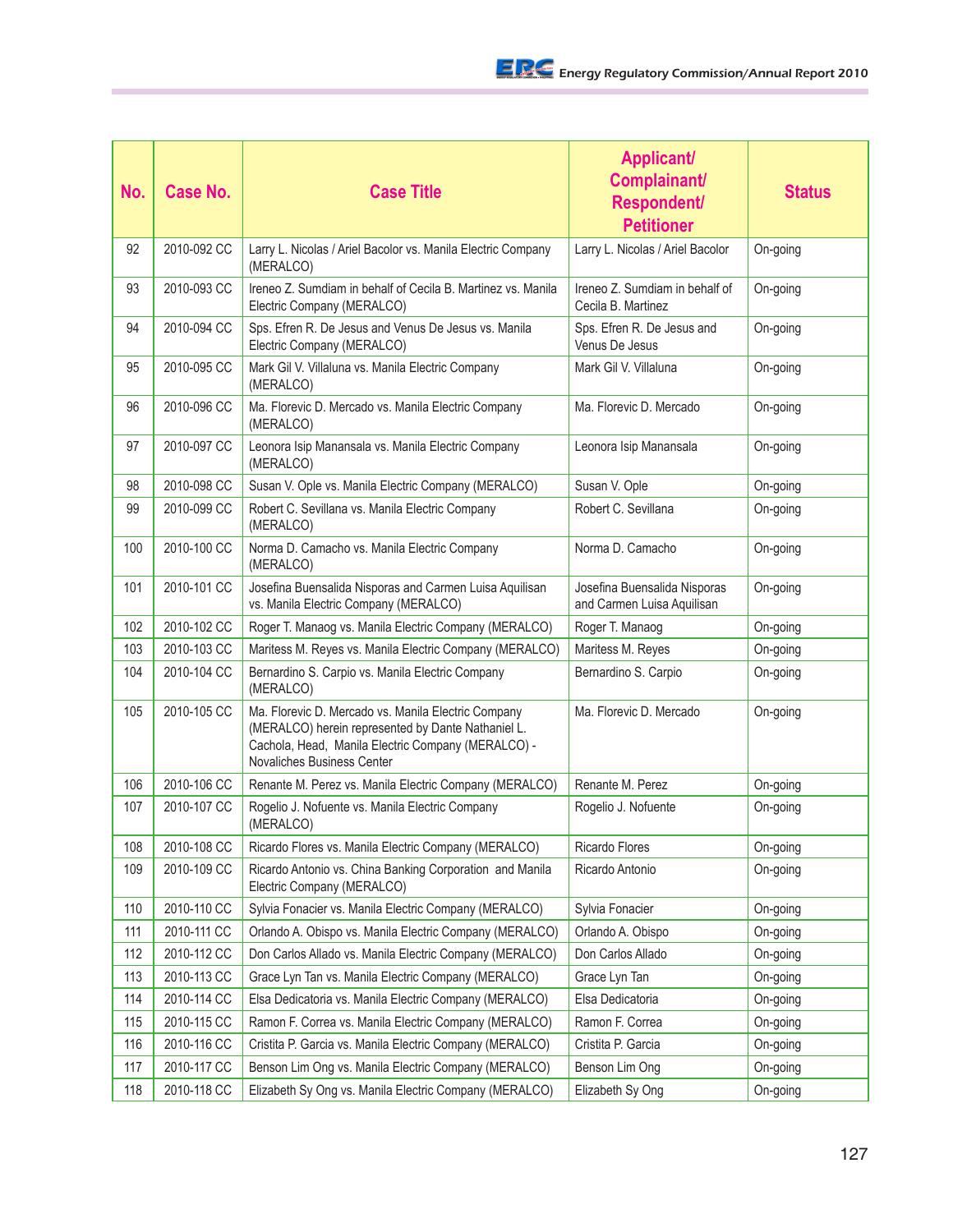| No. | <b>Case No.</b> | <b>Case Title</b>                                                                                                                  | <b>Applicant/</b><br>Complainant/<br>Respondent/<br><b>Petitioner</b>                        | <b>Status</b> |
|-----|-----------------|------------------------------------------------------------------------------------------------------------------------------------|----------------------------------------------------------------------------------------------|---------------|
| 119 | 2010-119 CC     | Roberto Alguso vs. Manila Electric Company (MERALCO)                                                                               | Roberto Alguso                                                                               | On-going      |
| 120 | 2010-120 CC     | Eleonor Lutgarda C. Sarmiento vs. Manila Electric Company<br>(MERALCO)                                                             | Eleonor Lutgarda C. Sarmiento                                                                | On-going      |
| 121 | 2010-121 CC     | Rolando R. Miranda vs. Manila Electric Company<br>(MERALCO)                                                                        | Rolando R. Miranda                                                                           | On-going      |
| 122 | 2010-122 CC     | Kelvin Chua vs. Manila Electric Company (MERALCO)                                                                                  | Kelvin Chua                                                                                  | On-going      |
| 123 | 2010-123 CC     | Emerenciano A. Castro vs. Manila Electric Company<br>MERALCO)                                                                      | Emerenciano A. Castro                                                                        | On-going      |
| 124 | 2010-124 CC     | Felix Mateo A. Runes, Jr. vs. Manila Electric Company<br>(MERALCO)                                                                 | Felix Mateo A. Runes, Jr.                                                                    | On-going      |
| 125 | 2010-125 CC     | Bizz Whizz Corporation represented by Miguel Manlavi, Jr.<br>vs. Manila Electric Company (MERALCO)                                 | Bizz Whizz Corporation repre-<br>sented by Miguel Manlavi, Jr.                               | On-going      |
| 126 | 2010-126 CC     | Miguelito Alberto F. Achurra vs. Manila Electric Company<br>(MERALCO)                                                              | Miguelito Alberto F. Achurra                                                                 | On-going      |
| 127 | 2010-127 CC     | Jack H. Roxas vs. Manila Electric Company (MERALCO)                                                                                | Jack H. Roxas                                                                                | On-going      |
| 128 | 2010-128 CC     | Hon. Luis Chito Abel vs. Manila Electric Company<br>(MERALCO)                                                                      | Hon. Luis Chito Abel                                                                         | On-going      |
| 129 | 2010-129 CC     | Corazon Dela Cruz vs. Manila Electric Company (MERALCO)                                                                            | Corazon Dela Cruz                                                                            | On-going      |
| 130 | 2010-130 CC     | Ramoncito C. Ancheta / Erlinda N. Ancheta vs. Manila<br>Electric Company (MERALCO)                                                 | Ramoncito C. Ancheta / Erlinda<br>N. Ancheta                                                 | On-going      |
| 131 | 2010-131 CC     | Lolita R. Martija vs. Manila Electric Company (MERALCO)                                                                            | Lolita R. Martija                                                                            | On-going      |
| 132 | 2010-132 CC     | Emy Espina vs. Manila Electric Company (MERALCO)                                                                                   | Emy Espina                                                                                   | On-going      |
| 133 | 2010-133 CC     | Nida G. Sañano for Gilbert T. Dee, Jr. - Union Motor<br>Corporation vs. Manila Electric Company (MERALCO)                          | Nida G. Sañano for Gilbert T.<br>Dee, Jr. - Union Motor<br>Corporation                       | On-going      |
| 134 | 2010-134 CC     | Jocelyn Go vs. Manila Electric Company (MERALCO)                                                                                   | Jocelyn Go                                                                                   | On-going      |
| 135 | 2010-135 CC     | Estrellita Go vs. Manila Electric Company (MERALCO)                                                                                | Estrellita Go                                                                                | On-going      |
| 136 | 2010-136 CC     | AF Realty and Development, Inc. and Eustaquio T.C. Acera,<br>in his capacity as President vs. Manila Electric Company<br>(MERALCO) | AF Realty and Development,<br>Inc. and Eustaquio T.C. Acera, in<br>his capacity as President | On-going      |
| 137 | 2010-137 CC     | Samuel M. Toralba vs. Manila Electric Company (MERALCO)                                                                            | Samuel M. Toralba                                                                            | On-going      |
| 138 | 2010-138 CC     | PSI Technologies Laguna, Inc. vs. CIP II Power Corporation                                                                         | PSI Technologies Laguna, Inc.                                                                | On-going      |
| 139 | 2010-139 CC     | Ruben Casquejo vs. Manila Electric Company (MERALCO)                                                                               | Ruben Casquejo                                                                               | On-going      |
| 140 | 2010-140 CC     | Juanito Y. Nuñez, Jr. vs. Manila Electric Company<br>(MERALCO)                                                                     | Juanito Y. Nuñez, Jr.                                                                        | On-going      |
| 141 | 2010-141 CC     | Anna Lyn A. Comillas vs. Manila Electric Company<br>(MERALCO)                                                                      | Anna Lyn A. Comillas                                                                         | On-going      |
| 142 | 2010-142 CC     | Nasser Naik Oti vs. Manila Electric Company (MERALCO)                                                                              | Nasser Naik Oti                                                                              | On-going      |
| 143 | 2010-143 CC     | Nasser Naik Oti vs. Manila Electric Company (MERALCO)                                                                              | Nasser Naik Oti                                                                              | On-going      |
| 144 | 2010-144 CC     | Maurizio Selvaggio vs. Manila Electric Company (MERALCO)                                                                           | Maurizio Selvaggio                                                                           | On-going      |
| 145 | 2010-145 CC     | Gaudalupe P. Austria / Dennis P. Austria vs. Manila Electric<br>Company (MERALCO)                                                  | Gaudalupe P. Austria / Dennis<br>P. Austria                                                  | On-going      |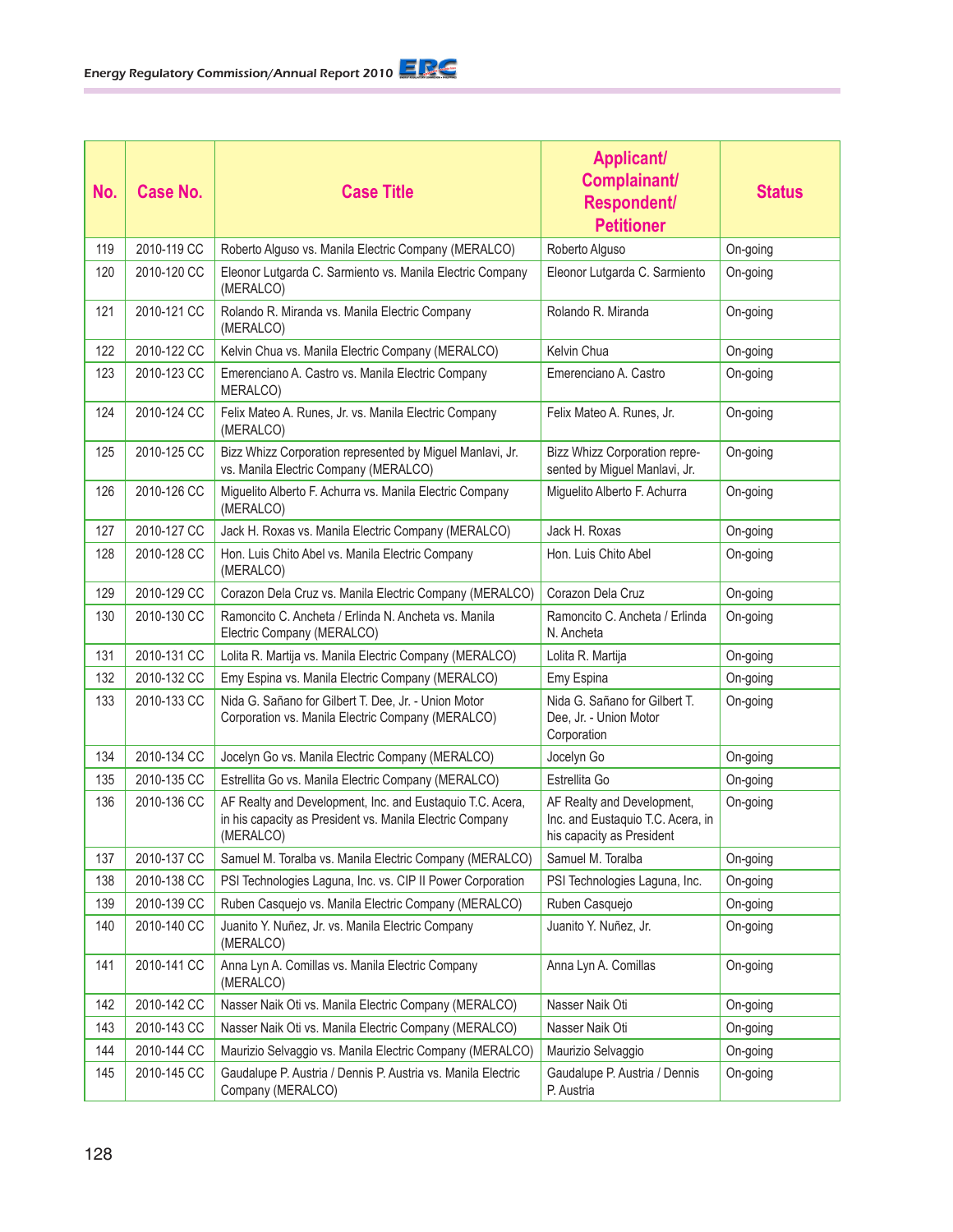| No. | <b>Case No.</b> | <b>Case Title</b>                                                                                                                                                                            | <b>Applicant/</b><br>Complainant/<br>Respondent/<br><b>Petitioner</b>                                                                                        | <b>Status</b> |
|-----|-----------------|----------------------------------------------------------------------------------------------------------------------------------------------------------------------------------------------|--------------------------------------------------------------------------------------------------------------------------------------------------------------|---------------|
| 146 | 2010-146 CC     | Julius A. Quizon vs. Manila Electric Company (MERALCO)                                                                                                                                       | Julius A. Quizon                                                                                                                                             | On-going      |
| 147 | 2010-147 CC     | Reynaldo Pabelen vs. Manila Electric Company (MERALCO)                                                                                                                                       | Reynaldo Pabelen                                                                                                                                             | On-going      |
| 148 | 2010-148 CC     | Yolanda C. Martinez represented by the Philippine<br>Consumers Welfare Union vs. Manila Electric Company<br>(MERALCO)                                                                        | Yolanda C. Martinez<br>represented by the Philippine<br><b>Consumers Welfare Union</b>                                                                       | On-going      |
| 149 | 2010-149 CC     | Luzviminda Villegas vs. Manila Electric Company<br>(MERALCO)                                                                                                                                 | Luzviminda Villegas                                                                                                                                          | On-going      |
| 150 | 2010-150 CC     | Ernesto Panuela vs. Manila Electric Company (MERALCO)                                                                                                                                        | Ernesto Panuela                                                                                                                                              | On-going      |
| 151 | 2010-151 CC     | Arnel S. Monje vs. Manila Electric Company (MERALCO)                                                                                                                                         | Arnel S. Monje                                                                                                                                               | On-going      |
| 152 | 2010-152 CC     | Erlinda Perez vs. Manila Electric Company (MERALCO)                                                                                                                                          | Erlinda Perez                                                                                                                                                | On-going      |
| 153 | 2010-153 CC     | Ester Calica vs. Manila Electric Company (MERALCO)                                                                                                                                           | <b>Ester Calica</b>                                                                                                                                          | On-going      |
| 154 | 2010-154 CC     | Susana C. Gonzales vs. Manila Electric Company<br>(MERALCO)                                                                                                                                  | Susana C. Gonzales                                                                                                                                           | On-going      |
| 155 | 2010-155 CC     | Renato San Pedro vs. Manila Electric Company (MERALCO)                                                                                                                                       | Renato San Pedro                                                                                                                                             | On-going      |
| 156 | 2010-156 CC     | Nilo M. Villanueva vs. Manila Electric Company (MERALCO)                                                                                                                                     | Nilo M. Villanueva                                                                                                                                           | On-going      |
| 157 | 2010-157 CC     | Dante P. Flores vs. Manila Electric Company (MERALCO)                                                                                                                                        | Dante P. Flores                                                                                                                                              | On-going      |
| 158 | 2010-158 CC     | Rodrigo Tubera Sotto vs. Manila Electric Company<br>(MERALCO)                                                                                                                                | Rodrigo Tubera Sotto                                                                                                                                         | On-going      |
| 159 | 2010-159 CC     | Evelyn N. Makilan vs. Manila Electric Company (MERALCO)                                                                                                                                      | Evelyn N. Makilan                                                                                                                                            | On-going      |
| 160 | 2010-160 CC     | John H. Ablan represented by Attorney-In-Fact Estrellita<br>Mauricio vs. Manila Electric Company (MERALCO)                                                                                   | John H. Ablan represented<br>by Attorney-In-Fact Estrellita<br>Mauricio                                                                                      | On-going      |
| 161 | 2010-161 CC     | Aleli Lopez vs. Manila Electric Company (MERALCO)                                                                                                                                            | Aleli Lopez                                                                                                                                                  | On-going      |
| 162 | 2010-162 CC     | Dr. Bonifacio D. Formaran vs. Manila Electric Company<br>(MERALCO)                                                                                                                           | Dr. Bonifacio D. Formaran                                                                                                                                    | On-going      |
| 163 | 2010-163 CC     | Annette Guevarra, assisted by the Philippine Consumers<br>Welfare Union through its President and by Its<br>Representative, and by De Parte Counsel vs. Manila Electric<br>Company (MERALCO) | Annette Guevarra, assisted by<br>the Philippine Consumers<br>Welfare Union through its<br>President and by its<br>Representative, and by De Parte<br>Counsel | On-going      |
| 164 | 2010-164 CC     | Roy A. Mascariñas vs. Manila Electric Company (MERALCO)                                                                                                                                      | Roy A. Mascariñas                                                                                                                                            | On-going      |
| 165 | 2010-165 CC     | Edgardo Paolo Adamos and Jannine Corrales vs. Manila<br>Electric Company (MERALCO)                                                                                                           | Edgardo Paolo Adamos and<br>Jannine Corrales                                                                                                                 | On-going      |
| 166 | 2010-166 CC     | Carmela Tan vs. Manila Electric Company (MERALCO)                                                                                                                                            | Carmela Tan                                                                                                                                                  | On-going      |
| 167 | 2010-167 CC     | Ave B. Rosero vs. Manila Electric Company (MERALCO)                                                                                                                                          | Ave B. Rosero                                                                                                                                                | On-going      |
| 168 | 2010-168 CC     | Rogelio Atangan vs. Manila Electric Company (MERALCO)                                                                                                                                        | Rogelio Atangan                                                                                                                                              | On-going      |
| 169 | 2010-169 CC     | Dianne Jane B. Lara vs. Manila Electric Company<br>(MERALCO)                                                                                                                                 | Dianne Jane B. Lara                                                                                                                                          | On-going      |
| 170 | 2010-170 CC     | Reynaldo C. Celestial vs. Manila Electric Company<br>(MERALCO)                                                                                                                               | Reynaldo C. Celestial                                                                                                                                        | On-going      |
| 171 | 2010-171 CC     | Belinda B. Retoma vs. Manila Electric Company (MERALCO)                                                                                                                                      | Belinda B. Retoma                                                                                                                                            | On-going      |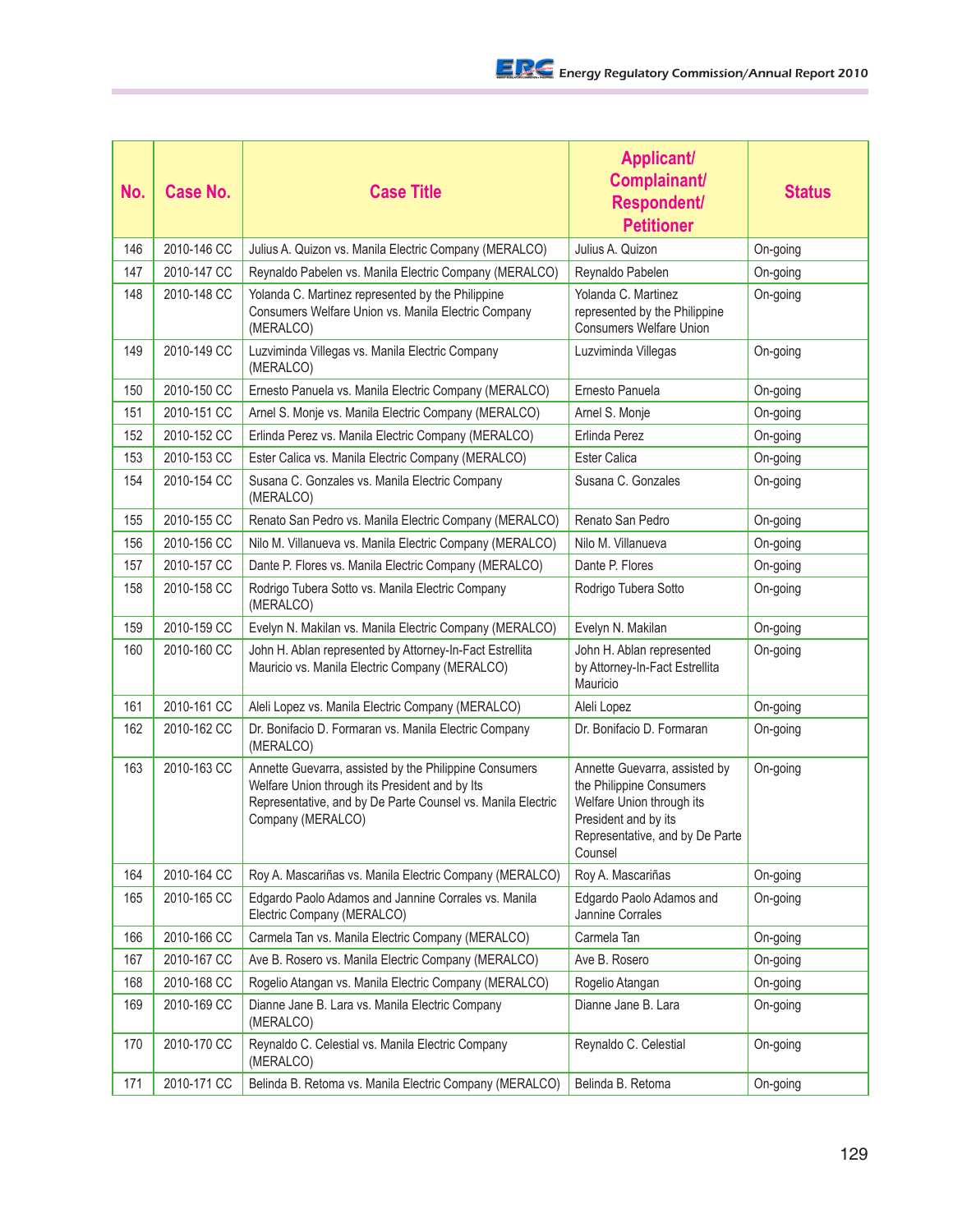| No. | <b>Case No.</b> | <b>Case Title</b>                                                                                               | <b>Applicant/</b><br>Complainant/<br>Respondent/<br><b>Petitioner</b>        | <b>Status</b> |
|-----|-----------------|-----------------------------------------------------------------------------------------------------------------|------------------------------------------------------------------------------|---------------|
| 172 | 2010-172 CC     | Chris Condrad O. Bautista vs. Manila Electric Company<br>(MERALCO)                                              | Chris Condrad O. Bautista                                                    | On-going      |
| 173 | 2010-173 CC     | Teresita A. Ponce vs. Manila Electric Company (MERALCO)                                                         | Teresita A. Ponce                                                            | On-going      |
| 174 | 2010-174 CC     | Erlinda Buiser vs. Manila Electric Company (MERALCO)                                                            | Erlinda Buiser                                                               | On-going      |
| 175 | 2010-175 CC     | Conchita A. Ponce vs. Manila Electric Company (MERALCO)                                                         | Conchita A. Ponce                                                            | On-going      |
| 176 | 2010-176 CC     | Conchita A. Ponce vs. Manila Electric Company (MERALCO)                                                         | Conchita A. Ponce                                                            | On-going      |
| 177 | 2010-177 CC     | Reynaldo P. Tenorio, Jr. vs. Manila Electric Company<br>(MERALCO)                                               | Reynaldo P. Tenorio, Jr.                                                     | On-going      |
| 178 | 2010-178 CC     | Donna Cruz / Rosalie Sedilla vs. Manila Electric Company<br>(MERALCO)                                           | Donna Cruz / Rosalie Sedilla                                                 | On-going      |
| 179 | 2010-179 CC     | Edy Jose Ponceja represented by Rogelio Atangan, Jr. vs.<br>Manila Electric Company (MERALCO)                   | Edy Jose Ponceja represented<br>by Rogelio Atangan, Jr.                      | On-going      |
| 180 | 2010-180 CC     | Wilfredo De Guzman vs. Manila Electric Company<br>(MERALCO)                                                     | Wilfredo De Guzman                                                           | On-going      |
| 181 | 2010-181 CC     | Jonalyn M. Sison vs. Manila Electric Company (MERALCO)                                                          | Jonalyn M. Sison                                                             | On-going      |
| 182 | 2010-182 CC     | Atty. Jesus F. Acpal vs. Manila Electric Company<br>(MERALCO)                                                   | Atty. Jesus F. Acpal                                                         | On-going      |
| 183 | 2010-183 CC     | Alberto Y. Baluyut vs. Manila Electric Company (MERALCO)                                                        | Alberto Y. Baluyut                                                           | On-going      |
| 184 | 2010-184 CC     | Felimon R. Viardo vs. Manila Electric Company (MERALCO)                                                         | Felimon R. Viardo                                                            | On-going      |
| 185 | 2010-185 CC     | Ludovico Concepcion represented herein by Jaime Q.<br>Concepcion vs. Manila Electric Company (MERALCO)          | Ludovico Concepcion<br>represented herein by Jaime Q.<br>Concepcion          | On-going      |
| 186 | 2010-186 CC     | Kelly D. Dio, William Dio and Teresita Dio as represented by<br>Kelly Dio vs. Manila Electric Company (MERALCO) | Kelly D. Dio, William Dio and<br>Teresita Dio as represented by<br>Kelly Dio | On-going      |
| 187 | 2010-187 CC     | Rey Delos Reyes / Luisito B. Isidro vs. Manila Electric Com-<br>pany (MERALCO)                                  | Rey Delos Reyes / Luisito B.<br>Isidro                                       | On-going      |
| 188 | 2010-188 CC     | Perla Dela Paz vs. Manila Electric Company (MERALCO)                                                            | Perla Dela Paz                                                               | On-going      |
| 189 | 2010-189 CC     | Mariano Lo, Jr. vs. Manila Electric Company (MERALCO)                                                           | Mariano Lo, Jr.                                                              | On-going      |
| 190 | 2010-190 CC     | Jeremias C. Montenegro vs. Manila Electric Company<br>(MERALCO)                                                 | Jeremias C. Montenegro                                                       | On-going      |
| 191 | 2010-191 CC     | Anabelita Sanchez vs. Manila Electric Company (MERALCO)                                                         | Anabelita Sanchez                                                            | On-going      |
| 192 | 2010-192 CC     | Margarito Santos and Margie San Jose vs. Manila Electric<br>Company (MERALCO)                                   | Margarito Santos and Margie<br>San Jose                                      | On-going      |
| 193 | 2010-193 CC     | Louie Dela Cruz / Charmaine Dela Cruz vs. Manila Electric<br>Company (MERALCO)                                  | Louie Dela Cruz / Charmaine<br>Dela Cruz                                     | On-going      |
| 194 | 2010-194 CC     | Lenie Quita Curameng vs. Manila Electric Company<br>(MERALCO)                                                   | Lenie Quita Curameng                                                         | On-going      |
| 195 | 2010-195 CC     | Jane R. Contreras vs. Manila Electric Company (MERALCO)                                                         | Jane R. Contreras                                                            | On-going      |
| 196 | 2010-196 CC     | Eleodoro T. Floresca / Elenita C. Floresca vs. Manila Electric<br>Company (MERALCO)                             | Eleodoro T. Floresca / Elenita C.<br>Floresca                                | On-going      |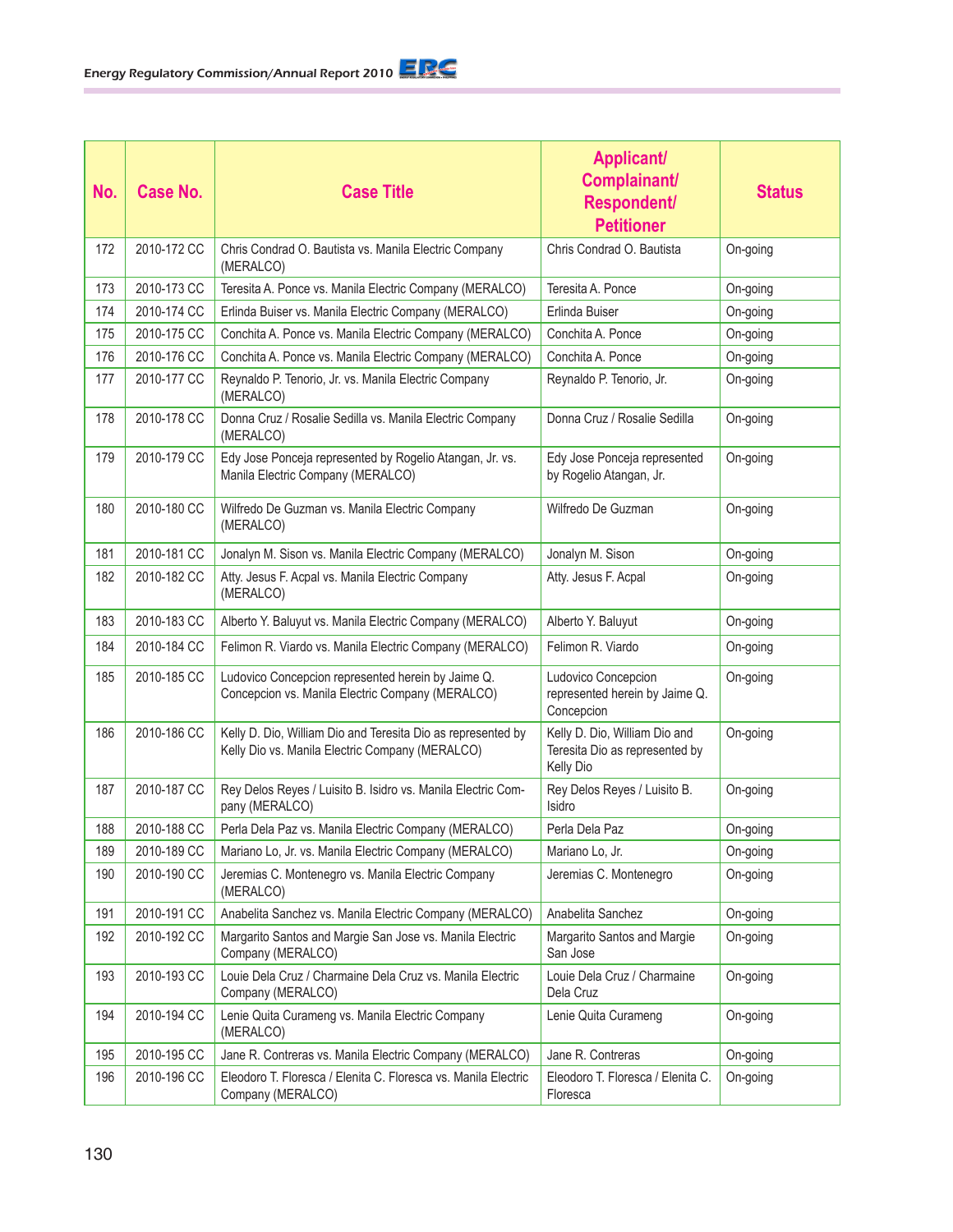| No. | Case No.    | <b>Case Title</b>                                                                                     | <b>Applicant/</b><br>Complainant/<br>Respondent/<br><b>Petitioner</b> | <b>Status</b> |
|-----|-------------|-------------------------------------------------------------------------------------------------------|-----------------------------------------------------------------------|---------------|
| 197 | 2010-197 CC | Eugenio P. De Vera vs. Manila Electric Company<br>(MERALCO)                                           | Eugenio P. De Vera                                                    | On-going      |
| 198 | 2010-198 CC | Zairel M. Miñon vs. Manila Electric Company (MERALCO)                                                 | Zairel M. Miñon                                                       | On-going      |
| 199 | 2010-199 CC | Quayalay Realty Corporation / Richard Cua vs. Manila<br>Electric Company (MERALCO)                    | Quayalay Realty Corporation /<br><b>Richard Cua</b>                   | On-going      |
| 200 | 2010-200 CC | Martita Guinto Reyes for Deceased Spouse Ariel Reyes vs.<br>Manila Electric Company (MERALCO)         | Martita Guinto Reyes for<br>Deceased Spouse Ariel Reyes               | On-going      |
| 201 | 2010-201 CC | Eduardo N. Espino vs. Manila Electric Company (MERALCO)                                               | Eduardo N. Espino                                                     | On-going      |
| 202 | 2010-202 CC | Fernando C. Simborio vs. Manila Electric Company<br>(MERALCO)                                         | Fernando C. Simborio                                                  | On-going      |
| 203 | 2010-203 CC | Rupert P. Quijano vs. Manila Electric Company (MERALCO)                                               | Rupert P. Quijano                                                     | On-going      |
| 204 | 2010-204 CC | Editha Macapagal vs. Manila Electric Company (MERALCO)                                                | Editha Macapagal                                                      | On-going      |
| 205 | 2010-205 CC | Gilda C. Choa vs. Manila Electric Company (MERALCO)                                                   | Gilda C. Choa                                                         | On-going      |
| 206 | 2010-206 CC | Spouses Cesar S. Palmares and Antonia M. Palmares vs.<br>Manila Electric Company (MERALCO)            | Spouses Cesar S. Palmares and<br>Antonia M. Palmares                  | On-going      |
| 207 | 2010-207 CC | Zenaida Cabral vs. Manila Electric Company (MERALCO)                                                  | Zenaida Cabral                                                        | On-going      |
| 208 | 2010-208 CC | Silvestre M. Punzalan and/or Philip Dominic Y. Tuzon vs.<br>Manila Electric Company (MERALCO)         | Silvestre M. Punzalan and/or<br>Philip Dominic Y. Tuzon               | On-going      |
| 209 | 2010-209 CC | Dante R. Jimenez vs. Manila Electric Company (MERALCO)                                                | Dante R. Jimenez                                                      | On-going      |
| 210 | 2010-210 CC | Atty. Jose Paolo A. Patajo and Atty. Anna Asuncion A. Patajo<br>vs. Manila Electric Company (MERALCO) | Atty. Jose Paolo A. Patajo and<br>Atty. Anna Asuncion A. Patajo       | On-going      |
| 211 | 2010-211 CC | Carlos B. Diaz / Emmeline G. Diaz vs. Manila Electric<br>Company (MERALCO)                            | Carlos B. Diaz / Emmeline G.<br><b>Diaz</b>                           | On-going      |
| 212 | 2010-212 CC | Rouen V. Dizon vs. Manila Electric Company (MERALCO)                                                  | Rouen V. Dizon                                                        | On-going      |
| 213 | 2010-213 CC | Lawrence C. Yap (Glorious Sun Plastic Corporation) vs.<br>Manila Electric Company (MERALCO)           | Lawrence C. Yap (Glorious Sun<br>Plastic Corporation)                 | On-going      |
| 214 | 2010-214 CC | James Arnold C. Tuquero vs. Manila Electric Company<br>(MERALCO)                                      | James Arnold C. Tuquero                                               | On-going      |
| 215 | 2010-215 CC | Maria Victoria P. Rabo vs. Manila Electric Company<br>(MERALCO)                                       | Maria Victoria P. Rabo                                                | On-going      |
| 216 | 2010-216 CC | Angelita Avena vs. Manila Electric Company (MERALCO)                                                  | Angelita Avena                                                        | On-going      |
| 217 | 2010-217 CC | Ermie C. Ceballos vs. Manila Electric Company (MERALCO)                                               | Ermie C. Ceballos                                                     | On-going      |
| 218 | 2010-218 CC | Nelson Q. De Leon vs. Manila Electric Company (MERALCO)                                               | Nelson Q. De Leon                                                     | On-going      |
| 219 | 2010-219 CC | Violeta A. Garcia vs. Manila Electric Company (MERALCO)                                               | Violeta A. Garcia                                                     | On-going      |
| 220 | 2010-220 CC | Filomeno C. Javier vs. Manila Electric Company (MERALCO)                                              | Filomeno C. Javier                                                    | On-going      |
| 221 | 2010-221 CC | Elvira A. Estrabo vs. Manila Electric Company (MERALCO)                                               | Elvira A. Estrabo                                                     | On-going      |
| 222 | 2010-222 CC | Jose E. Cruz vs. Manila Electric Company (MERALCO)                                                    | Jose E. Cruz                                                          | On-going      |
| 223 | 2010-223 CC | Delly Dee Saquilayan vs. Manila Electric Company<br>(MERALCO)                                         | Delly Dee Saquilayan                                                  | On-going      |
| 224 | 2010-224 CC | Rey Reyes vs. Manila Electric Company (MERALCO)                                                       | <b>Rey Reyes</b>                                                      | On-going      |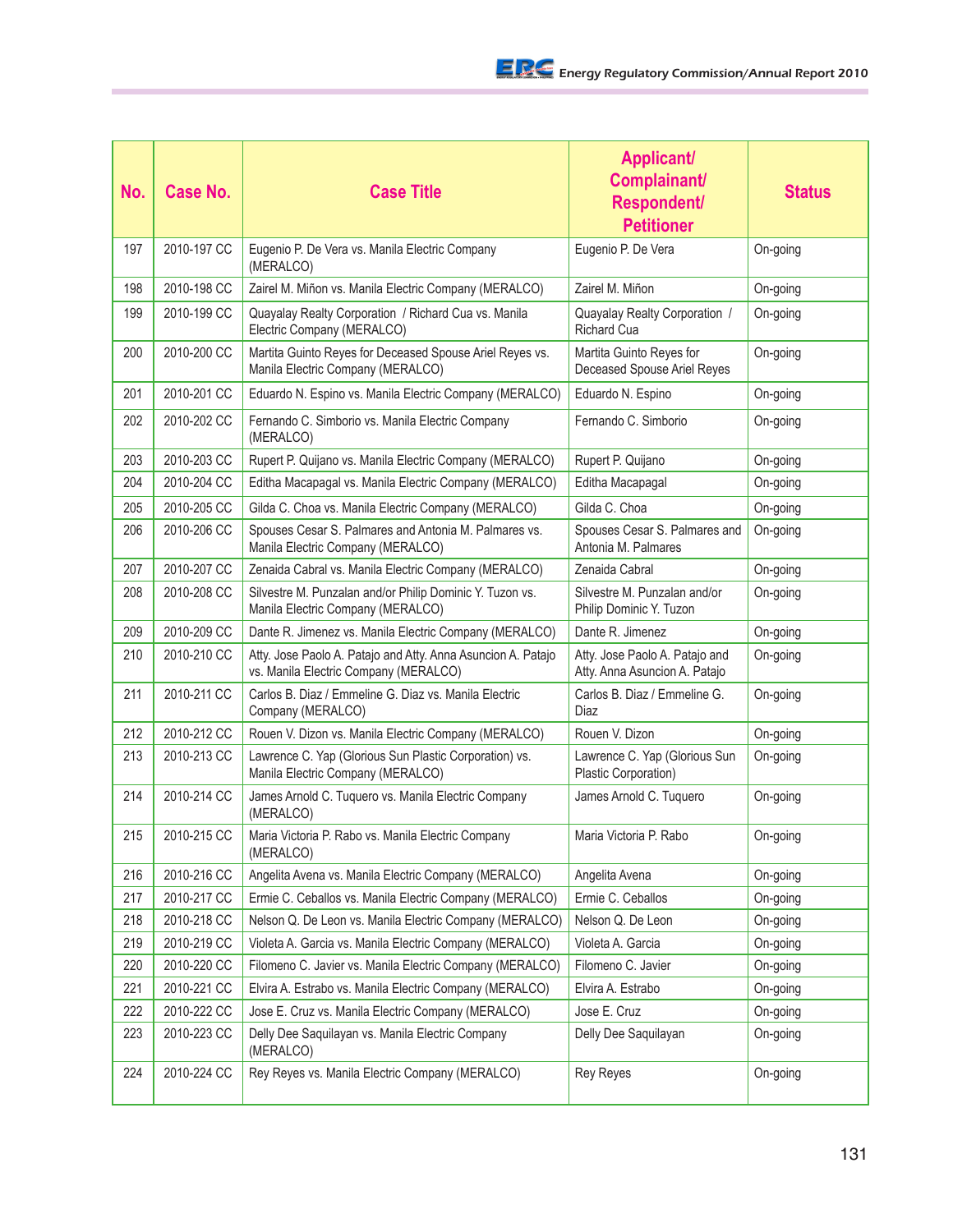| No. | <b>Case No.</b> | <b>Case Title</b>                                                                                                                                                                                         | <b>Applicant/</b><br>Complainant/<br><b>Respondent/</b><br><b>Petitioner</b>                                                                                              | <b>Status</b> |
|-----|-----------------|-----------------------------------------------------------------------------------------------------------------------------------------------------------------------------------------------------------|---------------------------------------------------------------------------------------------------------------------------------------------------------------------------|---------------|
| 225 | 2010-225 CC     | Oscar Tio vs. Manila Electric Company (MERALCO)                                                                                                                                                           | Oscar Tio                                                                                                                                                                 | On-going      |
| 226 | 2010-226 CC     | Roger Martin Chua Lee represented and assisted by the<br>Philippine Consumers Welfare Union/Angelo Ocampo,<br>President, Jenesis B. Decolin and De Parte Counsel vs.<br>Manila Electric Company (MERALCO) | Roger Martin Chua Lee<br>represented and assisted by the<br>Philippine Consumers Welfare<br>Union/Angelo Ocampo,<br>President, Jenesis B. Decolin<br>and De Parte Counsel | On-going      |
| 227 | 2010-227 CC     | Irma D. Pasero vs. Manila Electric Company (MERALCO)                                                                                                                                                      | Irma D. Pasero                                                                                                                                                            | On-going      |
| 228 | 2010-228 CC     | Fe V. Ong vs. Manila Electric Company (MERALCO)                                                                                                                                                           | Fe V. Ong                                                                                                                                                                 | On-going      |
| 229 | 2010-229 CC     | Pedro Borjal for the account of Pedro C. Carbon vs. Manila<br>Electric Company (MERALCO)                                                                                                                  | Pedro Borjal for the account of<br>Pedro C. Carbon                                                                                                                        | On-going      |
| 230 | 2010-230 CC     | Charlito Dacanay Gacusan vs. Manila Electric Company<br>(MERALCO)                                                                                                                                         | Charlito Dacanay Gacusan                                                                                                                                                  | On-going      |
| 231 | 2010-231 CC     | Randy C. Gregorio vs. Manila Electric Company (MERALCO)                                                                                                                                                   | Randy C. Gregorio                                                                                                                                                         | On-going      |
| 232 | 2010-232 CC     | Ahl M. Galang vs. Manila Electric Company (MERALCO)                                                                                                                                                       | Ahl M. Galang                                                                                                                                                             | On-going      |
| 233 | 2010-233 CC     | Racquel R. Callanta vs. Manila Electric Company<br>(MERALCO)                                                                                                                                              | Racquel R. Callanta                                                                                                                                                       | On-going      |
| 234 | 2010-234 CC     | Remedios L. Osmeña vs. Manila Electric Company (MER-<br>ALCO)                                                                                                                                             | Remedios L. Osmeña                                                                                                                                                        | On-going      |
| 235 | 2010-235 CC     | Roger V. Estabillo vs. Manila Electric Company (MERALCO)                                                                                                                                                  | Roger V. Estabillo                                                                                                                                                        | On-going      |
| 236 | 2010-236 CC     | Ernesto G. Crisostomo vs. Manila Electric Company<br>(MERALCO)                                                                                                                                            | Ernesto G. Crisostomo                                                                                                                                                     | On-going      |
| 237 | 2010-237 CC     | Ireneo P. Agojo, Jr. (SIN 434238001) vs. Manila Electric<br>Company (MERALCO)                                                                                                                             | Ireneo P. Agojo, Jr. (SIN<br>434238001)                                                                                                                                   | On-going      |
| 238 | 2010-238 CC     | Ireneo P. Agojo, Jr. (SIN 434238101) vs. Manila Electric<br>Company (MERALCO)                                                                                                                             | Ireneo P. Agojo, Jr. (SIN<br>434238101)                                                                                                                                   | On-going      |
| 239 | 2010-239 CC     | Ireneo P. Agojo, Jr. (SIN 434237901) vs. Manila Electric<br>Company (MERALCO)                                                                                                                             | Ireneo P. Agojo, Jr. (SIN<br>434237901)                                                                                                                                   | On-going      |
| 240 | 2010-240 CC     | Ireneo P. Agojo, Jr. (SIN 434241201) vs. Manila Electric<br>Company (MERALCO)                                                                                                                             | Ireneo P. Agojo, Jr. (SIN<br>434241201)                                                                                                                                   | On-going      |
| 241 | 2010-241 CC     | Ireneo P. Agojo, Jr. (SIN 434238201) vs. Manila Electric<br>Company (MERALCO)                                                                                                                             | Ireneo P. Agojo, Jr. (SIN<br>434238201)                                                                                                                                   | On-going      |
| 242 | 2010-242 CC     | Dominador A. Viaje vs. Manila Electric Company (MERALCO)                                                                                                                                                  | Dominador A. Viaje                                                                                                                                                        | On-going      |
| 243 | 2010-243 CC     | Joseph G. Cochingyan, Jr. vs. Manila Electric Company<br>(MERALCO)                                                                                                                                        | Joseph G. Cochingyan, Jr.                                                                                                                                                 | On-going      |
| 244 | 2010-244 CC     | Myrna C. Jacinto and Erlinda E. Cenicio are both assisted<br>by their respective husbands, Emilio L. Jacinto and Renaldo<br>Cenicio vs. Manila Electric Company (MERALCO)                                 | Myrna C. Jacinto and Erlinda<br>E. Cenicio are both assisted<br>by their respective husbands,<br>Emilio L. Jacinto and Renaldo<br>Cenicio                                 | On-going      |
| 245 | 2010-245 CC     | Jeffrey T. Dela Cruz (YM Sons, Inc.) vs. Manila Electric<br>Company (MERALCO)                                                                                                                             | Jeffrey T. Dela Cruz (YM Sons,<br>Inc.)                                                                                                                                   | On-going      |
| 246 | 2010-246 CC     | Eduardo S. Ilustre vs. Manila Electric Company (MERALCO)                                                                                                                                                  | Eduardo S. Ilustre                                                                                                                                                        | On-going      |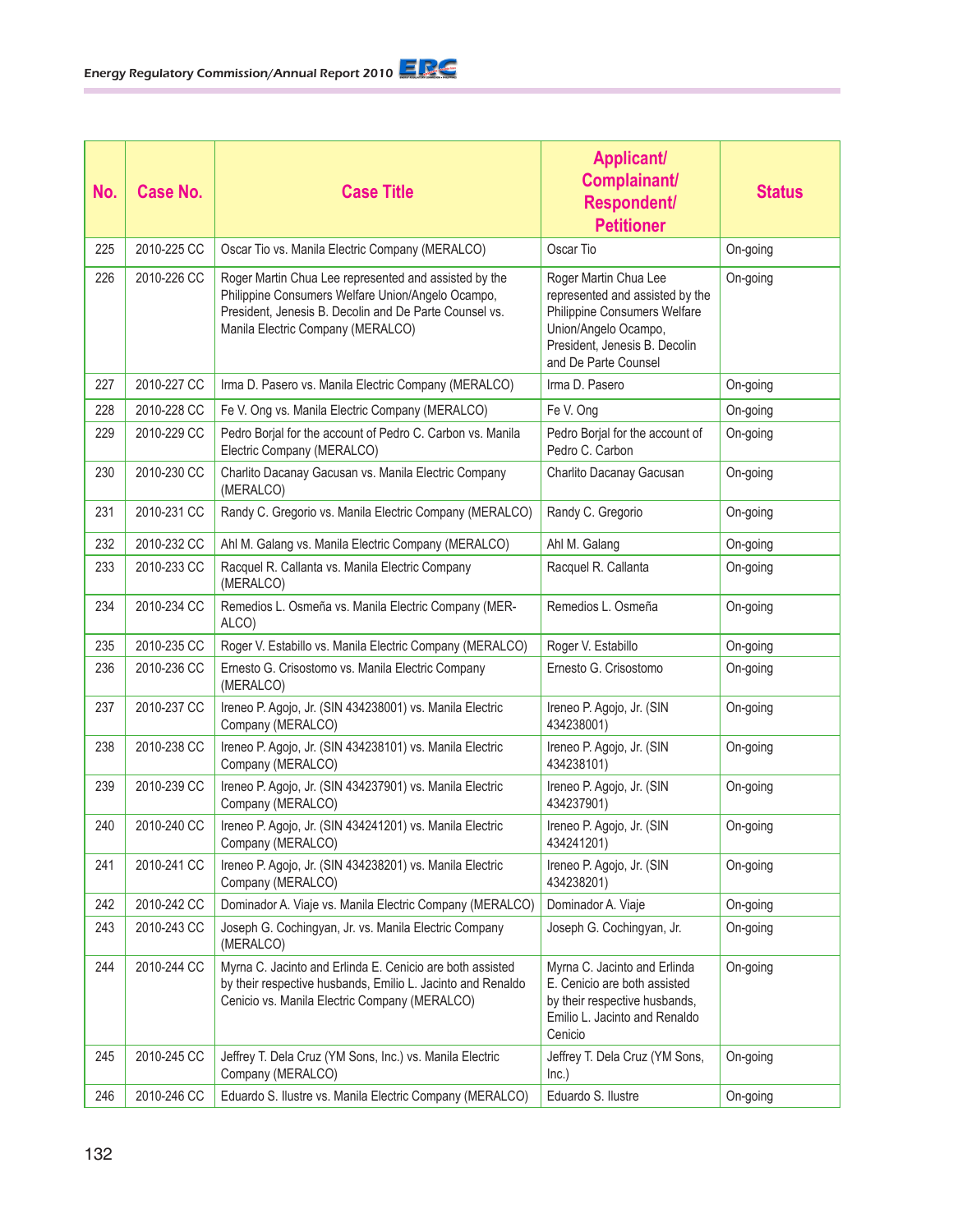| No. | <b>Case No.</b> | <b>Case Title</b>                                                                                                                                                                                     | <b>Applicant/</b><br>Complainant/<br>Respondent/<br><b>Petitioner</b>               | <b>Status</b> |
|-----|-----------------|-------------------------------------------------------------------------------------------------------------------------------------------------------------------------------------------------------|-------------------------------------------------------------------------------------|---------------|
| 247 | 2010-247 CC     | Stephen Colin Blyth Dunning represented by Riza Mayugba<br>and on her own behalf vs. Manila Electric Company<br>(MERALCO)                                                                             | Stephen Colin Blyth Dunning<br>represented by Riza Mayugba<br>and on her own behalf | On-going      |
| 248 | 2010-248 CC     | Spouses Alfredo M. Crisostomo, Jr. / Florida P. Crisostomo<br>vs. Manila Electric Company (MERALCO)                                                                                                   | Spouses Alfredo M. Crisostomo,<br>Jr. / Florida P. Crisostomo                       | On-going      |
| 249 | 2010-249 CC     | Rey D. Villanueva vs. Manila Electric Company (MERALCO)                                                                                                                                               | Rey D. Villanueva                                                                   | On-going      |
| 250 | 2010-250 CC     | Billlex Development Corporation represented by William How<br>vs. Engr. Loreto A. Marcelino, General Manager, Peninsula<br>Electric Cooperative, Inc. (PENELCO) and any person acting<br>in his stead | <b>Billex Development Corporation</b><br>represented by William How                 | On-going      |
| 251 | 2010-251 CC     | Corazon D. Tolentino vs. Manila Electric Company<br>(MERALCO)                                                                                                                                         | Corazon D. Tolentino                                                                | On-going      |
| 252 | 2010-252 CC     | Antonio P. Macaspac vs. Manila Electric Company<br>(MERALCO)                                                                                                                                          | Antonio P. Macaspac                                                                 | On-going      |
| 253 | 2010-253 CC     | Joel G. Uy vs. Manila Electric Company (MERALCO)                                                                                                                                                      | Joel G. Uy                                                                          | On-going      |
| 254 | 2010-254 CC     | Arnold M. Mallari vs. Manila Electric Company (MERALCO)                                                                                                                                               | Arnold M. Mallari                                                                   | On-going      |
| 255 | 2010-255 CC     | Chu C. Chua vs. Manila Electric Company (MERALCO)                                                                                                                                                     | Chu C. Chua                                                                         | On-going      |
| 256 | 2010-256 CC     | Jefprey Nicolas Haw vs. Manila Electric Company<br>(MERALCO)                                                                                                                                          | Jefprey Nicolas Haw                                                                 | On-going      |
| 257 | 2010-257 CC     | Ronaldo B. Lopez vs. Manila Electric Company (MERALCO)                                                                                                                                                | Ronaldo B. Lopez                                                                    | On-going      |
| 258 | 2010-258 CC     | Felcor R. Parafina, Jr. vs. Manila Electric Company<br>(MERALCO)                                                                                                                                      | Felcor R. Parafina, Jr.                                                             | On-going      |
| 259 | 2010-259 CC     | Cecilia S. Conti vs. Manila Electric Company (MERALCO)                                                                                                                                                | Cecilia S. Conti                                                                    | On-going      |
| 260 | 2010-260 CC     | Carlos P. Estubo vs. Manila Electric Company (MERALCO)                                                                                                                                                | Carlos P. Estubo                                                                    | On-going      |
| 261 | 2010-261 CC     | Broz Murdoch vs. Manila Electric Company (MERALCO)                                                                                                                                                    | Broz Murdoch                                                                        | On-going      |
| 262 | 2010-262 CC     | Pureza C. Go vs. Manila Electric Company (MERALCO)                                                                                                                                                    | Pureza C. Go                                                                        | On-going      |
| 263 | 2010-263 CC     | Lunaila A. Alejo vs. Manila Electric Company (MERALCO)                                                                                                                                                | Lunaila A. Alejo                                                                    | On-going      |
| 264 | 2010-264 CC     | Reynaldo M. Joaquin vs. Manila Electric Company<br>(MERALCO)                                                                                                                                          | Reynaldo M. Joaquin                                                                 | On-going      |
| 265 | 2010-265 CC     | Central Azucarera de Bais vs. Negros Oriental I Electric<br>Cooperative, Inc. (NORECO I) and Negros Oriental II Electric<br>Cooperative, Inc. (NORECO II)                                             | Central Azucarera de Bais                                                           | On-going      |
| 266 | 2010-266 CC     | John S. Manto vs. Manila Electric Company (MERALCO)                                                                                                                                                   | John S. Manto                                                                       | On-going      |
| 267 | 2010-267 CC     | Zenaida S. Arnaiz vs. Manila Electric Company (MERALCO)                                                                                                                                               | Zenaida S. Arnaiz                                                                   | On-going      |
| 268 | 2010-268 CC     | Amelita J. Capili vs. Manila Electric Company (MERALCO)                                                                                                                                               | Amelita J. Capili                                                                   | On-going      |
| 269 | 2010-269 CC     | Ernesto A. Bermudez / Marissa B. Biler vs. Manila Electric<br>Company (MERALCO)                                                                                                                       | Ernesto A. Bermudez / Marissa<br><b>B.</b> Biler                                    | On-going      |
| 270 | 2010-270 CC     | Danilo C. Layug vs. Manila Electric Company (MERALCO)                                                                                                                                                 | Danilo C. Layug                                                                     | On-going      |
| 271 | 2010-271 CC     | Ester Ariete vs. Manila Electric Company (MERALCO)                                                                                                                                                    | <b>Ester Ariete</b>                                                                 | On-going      |
| 272 | 2010-272 CC     | Danilo Angeles vs. Manila Electric Company (MERALCO)                                                                                                                                                  | Danilo Angeles                                                                      | On-going      |
| 273 | 2010-273 CC     | Janeta Cabra vs. Manila Electric Company (MERALCO)                                                                                                                                                    | Janeta Cabra                                                                        | On-going      |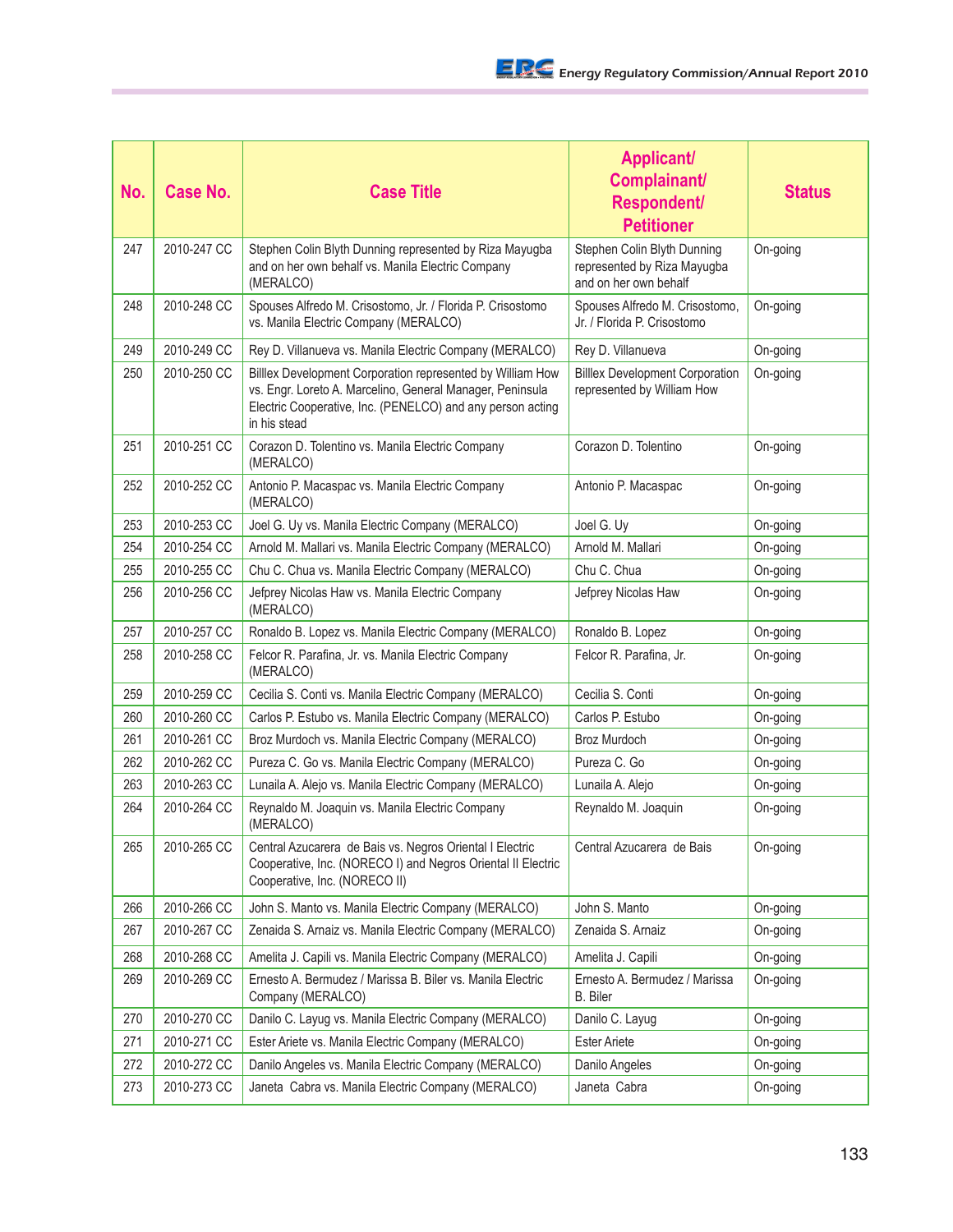| No. | <b>Case No.</b> | <b>Case Title</b>                                                                                                                                   | <b>Applicant/</b><br>Complainant/<br>Respondent/<br><b>Petitioner</b>                                            | <b>Status</b> |
|-----|-----------------|-----------------------------------------------------------------------------------------------------------------------------------------------------|------------------------------------------------------------------------------------------------------------------|---------------|
| 274 | 2010-274 CC     | Rose Cabiles vs. Manila Electric Company (MERALCO)                                                                                                  | Rose Cabiles                                                                                                     | On-going      |
| 275 | 2010-275 CC     | Francisco Moran vs. Manila Electric Company (MERALCO)                                                                                               | Francisco Moran                                                                                                  | On-going      |
| 276 | 2010-276 CC     | Bernardito A. Abapo vs. Manila Electric Company<br>(MERALCO)                                                                                        | Bernardito A. Abapo                                                                                              | On-going      |
| 277 | 2010-277 CC     | Ernesto Lacap, Jr. vs. Manila Electric Company (MERALCO)                                                                                            | Ernesto Lacap, Jr.                                                                                               | On-going      |
| 278 | 2010-278 CC     | Rowena Tan vs. Manila Electric Company (MERALCO)                                                                                                    | Rowena Tan                                                                                                       | On-going      |
| 279 | 2010-279 CC     | Ned O. Santiago vs. Manila Electric Company (MERALCO)                                                                                               | Ned O. Santiago                                                                                                  | On-going      |
| 280 | 2010-280 CC     | Raquel R. Callanta (SIN 523247505) vs. Manila Electric<br>Company (MERALCO)                                                                         | Raquel R. Callanta (SIN<br>523247505)                                                                            | On-going      |
| 281 | 2010-281 CC     | Melita Inalin vs. Manila Electric Company (MERALCO)                                                                                                 | Melita Inalin                                                                                                    | On-going      |
| 282 | 2010-282 CC     | Jose Bertol, Jr. vs. Manila Electric Company (MERALCO)                                                                                              | Jose Bertol, Jr.                                                                                                 | On-going      |
| 283 | 2010-283 CC     | Christian Church Fellowship International / Gen. Lucresio G.<br>Pingkian / Bishop Pat Alfred L. Hermosilla vs. Manila Electric<br>Company (MERALCO) | Christian Church Fellowship<br>International / Gen. Lucresio G.<br>Pingkian / Bishop Pat Alfred L.<br>Hermosilla | On-going      |
| 284 | 2010-284 CC     | Alexander M. Alberto for the account of Mary Ann M. Alberto<br>vs. Manila Electric Company (MERALCO)                                                | Alexander M. Alberto for the ac-<br>count of Mary Ann M. Alberto                                                 | On-going      |
| 285 | 2010-285 CC     | Cherry Flores vs. Manila Electric Company (MERALCO)                                                                                                 | <b>Cherry Flores</b>                                                                                             | On-going      |
| 286 | 2010-286 CC     | Teresa A. Arugay and Maricor A. Arugay vs. Manila Electric<br>Company (MERALCO)                                                                     | Teresa A. Arugay and Maricor<br>A. Arugay                                                                        | On-going      |
| 287 | 2010-287 CC     | Arcinas Freres, Inc. by Ana Liza G. Arcinas vs. Manila<br>Electric Company (MERALCO)                                                                | Arcinas Freres, Inc. by Ana Liza<br>G. Arcinas                                                                   | On-going      |
| 288 | 2010-288 CC     | Juvy Navaja vs. Manila Electric Company (MERALCO)                                                                                                   | Juvy Navaja                                                                                                      | On-going      |
| 289 | 2010-289 CC     | Araceli R. Cabangis vs. Manila Electric Company<br>(MERALCO)                                                                                        | Araceli R. Cabangis                                                                                              | On-going      |
| 290 | 2010-290 CC     | Napoleon Rama, Jr. vs. Manila Electric Company<br>(MERALCO), Manolo M. Torres                                                                       | Napoleon Rama, Jr.                                                                                               | On-going      |
| 291 | 2010-291 CC     | Carmeli Bantug / Analin Bantug vs. Manila Electric Company<br>(MERALCO)                                                                             | Carmeli Bantug / Analin Bantug                                                                                   | On-going      |
| 292 | 2010-292 CC     | Ramon C. Mendez vs. Manila Electric Company (MERALCO)                                                                                               | Ramon C. Mendez                                                                                                  | On-going      |
| 293 | 2010-293 CC     | Leonardo Jimenez (Deceased) represented by Melinda J.<br>Chan vs. Manila Electric Company (MERALCO)                                                 | Leonardo Jimenez (Deceased)<br>represented by Melinda J. Chan                                                    | On-going      |
| 294 | 2010-294 CC     | Melinda J. Chan vs. Manila Electric Company (MERALCO)                                                                                               | Melinda J. Chan                                                                                                  | On-going      |
| 295 | 2010-295 CC     | Prosperador M. Bagay and Nenita O. Maarat vs. Manila<br>Electric Company (MERALCO)                                                                  | Prosperador M. Bagay and<br>Nenita O. Maarat                                                                     | On-going      |
| 296 | 2010-296 CC     | Arthur Ginez & Teresita De Leon Ginez vs. Manila Electric<br>Company (MERALCO)                                                                      | Arthur Ginez & Teresita De Leon<br>Ginez                                                                         | On-going      |
| 297 | 2010-297 CC     | Annabel Zenaida Baysa/ Parent's Choice Wholesale<br>Corporation vs. Manila Electric Company (MERALCO)                                               | Annabel Zenaida Baysa/<br>Parent's Choice Wholesale<br>Corporation                                               | On-going      |
| 298 | 2010-298 CC     | Benjamin E. Martin (SIN No. 207591801) vs. Manila Electric<br>Company (MERALCO)                                                                     | Benjamin E. Martin (SIN No.<br>207591801)                                                                        | On-going      |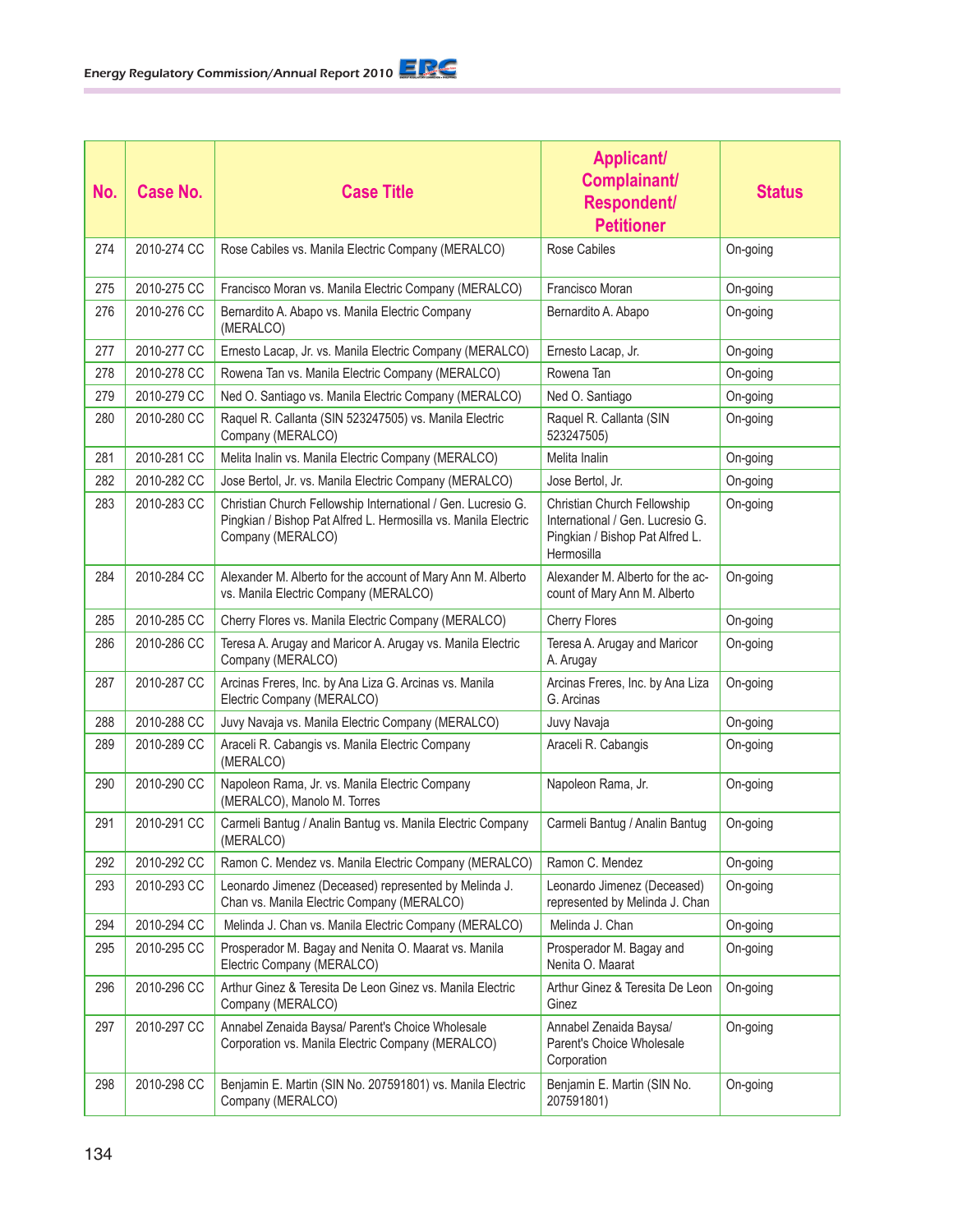| No. | <b>Case No.</b> | <b>Case Title</b>                                                                                                                                  | <b>Applicant/</b><br>Complainant/<br>Respondent/<br><b>Petitioner</b>                                             | <b>Status</b> |
|-----|-----------------|----------------------------------------------------------------------------------------------------------------------------------------------------|-------------------------------------------------------------------------------------------------------------------|---------------|
| 299 | 2010-299 CC     | Benjamin E. Martin (SIN No. 207591901) vs. Manila Electric<br>Company (MERALCO)                                                                    | Benjamin E. Martin (SIN No.<br>207591901)                                                                         | On-going      |
| 300 | 2010-300 CC     | Teresita D. Exconde represented by her Attorney-In-Fact,<br>Atty. Joaquin P. Telan and Aileen C. Dionisio vs. Manila<br>Electric Company (MERALCO) | Teresita D. Exconde repre-<br>sented by her Attorney-In-Fact,<br>Atty. Joaquin P. Telan and Aileen<br>C. Dionisio | On-going      |
| 301 | 2010-301 CC     | Florencio A. Dumlao / Evelyn G. Dumlao vs. Manila Electric<br>Company (MERALCO)                                                                    | Florencio A. Dumlao / Evelyn G.<br>Dumlao                                                                         | On-going      |
| 302 | 2010-302 CC     | Gloria M. Barce vs. Manila Electric Company (MERALCO)                                                                                              | Gloria M. Barce                                                                                                   | On-going      |
| 303 | 2010-303 CC     | Mrs. Cynthia U. Varias vs. Manila Electric Company<br>(MERALCO)                                                                                    | Mrs. Cynthia U. Varias                                                                                            | On-going      |
| 304 | 2010-304 CC     | Loreta Roxas vs. Manila Electric Company (MERALCO)                                                                                                 | Loreta Roxas                                                                                                      | On-going      |
| 305 | 2010-305 CC     | Gerardo G. Garlitos represented by Jesus Gaddi vs. Manila<br>Electric Company (MERALCO)                                                            | Gerardo G. Garlitos represented<br>by Jesus Gaddi                                                                 | On-going      |
| 306 | 2010-306 CC     | Romell C. Pabale vs. Manila Electric Company (MERALCO)                                                                                             | Romell C. Pabale                                                                                                  | On-going      |
| 307 | 2010-307 CC     | Carlytt Santos Malonzo / Eva Sabalza Reyes vs. Manila<br>Electric Company (MERALCO)                                                                | Carlytt Santos Malonzo / Eva<br>Sabalza Reyes                                                                     | On-going      |
| 308 | 2010-308 CC     | Fortunato C. Laggui vs. Manila Electric Company<br>(MERALCO)                                                                                       | Fortunato C. Laggui                                                                                               | On-going      |
| 309 | 2010-309 CC     | Dominador N. Ocomen vs. Manila Electric Company<br>(MERALCO)                                                                                       | Dominador N. Ocomen                                                                                               | On-going      |
| 310 | 2010-310 CC     | Roberto D. Roño vs. Manila Electric Company (MERALCO)                                                                                              | Roberto D. Roño                                                                                                   | On-going      |
| 311 | 2010-311 CC     | Mary Jorie Manalo-Santos and Claro Inocando Sario vs.<br>Manila Electric Company (MERALCO)                                                         | Mary Jorie Manalo-Santos and<br>Claro Inocando Sario                                                              | On-going      |
| 312 | 2010-312 CC     | Teresita L. Joaquin vs. Manila Electric Company (MERALCO)                                                                                          | Teresita L. Joaquin                                                                                               | On-going      |
| 313 | 2010-313 CC     | Antonio Salazar, Sr. vs. Manila Electric Company<br>(MERALCO)                                                                                      | Antonio Salazar, Sr.                                                                                              | On-going      |
| 314 | 2010-314 CC     | Heidi Kagimbal vs. Manila Electric Company (MERALCO)                                                                                               | Heidi Kagimbal                                                                                                    | On-going      |
| 315 | 2010-315 CC     | Nicanor Bagolor vs. Manila Electric Company (MERALCO)                                                                                              | Nicanor Bagolor                                                                                                   | On-going      |
| 316 | 2010-316 CC     | Rodolfo B. Tipones vs. Manila Electric Company (MERALCO)                                                                                           | Rodolfo B. Tipones                                                                                                | On-going      |
| 317 | 2010-317 CC     | Elenita Rivera for Darwin Lescano vs. Manila Electric<br>Company (MERALCO)                                                                         | Elenita Rivera for Darwin<br>Lescano                                                                              | On-going      |
| 318 | 2010-318 CC     | Plocerfida F. Malasigan vs. Manila Electric Company<br>(MERALCO)                                                                                   | Plocerfida F. Malasigan                                                                                           | On-going      |
| 319 | 2010-319 CC     | Rowena F. Saban vs. Manila Electric Company (MERALCO)                                                                                              | Rowena F. Saban                                                                                                   | On-going      |
| 320 | 2010-320 CC     | Joseph T. Apostol vs. Manila Electric Company (MERALCO)                                                                                            | Joseph T. Apostol                                                                                                 | On-going      |
| 321 | 2010-321 CC     | Marilyn B. Cunanan vs. Manila Electric Company<br>(MERALCO)                                                                                        | Marilyn B. Cunanan                                                                                                | On-going      |
| 322 | 2010-322 CC     | Spouses Leopoldo and Lorelie Morante vs. Manila Electric<br>Company (MERALCO)                                                                      | Spouses Leopoldo and Lorelie<br>Morante                                                                           | On-going      |
| 323 | 2010-323 CC     | Marites G. Magdaraog vs. Manila Electric Company<br>(MERALCO)                                                                                      | Marites G. Magdaraog                                                                                              | On-going      |
| 324 | 2010-324 CC     | Roderick Bonifacio vs. Manila Electric Company (MERALCO)                                                                                           | Roderick Bonifacio                                                                                                | On-going      |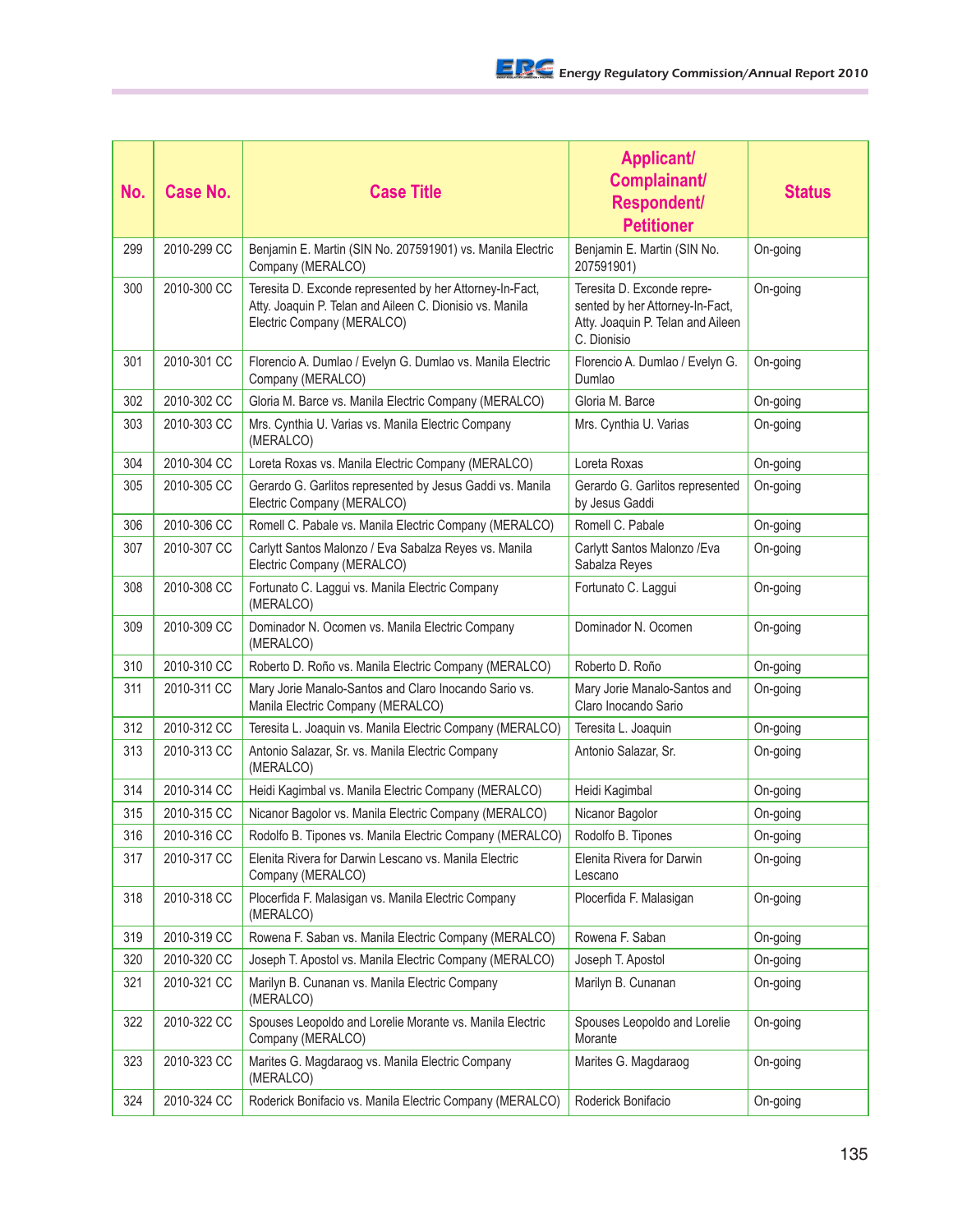| No. | Case No.    | <b>Case Title</b>                                                                                                                          | <b>Applicant/</b><br>Complainant/<br><b>Respondent/</b><br><b>Petitioner</b>                              | <b>Status</b> |
|-----|-------------|--------------------------------------------------------------------------------------------------------------------------------------------|-----------------------------------------------------------------------------------------------------------|---------------|
| 325 | 2010-325 CC | Adeliada S. Mislang vs. Manila Electric Company<br>(MERALCO)                                                                               | Adeliada S. Mislang                                                                                       | On-going      |
| 326 | 2010-326 CC | Mary Michelle Tolentino & Merla Marcelino Angeles<br>represented by her mother Maximina Marcelino vs. Manila<br>Electric Company (MERALCO) | Mary Michelle Tolentino and<br>Merla Marcelino Angeles<br>represented by her mother<br>Maximina Marcelino | On-going      |
| 327 | 2010-327 CC | Emilio De Mesa vs. Manila Electric Company (MERALCO)                                                                                       | Emilio De Mesa                                                                                            | On-going      |
| 328 | 2010-328 CC | Nenita E. Boliche (SIN 499875701) vs. Manila Electric<br>Company (MERALCO)                                                                 | Nenita E. Boliche<br>(SIN 499875701)                                                                      | On-going      |
| 329 | 2010-329 CC | Nenita E. Boliche (SIN 499875901) vs. Manila Electric<br>Company (MERALCO)                                                                 | Nenita E. Boliche<br>(SIN 499875901)                                                                      | On-going      |
| 330 | 2010-330 CC | Mary Grace P. Avillano vs. Manila Electric Company<br>(MERALCO)                                                                            | Mary Grace P. Avillano                                                                                    | On-going      |
| 331 | 2010-331 CC | Carolina Licsi vs. Manila Electric Company (MERALCO)                                                                                       | Carolina Licsi                                                                                            | On-going      |
| 332 | 2010-332 CC | Conchita Magno, duly represented by Judy C. Barrera vs.<br>Manila Electric Company (MERALCO)                                               | Conchita Magno, duly<br>represented by Judy C. Barrera                                                    | On-going      |
| 333 | 2010-333 CC | Sulphicia Goc Ong vs. Manila Electric Company (MERALCO)                                                                                    | Sulphicia Goc Ong                                                                                         | On-going      |
| 334 | 2010-334 CC | Rodel B. Rosario vs. Manila Electric Company (MERALCO)                                                                                     | Rodel B. Rosario                                                                                          | On-going      |
| 335 | 2010-335 CC | Rommel B. Rosario vs. Manila Electric Company<br>(MERALCO)                                                                                 | Rommel B. Rosario                                                                                         | On-going      |
| 336 | 2010-336 CC | Rufo C. Rosario vs. Manila Electric Company (MERALCO)                                                                                      | Rufo C. Rosario                                                                                           | On-going      |
| 337 | 2010-337 CC | Ricardo Paredes vs. Manila Electric Company (MERALCO)                                                                                      | <b>Ricardo Paredes</b>                                                                                    | On-going      |
| 338 | 2010-338 CC | Claudio A. Valdez vs. Manila Electric Company (MERALCO)                                                                                    | Claudio A. Valdez                                                                                         | On-going      |
| 339 | 2010-339 CC | Concordio D. Ponce / Alberto C. Ponce vs. Manila Electric<br>Company (MERALCO)                                                             | Concordio D. Ponce / Alberto<br>C. Ponce                                                                  | On-going      |
| 340 | 2010-340 CC | Ricardo A. Oteysa vs. Manila Electric Company (MERALCO)                                                                                    | Ricardo A. Oteysa                                                                                         | On-going      |
| 341 | 2010-341 CC | Richard B. Dela Cruz vs. Manila Electric Company<br>(MERALCO)                                                                              | Richard B. Dela Cruz                                                                                      | On-going      |
| 342 | 2010-342 CC | Saturnino D. Rillo vs. Manila Electric Company (MERALCO)                                                                                   | Saturnino D. Rillo                                                                                        | On-going      |
| 343 | 2010-343 CC | Zenaida P. Juco / Crystal Bicedo vs. Manila Electric Company<br>(MERALCO)                                                                  | Zenaida P. Juco / Crystal Bicedo                                                                          | On-going      |
| 344 | 2010-344 CC | Augusto Escueta, Jr. vs. Manila Electric Company<br>(MERALCO) - Makati Branch represented by Edgar Vargas                                  | Augusto Escueta, Jr.                                                                                      | On-going      |
| 345 | 2010-345 CC | Judy M. Dayao vs. Manila Electric Company (MERALCO)                                                                                        | Judy M. Dayao                                                                                             | On-going      |
| 346 | 2010-346 CC | Baldomero Lesaca represented by Suzette Lesaca as<br>Attorney-In-Fact vs. Manila Electric Company (MERALCO)                                | Baldomero Lesaca represented<br>by Suzette Lesaca as Attorney-<br>in-Fact                                 | On-going      |
| 347 | 2010-347 CC | Rolando Z. Eduarte vs. Manila Electric Company<br>(MERALCO)                                                                                | Rolando Z. Eduarte                                                                                        | On-going      |
| 348 | 2010-348 CC | Rafael G. Tan vs. Manila Electric Company (MERALCO)                                                                                        | Rafael G. Tan                                                                                             | On-going      |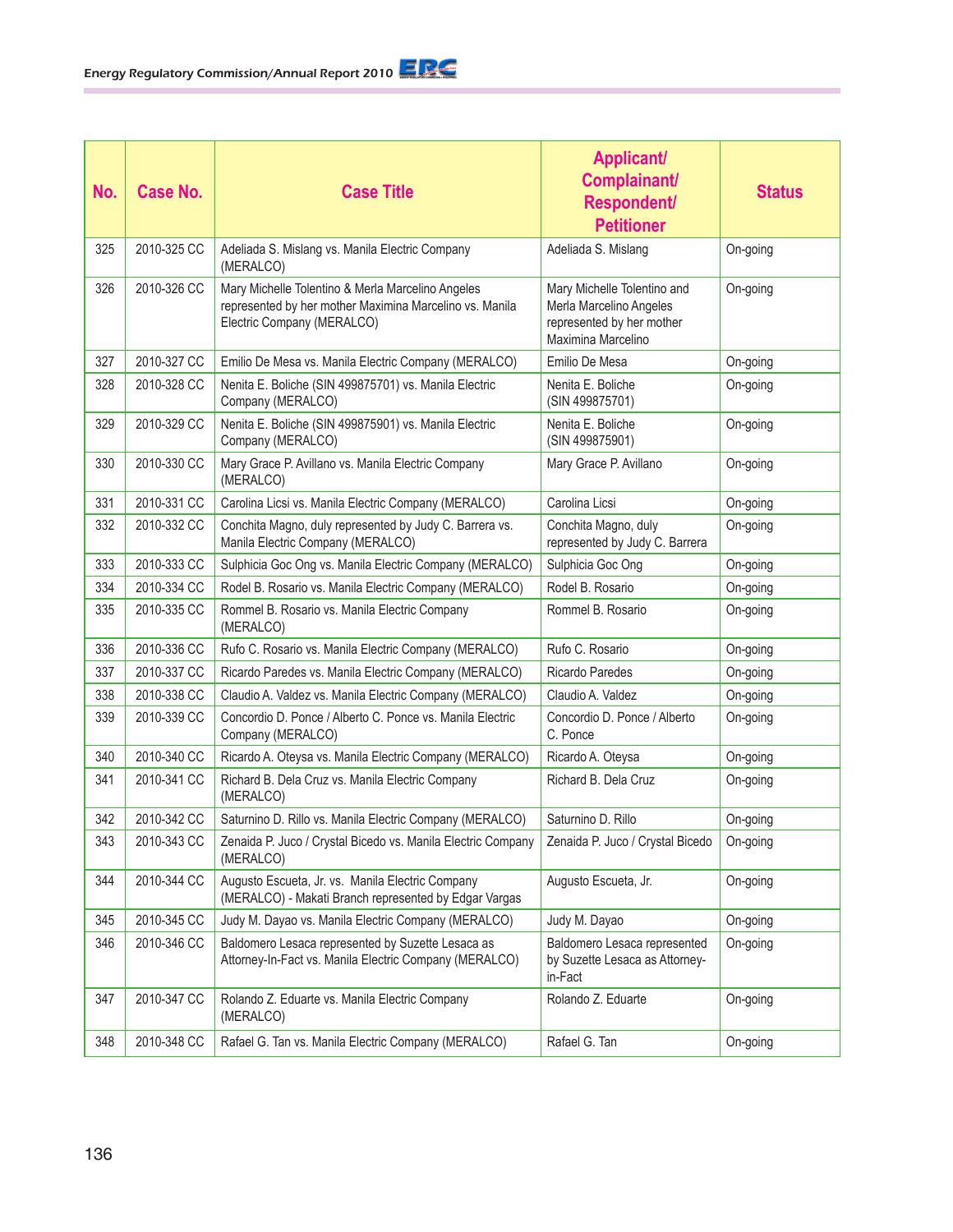| No. | <b>Case No.</b>         | <b>Case Title</b>                                                                                                                                                                                               | <b>Applicant/</b><br>Complainant/<br><b>Respondent/</b><br><b>Petitioner</b>                                                                                                                                                                                                                                                                   | <b>Status</b> |
|-----|-------------------------|-----------------------------------------------------------------------------------------------------------------------------------------------------------------------------------------------------------------|------------------------------------------------------------------------------------------------------------------------------------------------------------------------------------------------------------------------------------------------------------------------------------------------------------------------------------------------|---------------|
| 349 | 2010-349 CC             | Jonathan P. Rojas vs. Manila Electric Company (MERALCO)                                                                                                                                                         | Jonathan P. Rojas                                                                                                                                                                                                                                                                                                                              | On-going      |
| 350 | 2010-350 CC             | Zairel M. Minion vs. Manila Electric Company (MERALCO)                                                                                                                                                          | Zairel M. Minion                                                                                                                                                                                                                                                                                                                               | On-going      |
| 351 | 2010-351 CC             | Jose Emotan vs. Manila Electric Company (MERALCO)                                                                                                                                                               | Jose Emotan                                                                                                                                                                                                                                                                                                                                    | On-going      |
| 352 | 2010-352 CC             | Belen D. Fuentes vs. Manila Electric Company (MERALCO)                                                                                                                                                          | Belen D. Fuentes                                                                                                                                                                                                                                                                                                                               | On-going      |
| 353 | 2010-353 CC             | Mr. & Mrs. Danilo Venegas vs. Manila Electric Company<br>(MERALCO)                                                                                                                                              | Mr. & Mrs. Danilo Venegas                                                                                                                                                                                                                                                                                                                      | On-going      |
| 354 | 2010-354 CC             | Jared Dillenger vs. Manila Electric Company (MERALCO)                                                                                                                                                           | Jared Dillenger                                                                                                                                                                                                                                                                                                                                | On-going      |
| 355 | 2010-355 CC             | Jose G. Semana, et. al. vs. Manila Electric Company<br>(MERALCO)                                                                                                                                                | Jose G. Semana, et. al.                                                                                                                                                                                                                                                                                                                        | On-going      |
| 356 | 2010-001 CF             | In the Matter of the Application for Approval of the Tax<br>Recovery Adjustment Mechanism in the Rates for Franchise<br>Tax Imposed by the City Government of Zamboanga                                         | Zamboanga City Electric Coop-<br>erative, Inc. (ZAMCELCO)                                                                                                                                                                                                                                                                                      | On-going      |
| 357 | 2010-002 CF             | In the Matter of the Application for Authority to Include in<br>Customers' Bills a Tax Recovery Adjustment Clause (TRAC)<br>for Franchise Tax Paid in the 11 Municipalities of Leyte for the<br>Years 2000-2010 | Leyte V Electric Cooperative,<br>Inc. (LEYECOV)                                                                                                                                                                                                                                                                                                | On-going      |
| 358 | 2010-003 CF             | In the Matter of the Application to Authority to Include in<br>Customers' Bills a Tax Recovery Adjustment Clause (TRAC)<br>for Franchise Tax Paid in Ormoc City for the Years 2001-2010                         | Leyte V Electric Cooperative,<br>Inc. (LEYECOV)                                                                                                                                                                                                                                                                                                | On-going      |
| 359 | IU Case No.<br>2010-001 | In the Matter of the Investigation of Anti-Competitive Behavior<br>and Market Power Abuse in the Philippines Wholesale<br>Electricity Spot Market (WESM) During the First Quarter of<br>2010                    | Mr. Froilan A. Tampinco / Na-<br>tional Power Corporation (NPC)                                                                                                                                                                                                                                                                                | On-going      |
| 360 | 2010-001 MC             | In Re: Petition for Direct Connection of Electric Power with<br>the National Power Corporation (NPC) and/or the National<br>Transmission Corporation (TRANSCO)                                                  | Technology Resource Center<br>(TRC), Chamber of Furniture<br>Industries of the Philippines,<br>Inc. - Pampanga Chapter, VDH<br>Mega Ventures Corporation,<br>JRP Feed Mill and Luzon<br>Furniture Corporation                                                                                                                                  | On-going      |
| 361 | 2010-002 MC             | In Re: Petition for Dispute Resolution (Mandated Rate<br>Reduction [MRR])                                                                                                                                       | Petitioner, Manila Electric<br>Company (MERALCO),<br>Respondent, National Power<br>Corporation (NPC), Power<br>Sector Assets and Liabilities<br>Management Corporation<br>(PSALM), Masinloc Power<br>Partners Company, Ltd.<br>(MPPCL), AP Renewables, Inc.<br>(APRI), Luzon Therma, Inc.<br>(THERMA), San Miguel Energy<br>Corporation (SMEC) | On-going      |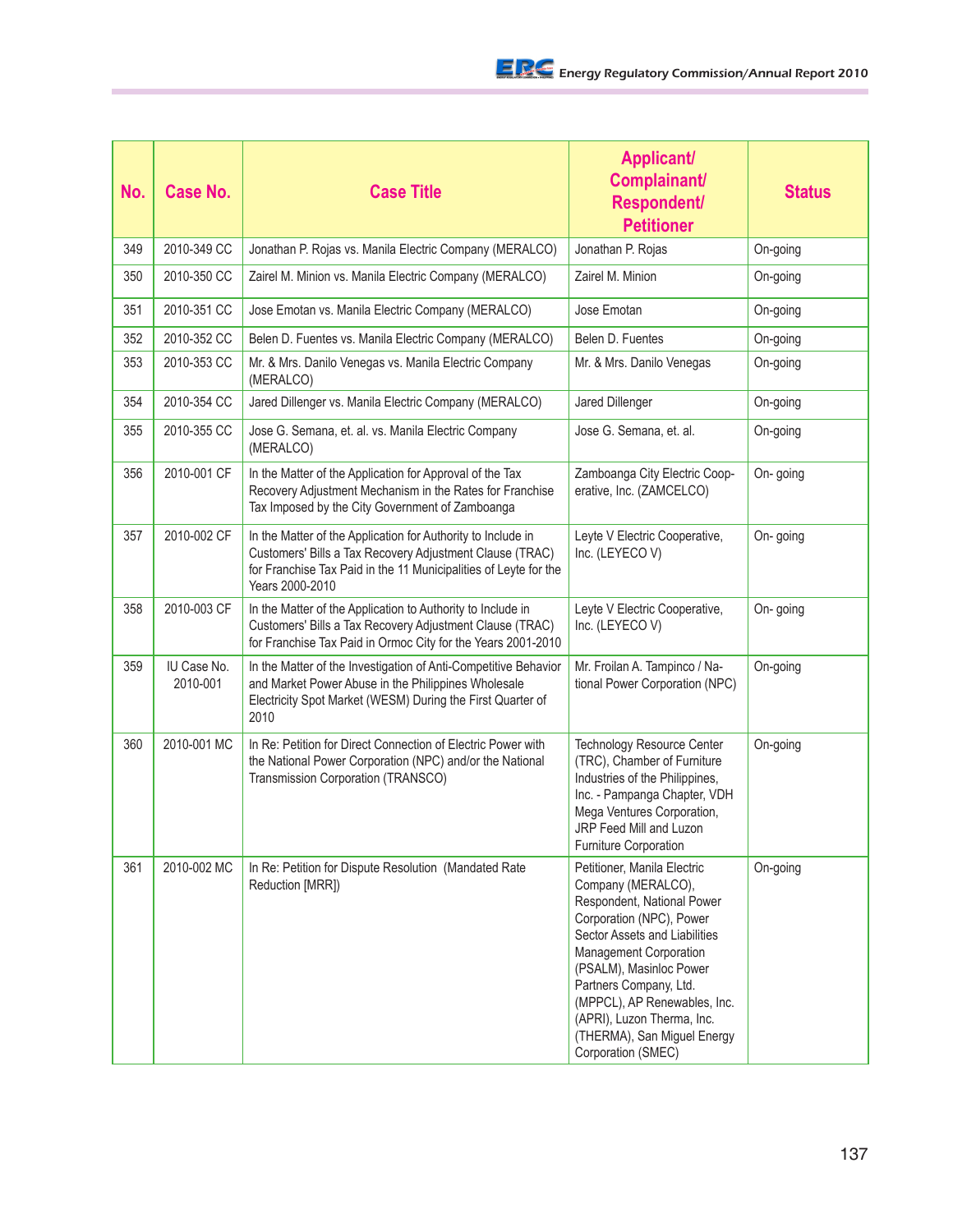| No. | <b>Case No.</b> | <b>Case Title</b>                                                                                                                                                                       | <b>Applicant/</b><br>Complainant/<br><b>Respondent/</b><br><b>Petitioner</b> | <b>Status</b>                                                                |
|-----|-----------------|-----------------------------------------------------------------------------------------------------------------------------------------------------------------------------------------|------------------------------------------------------------------------------|------------------------------------------------------------------------------|
| 362 | 2010-003 MC     | In the Matter of the Violation of ERC Orders, Rules and<br>Regulations (Failure to comply with Articles 5.3.7 & 6.3.1.1 of<br>the Philippine Grid Code [PGC] Amendment No. 1)           | National Grid Corporation of the<br>Philippines (NGCP)                       | On-going                                                                     |
| 363 | 2010-004 MC     | In the Matter of the Violation of ERC Orders, Rules and<br>Regulations (Failure to File the Regulatory Reset Application<br>of the Extended Deadline for Filing)                        | National Grid Corporation of the<br>Philippines (NGCP)                       | On-going                                                                     |
| 364 | 2010-005 MC     | In the Matter of the Application for the Approval of the<br>Business Separation and Unbundling Plan (BSUP) and<br>Accounting Cost and Allocation Manual (ACAM)                          | Masinloc Power Partners Co.,<br>Ltd. (MPPCL)                                 | Please refer to<br>Annex 2 "Summary<br>of 178 Decisions<br>Rendered in 2010" |
| 365 | 2010-006 MC     | In the Matter of the Application for Confirmation of Loan<br>Obtained from the National Electrification Administration<br>(NEA), with Prayer for Issuance of Provisional Authority (PA) | Nueva Ecija II Electric<br>Cooperative, Inc. - Area 2<br>(NEECO II - Area 2) | On-going                                                                     |
| 366 | 2010-007 MC     | In the Matter of the Violation of ERC Orders, Rules and<br>Regulations (Failure to Implement the Energy Regulatory<br>Commission's [ERC] Order on Purchase Power Adjustment<br>[PPA]    | Ifugao Electric Cooperative, Inc.<br>(IFELCO)                                | Please refer to<br>Annex 2 "Summary<br>of 178 Decisions<br>Rendered in 2010" |
| 367 | 2010-008 MC     | In the Matter of the Violation of ERC Orders, Rules and<br>Regulations (Failure to Implement the Energy Regulatory<br>Commission's [ERC] Order on Purchase Power Adjustment<br>[PPA]    | Nueva Ecija II Electric<br>Cooperative, Inc. - Area 2<br>(NEECO II - Area 2) | On-going                                                                     |
| 368 | 2010-009 MC     | In the Matter of the Violation of ERC Orders, Rules and<br>Regulations (Failure to Implement the Energy<br>Regulatory Commission's [ERC] Order on Purchase Power<br>Adjustment[PPA])    | Quezon I Electric Cooperative,<br>Inc. (QUEZELCO I)                          | Please refer to<br>Annex 2 "Summary<br>of 178 Decisions<br>Rendered in 2010" |
| 369 | 2010-010 MC     | In the Matter of the Violation of ERC Orders, Rules and<br>Regulations (Failure to Implement the Energy Regulatory<br>Commission's [ERC] Order on Purchase Power Adjustment<br>[PPA]    | Misamis Oriental II Electric<br>Cooperative, Inc. (MORESCO II)               | Please refer to<br>Annex 2 "Summary<br>of 178 Decisions<br>Rendered in 2010" |
| 370 | 2010-011 MC     | In the Matter of the Violation of ERC Orders, Rules and<br>Regulations (Failure to Implement the Energy Regulatory<br>Commission's [ERC] Order on Purchase Power Adjustment<br>[PPA]    | South Cotabato Electric<br>Cooperative, Inc.<br>(SOCOTECO II)                | Please refer to<br>Annex 2 "Summary<br>of 178 Decisions<br>Rendered in 2010" |
| 371 | 2010-012 MC     | In the Matter of the Violation of ERC Orders, Rules and<br>Regulations (Failure to Implement the Energy Regulatory<br>Commission's [ERC] Order on Purchase Power Adjustment<br>[PPA]    | Lanao del Norte Electric<br>Cooperative, Inc. (LANECO)                       | On-going                                                                     |
| 372 | 2010-013 MC     | In the Matter of the Violation of ERC Orders, Rules and<br>Regulations (Failure to Implement Energy Regulatory<br>Commission's [ERC] Order on Power Cost Adjustment [PCA])              | Dagupan Electric Corporation<br>(DECORP)                                     | On-going                                                                     |
| 373 | 2010-014 MC     | In the Matter of the Violation of ERC Orders, Rules and<br>Regulations (Implementing the New Distribution, Supply and<br>Metering Rates Ahead of the Effectivity Date of the Decision)  | Iligan Light and Power, Inc.<br>(ILPI)                                       | Please refer to<br>Annex 2 "Summary<br>of 178 Decisions<br>Rendered in 2010" |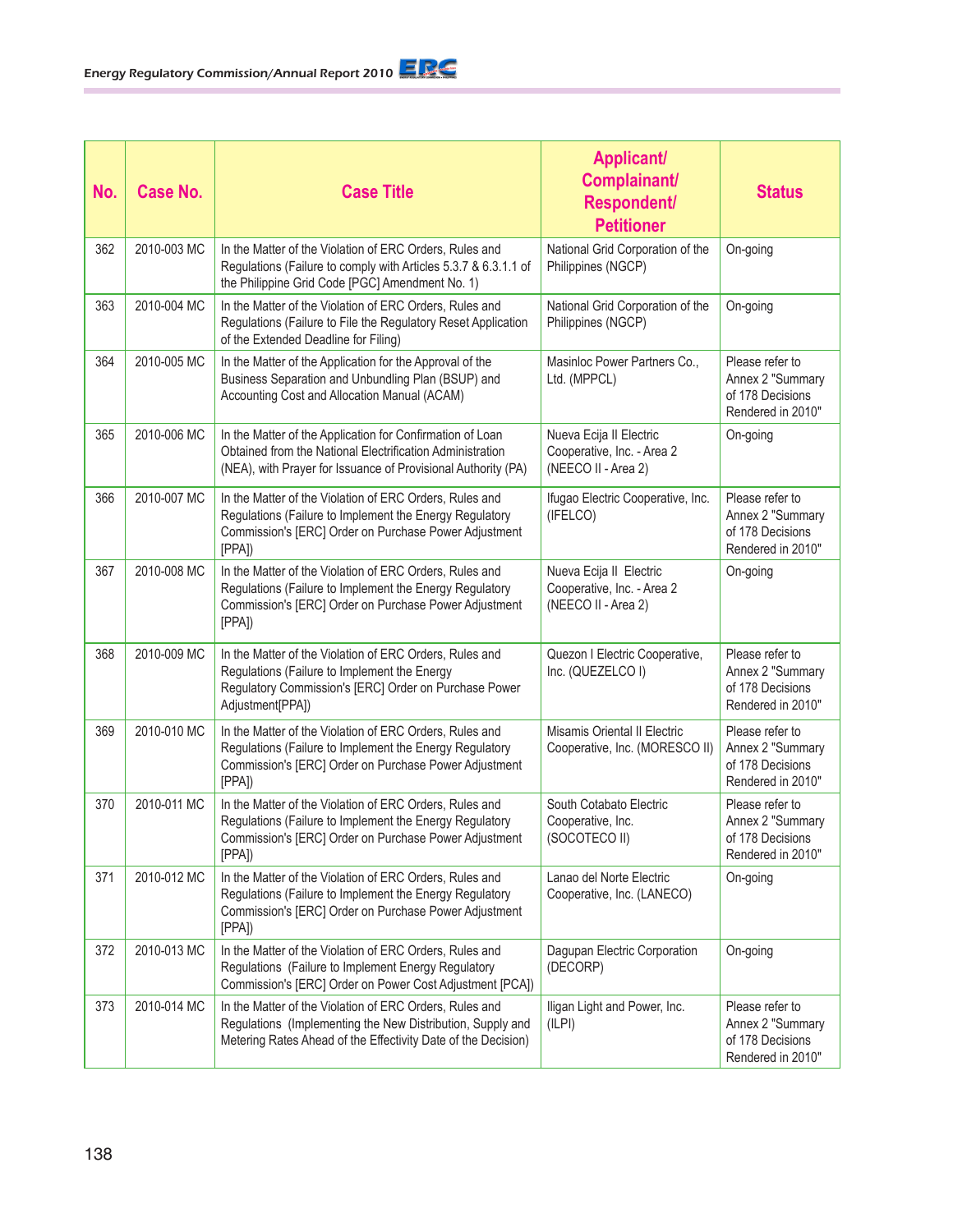| No. | <b>Case No.</b> | <b>Case Title</b>                                                                                                                                                                                                                                                                                          | <b>Applicant/</b><br>Complainant/<br><b>Respondent/</b><br><b>Petitioner</b>                                                                                                                                                                                                                                                                                                                                                                                       | <b>Status</b>                                                            |
|-----|-----------------|------------------------------------------------------------------------------------------------------------------------------------------------------------------------------------------------------------------------------------------------------------------------------------------------------------|--------------------------------------------------------------------------------------------------------------------------------------------------------------------------------------------------------------------------------------------------------------------------------------------------------------------------------------------------------------------------------------------------------------------------------------------------------------------|--------------------------------------------------------------------------|
| 374 | 2010-015 MC     | In the Matter of the Violation of ERC Orders, Rules and<br>Regulations (Violation of Section 3.2.3.4 of the Philippine<br>Grid Code [PGC], Amendment No. 1)                                                                                                                                                | National Grid Corporation of the<br>Philippines (NGCP)                                                                                                                                                                                                                                                                                                                                                                                                             | Order dated August<br>5, 2010. The case<br>was closed and<br>terminated. |
| 375 | 2010-016 MC     | In the Matter of the Violation of ERC Orders, Rules and<br>Regulations (Imposition of Other Charges without Prior<br>Approval from the Commission)                                                                                                                                                         | Samar II Electric Cooperative,<br>Inc. (SAMELCO II)                                                                                                                                                                                                                                                                                                                                                                                                                | On-going                                                                 |
| 376 | 2010-017 MC     | In the Matter of the Violation of ERC Orders, Rules and<br>Regulations (Failure to Implement the Commission's Decision<br>dated March 30, 2009 in ERC Case No. 2007-115 MC)                                                                                                                                | National Power Corporation<br>(NPC)                                                                                                                                                                                                                                                                                                                                                                                                                                | On-going                                                                 |
| 377 | 2010-018 MC     | Philex Mining Corporation versus National Power Corporation<br>(NPC) and Power Sector Assets and Liabilities Management<br>Corporation (PSALM) (Contract of Supply of Electric Energy<br>[CSEE] between Philex and NPC, Violation of Resolution No.<br>44, Series of 2006)                                 | Philex Mining Corporation,<br>National Power Corporation<br>(NPC) and Power Sector Assets<br>and Liabilities Management<br>Corporation (PSALM)                                                                                                                                                                                                                                                                                                                     | On-going                                                                 |
| 378 | 2010-019 MC     | In the Matter of the Violation of ERC Orders, Rules and<br>Regulations (Failure to Implement the Energy Regulatory<br>Commission's [ERC] Order on Purchased Power Adjustment<br>[PPA]                                                                                                                      | Public Utilities Department - City<br>of Olongapo (PUD-Olongapo)                                                                                                                                                                                                                                                                                                                                                                                                   | On-going                                                                 |
| 379 | 2010-020 MC     | In the Matter of Dispute Resolution Re: Ancillary Services<br>Charge Billed by National Grid Corporation of the Philippines<br>(NGCP) from Association of Mindanao Rural Electric<br>Cooperatives, Inc. (AMRECO) - Member ECs                                                                              | Association of Mindanao<br>Rural Electric Cooperatives, Inc.<br>(AMRECO) namely: ANECO,<br>ASELCO, BUSECO,<br>CAMELCO, COTELCO,<br>DANECO, DASURECO,<br>DORECO, FIBECO, LANECO,<br>LASURECO, MAGELCO,<br>MOELCI I, MOELCI II,<br>MORESCO I, MORESCO II,<br>SIARELCO, SOCOTECO I,<br>SOCOTECO II, SUKELCO,<br>SURNECO, SURSECO I,<br>SURSECO II, ZAMCELCO,<br>ZAMSURECO I, ZAMSURECO<br>II and ZANECO and National<br>Grid Corporation of the<br>Philippines (NGCP) | On-going                                                                 |
| 380 | 2010-021 MC     | In the Matter of the Petition of a Blackstone Energy Corp.<br>for the Approval of Direct Energy Connection to the National<br>Power Corporation (NPC), through the National Transmission<br>Corporation (TRANSCO), in Accordance with ERC<br>Resolution No. 48, with Prayer for Provisional Authority (PA) | A Blackstone Energy<br>Corporation                                                                                                                                                                                                                                                                                                                                                                                                                                 | On-going                                                                 |
| 381 | 2010-022 MC     | In the Matter of the Violation of ERC Orders, Rules and<br>Regulations (Inclusion of Power Supply Contract Cost<br>[PSCC] in the Retail Rates Without Approval from the<br>Commission)                                                                                                                     | <b>VMC-Rural Electric Service</b><br>Cooperative, Inc. (VRESCO)                                                                                                                                                                                                                                                                                                                                                                                                    | On-going                                                                 |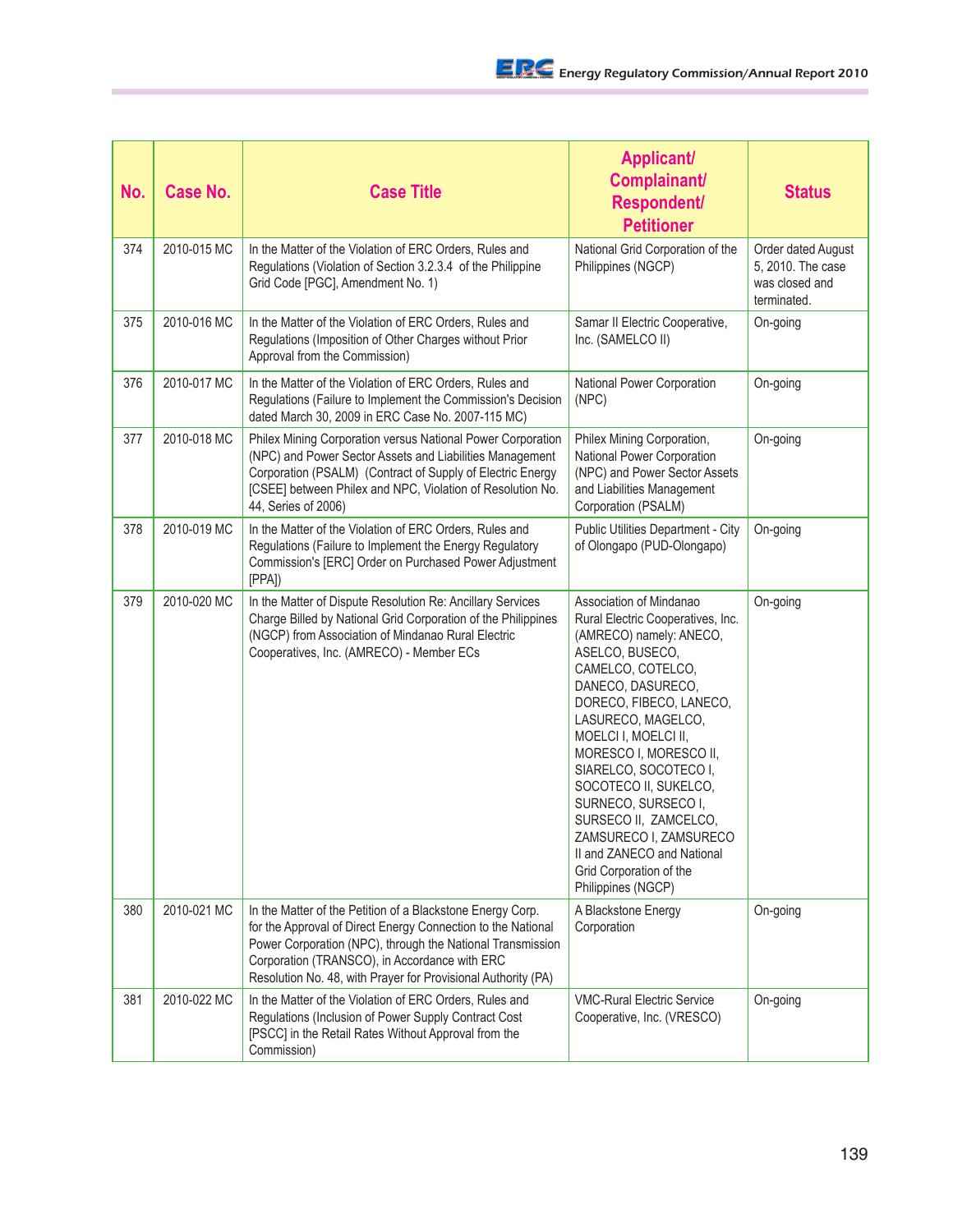| No. | <b>Case No.</b> | <b>Case Title</b>                                                                                                                                                                                                                                                                                                                                                                                                                                                      | <b>Applicant/</b><br>Complainant/<br><b>Respondent/</b><br><b>Petitioner</b>                                                                                                                                                   | <b>Status</b>                                                                |
|-----|-----------------|------------------------------------------------------------------------------------------------------------------------------------------------------------------------------------------------------------------------------------------------------------------------------------------------------------------------------------------------------------------------------------------------------------------------------------------------------------------------|--------------------------------------------------------------------------------------------------------------------------------------------------------------------------------------------------------------------------------|------------------------------------------------------------------------------|
| 382 | 2010-023 MC     | In the Matter of the Violation of ERC Orders, Rules and<br>Regulations (Implementing Capital Project Without Prior<br>Approval from the Commission)                                                                                                                                                                                                                                                                                                                    | Central Negros Electric<br>Cooperative, Inc. (CENECO)                                                                                                                                                                          | Please refer to<br>Annex 2 "Summary<br>of 178 Decisions<br>Rendered in 2010" |
| 383 | 2010-024 MC     | In the Matter of the Violation of ERC Orders, Rules and<br>Regulations (Entity Operating as a Distribution Utility Without<br>a Certificate of Public Convenience and Necessity [CPCN])                                                                                                                                                                                                                                                                                | Pantanbangan Municipal<br>Electric System (PAMES)                                                                                                                                                                              | On-going                                                                     |
| 384 | 2010-025 MC     | In the Matter of the Violation of ERC Orders, Rules and<br>Regulations (Failure to File an Application for Unbundling of<br>Rates)                                                                                                                                                                                                                                                                                                                                     | Pantanbangan Municipal<br>Electric System (PAMES)                                                                                                                                                                              | On-going                                                                     |
| 385 | 2010-026 MC     | For: Request for Arbitration, with a Prayer for a Cease and<br>Desist Order                                                                                                                                                                                                                                                                                                                                                                                            | Albay Electric Cooperative, Inc.<br>(ALECO), National Power<br>Corporation (NPC) and<br><b>Philippine Electricity Market</b><br>Corporation (PEMC)                                                                             | Order dated May 24,<br>2010. The case was<br>held in abeyance.               |
| 386 | 2010-027 MC     | In the Matter of the Violation of ERC Orders, Rules and<br>Regulations (Imposition of Other Charges Without Prior<br>Approval from the Commission)                                                                                                                                                                                                                                                                                                                     | Public Utilities Department - City<br>of Olongapo (PUD-Olongapo)                                                                                                                                                               | On-going                                                                     |
| 387 | 2010-028 MC     | National Association of Electricity Consumers for Reforms,<br>Inc. (NASECORE) versus Hon. Secretary of Energy                                                                                                                                                                                                                                                                                                                                                          | National Association of<br><b>Electricity Consumers for</b><br>Reforms, Inc. (NASECORE) and<br>Hon. Secretary of Energy                                                                                                        | On-going                                                                     |
| 388 | 2010-029 MC     | In the Matter of the Application for the Issuance of a<br>Certificate of Public Convenience and Necessity (CPCN)<br>Predicated on Republic Act No. 9967, Valid Until 6 February<br>2035                                                                                                                                                                                                                                                                                | San Fernando Electric Light and<br>Power Company, Inc.<br>(SFELAPCO)                                                                                                                                                           | Please refer to<br>Annex 2 "Summary<br>of 178 Decisions<br>Rendered in 2010" |
| 389 | 2010-030 MC     | In the Matter of Petition for the Determination of Computation<br>of Ancillary Charge (AC) Billed by the National Grid<br>Corporation of the Philippines (NGCP) to the Member-ECs of<br>Association of Mindanao Rural Electric Cooperative<br>(AMRECO) and Pending Resolution Thereof, to Allow<br>Payment of the March 26 to April 25, 2010 National Grid<br>Corporation of the Philippines (NGCP) Billing on a Staggered<br>Basis for a Period of Twelve (12) Months | Association of Mindanao Rural<br>Electric Cooperative (AMRECO)<br>represented by Philippine Rural<br><b>Electric Cooperative</b><br>Association, Inc. (PHILRECA)<br>and National Grid Corporation of<br>the Philippines (NGCP) | On-going                                                                     |
| 390 | 2010-031 MC     | In the Matter of the Application for Franchise and Certificate<br>of Public Convenience and Necessity (CPCN)                                                                                                                                                                                                                                                                                                                                                           | <b>Bukidnon Second Electric</b><br>Cooperative, Inc. (BUSECO)<br>and First Bukidnon Electric<br>Cooperative, Inc. (FIBECO)                                                                                                     | On-going                                                                     |
| 391 | 2010-032 MC     | In the Matter of the Petition for Approval of the<br>Re-classification of the National Transmission Corporation<br>(TRANSCO) Sub-Transmission Asset Serving the<br>Dingle - Passi Lines in Iloilo                                                                                                                                                                                                                                                                      | Central Azucarera de San<br>Antonio (CASA)                                                                                                                                                                                     | On-going                                                                     |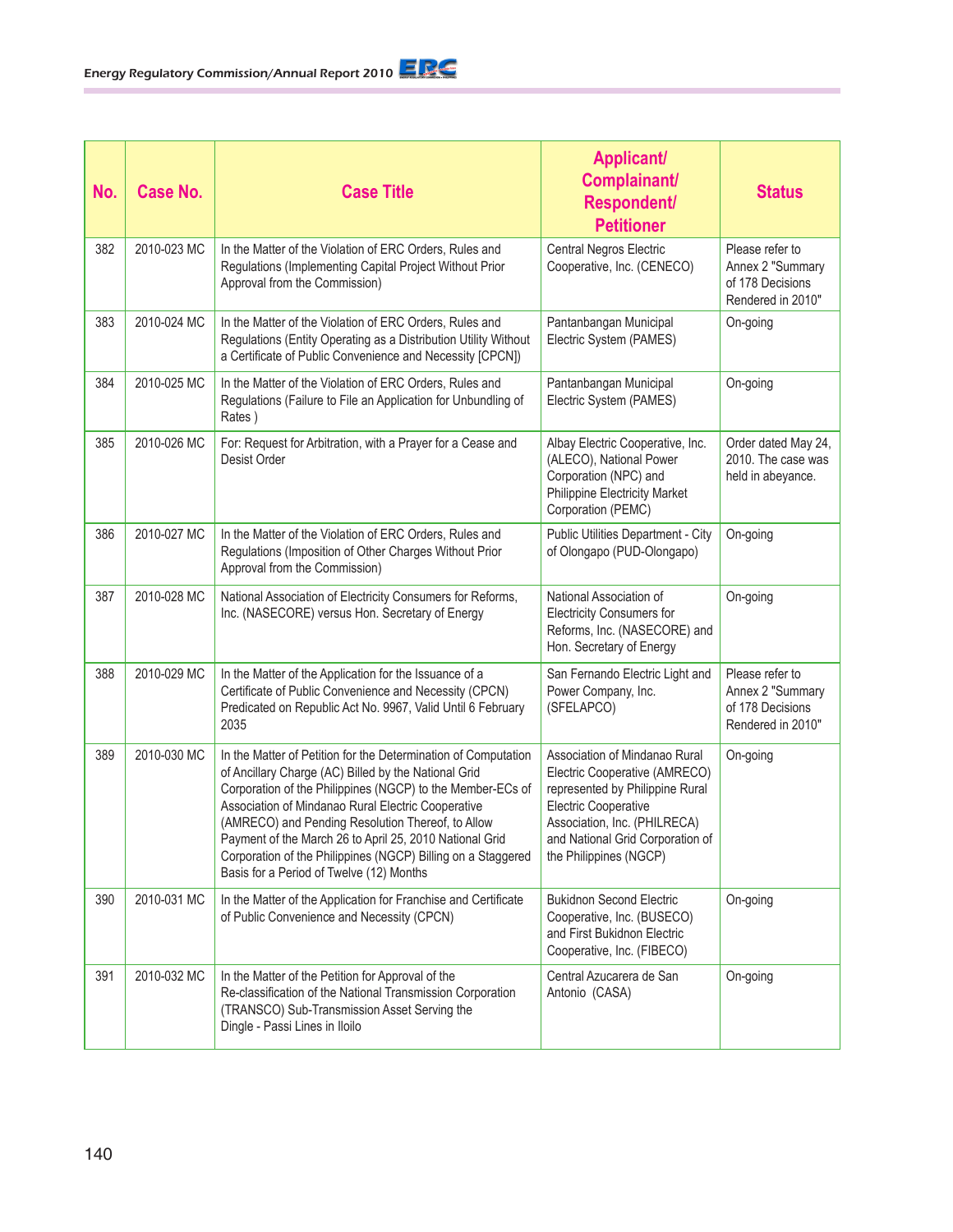| No. | <b>Case No.</b> | <b>Case Title</b>                                                                                                                                                                                                                                                                                | <b>Applicant/</b><br>Complainant/<br><b>Respondent/</b><br><b>Petitioner</b>                                                                                                                                                                                              | <b>Status</b>                                                                |
|-----|-----------------|--------------------------------------------------------------------------------------------------------------------------------------------------------------------------------------------------------------------------------------------------------------------------------------------------|---------------------------------------------------------------------------------------------------------------------------------------------------------------------------------------------------------------------------------------------------------------------------|------------------------------------------------------------------------------|
| 392 | 2010-033 MC     | In the Matter of the Application for Approval of the Statement<br>of Compliance (SoC) and Compliance Plan (CP) to the<br>Philippine Grid Code (PGC) and the Philippine Distribution<br>Code (PDC), Pursuant to the Provision of Republic Act No.<br>9136                                         | Nueva Ecija II Electric<br>Cooperative, Inc. - Area 1<br>(NEECO II - Area 1)                                                                                                                                                                                              | On-going                                                                     |
| 393 | 2010-034 MC     | In the Matter of the Petition to Abolish the 15.5%<br>Performance Base Rate (PBR) Making Method and Revert<br>Back to the Fair and Tested 12% Return on Rate Base<br>(RORB) Method                                                                                                               | Genaro C. Lualhati and Manila<br>Electric Company (MERALCO)                                                                                                                                                                                                               | On-going                                                                     |
| 394 | 2010-035 MC     | For: Injunction with Application for Temporary Restraining<br>Order (TRO) - Total Charges per Kilowatthour from<br>PhP8.4276/kWh to Php 12.2815/kWh and from Php6.4441<br>Total Power Cost to Php9.1876 Total Power Cost                                                                         | City Government of Naga<br>represented by Mayor Jesse<br>M. Robredo and Camarines<br>Sur II Electric Cooperative, Inc.<br>(CASURECO II) represented by<br>OIC-GM, Jane Barrameda and<br>its Board of Directors headed<br>by its President, Atty. Perfecto<br>Nixon Tabora | On-going                                                                     |
| 395 | 2010-036 MC     | In the Matter of the Application for the Renewal of Certificates<br>of Public Convenience and Necessity (CPCN)                                                                                                                                                                                   | Cagayan Electric Power and<br>Light Company, Inc. (CEPALCO)                                                                                                                                                                                                               | On-going                                                                     |
| 396 | 2010-037 MC     | In the Matter of the Application for Approval of the Statement<br>of Compliance (SoC) and Compliance Plan (CP) to the<br>Philippine Grid Code (PGC) and the Philippine Distribution<br>Code (PDC), Pursuant to the Provision of Republic Act No.<br>9136                                         | Lima Utilities Corporation (LUC)                                                                                                                                                                                                                                          | On-going                                                                     |
| 397 | 2010-038 MC     | In the Matter of the Application for the Issuance of Certificate<br>of Public Convenience and Necessity (CPCN), Predicated on<br>Republic Act No. 9968, Valid Until 06 March 2035                                                                                                                | Cabanatuan Electric Corporation<br>(CELCOR)                                                                                                                                                                                                                               | On-going                                                                     |
| 398 | 2010-039 MC     | In the Matter of the Violation of ERC Orders, Rules and<br>Regulations (Implementing the Reinstated Prompt Payment<br>Discount [PPD] for a Longer Period which Resulted to an<br>Over-Recovery)                                                                                                  | Leyte II Electric Cooperative,<br>Inc. (LEYECO II)                                                                                                                                                                                                                        | On-going                                                                     |
| 399 | 2010-040 MC     | In the Matter of the Application for Direct Connection with the<br>National Power Corporation (NPC) and the National<br>Transmission Corporation (TRANSCO), with Prayer for<br>Provisional Authority (PA) and Issuance of a Temporary<br>Mandatory Order and/or a Writ of Preliminary Injunction | North Luzon Triton Mall, Inc.<br>(NLTMI), National Power<br>Corporation (NPC), National<br>Grid Corporation of the<br>Philippines (NGCP) and<br>Isabela II Electric Cooperative,<br>Inc. (ISELCO II)                                                                      | Please refer to<br>Annex 2 "Summary<br>of 178 Decisions<br>Rendered in 2010" |
| 400 | 2010-041 MC     | In the Matter of the appliation for Albay Electric Cooperative,<br>Inc. (ALECO) Being Cut Off by the National Grid Corporation<br>of the Philippine (NGCP) from its Electric Supply Grid                                                                                                         | Albay Electric Cooperative, Inc.<br>(ALECO) and National Grid<br>Corporation of the Philippines<br>(NGCP)                                                                                                                                                                 | On-going                                                                     |
| 401 | 2010-042 MC     | In the Matter of the Violation of ERC Orders, Rules and<br>Regulations (Unilaterally Shutting Down its Plant Operations)                                                                                                                                                                         | Delta P., Inc. (DELTA P)                                                                                                                                                                                                                                                  | On-going                                                                     |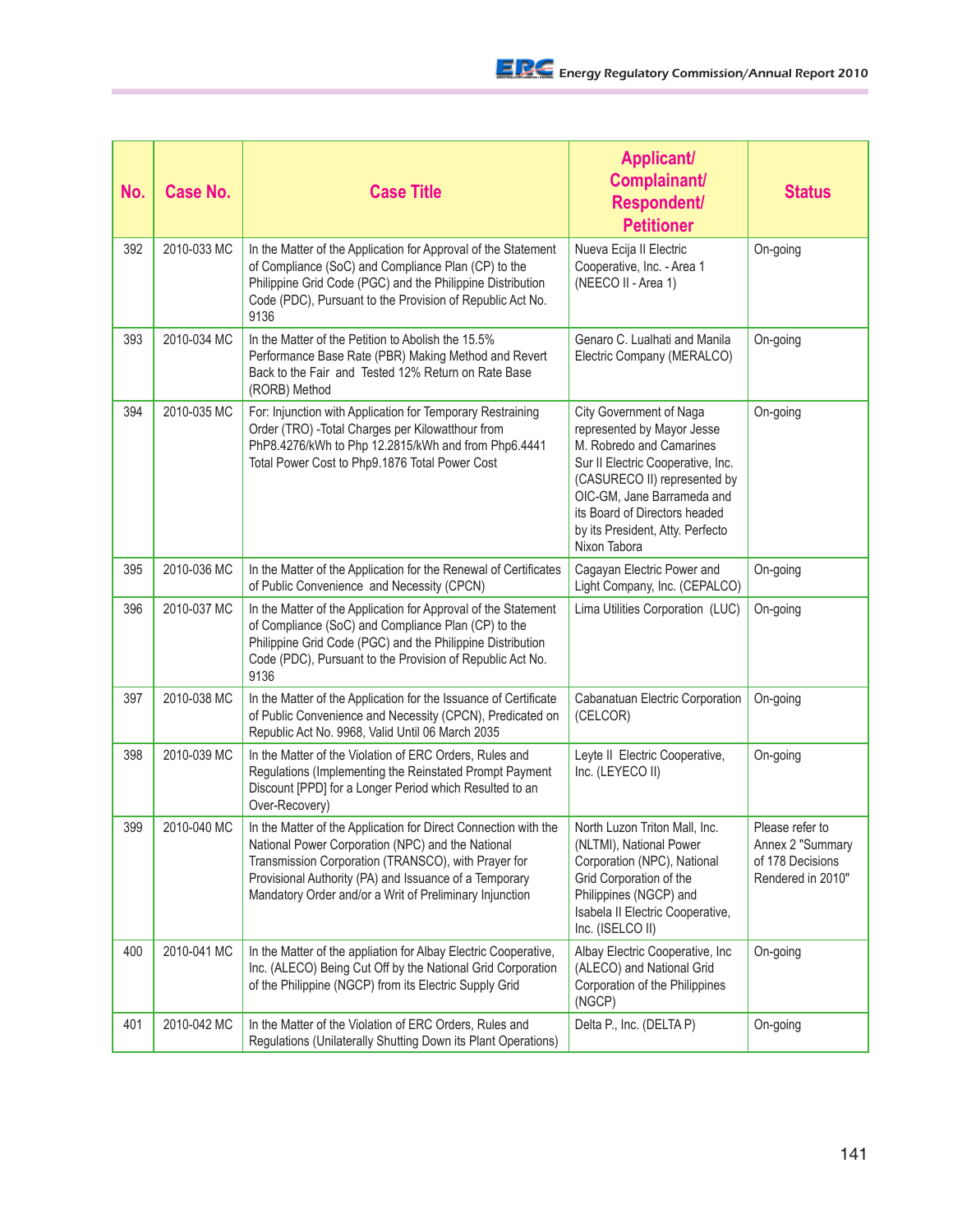| No. | <b>Case No.</b> | <b>Case Title</b>                                                                                                                                                                                                                                                                                                                                                                                                                                                                                                                      | <b>Applicant/</b><br>Complainant/<br><b>Respondent/</b><br><b>Petitioner</b>                                                                                                                                                                                                                                        | <b>Status</b>                                                                |
|-----|-----------------|----------------------------------------------------------------------------------------------------------------------------------------------------------------------------------------------------------------------------------------------------------------------------------------------------------------------------------------------------------------------------------------------------------------------------------------------------------------------------------------------------------------------------------------|---------------------------------------------------------------------------------------------------------------------------------------------------------------------------------------------------------------------------------------------------------------------------------------------------------------------|------------------------------------------------------------------------------|
| 402 | 2010-043 MC     | In the Matter of the Petition for Dispute Resolution of the<br>Reclassification of the 138 kV Double Circuit Dedicated Point<br>to Point Line of Panay Energy Development Corporation<br>(PEDC) from its Coal-Fired Power Plant in Iloilo City to the<br>Sta. Barbara Substation of the National Grid Corporation of<br>the Philippines (NGCP) to a Transmission Line                                                                                                                                                                  | Panay Energy Development<br>Corporation (PEDC) and<br>National Grid Corporation of the<br>Philippines (NGCP)                                                                                                                                                                                                        | On-going                                                                     |
| 403 | 2010-044 MC     | In the Matter of the Application for Direct Connection with the<br>National Power Corporation (NPC) and the National<br>Transmission Corporation (TRANSCO), with Prayer for<br>Provisional Authority (PA) and Issuance of a Temporary<br>Mandatory Order and/or a Writ of Preliminary Injunction                                                                                                                                                                                                                                       | Wan Chiong Steel<br>Corporation (WCSC),<br>National Power Corporation<br>(NPC), National Grid<br>Corporation of the Philippines                                                                                                                                                                                     | Please refer to<br>Annex 2 "Summary<br>of 178 Decisions<br>Rendered in 2010" |
|     |                 |                                                                                                                                                                                                                                                                                                                                                                                                                                                                                                                                        | (NGCP) and Pampanga III<br>Electric Cooperative, Inc.<br>(PELCO III)                                                                                                                                                                                                                                                |                                                                              |
| 404 | 2010-045 MC     | In the Matter of the Dispute Resolution on Subsidy Fees<br>(Subsidy Fees - Php2, 181, 867.73 and Interest Charges<br>Php90,617.22)                                                                                                                                                                                                                                                                                                                                                                                                     | Bantayan Island Power<br>Corporation (BIPCOR), National<br>Power Corporation (NPC) and<br>National Power Corporation<br>- Small Power Utilities Group<br>(NPC-SPUG)                                                                                                                                                 | On-going                                                                     |
| 405 | 2010-046 MC     | In the Matter of the Urgent Petition for the Issuance of Cease<br>and Desist Order Against National Grid Corporation of the<br>Philippines (NGCP) and Misamis Oriental II Electric<br>Cooperative, Inc. (MORESCO II) (Prohibiting NGCP and<br>MORESCO II to Connect to the 69 kV Sub-transmission<br>Lines Subject of the Lease Purchase Agreement Between<br>National Transmission Corporation [TRANSCO] and<br>Camiguin Electric Cooperative, Inc. [CAMELCO] Covering the<br>Balingasag-Kinoguitan Esperanza Sub-Transmission Lines) | Camiguin Electric Cooperative,<br>Inc. (CAMELCO), National Grid<br>Corporation of the Philippines<br>(NGCP) and Misamis Oriental<br>Il Electric Cooperative, Inc.<br>(MORESCO II)                                                                                                                                   | Order dated July 26,<br>2010.                                                |
| 406 | 2010-047 MC     | In the Matter of the Petition for Direct Connection with the<br>National Power Corporation (NPC) and the National<br>Transmission Corporation (TRANSCO), with Prayer for<br>Provisional Authority (PA)                                                                                                                                                                                                                                                                                                                                 | Iriga Ice Plant and Cold Storage<br>Inc. represented herein by its<br>President and Chairman of the<br>Board, Atty. Santiago D. Ortega,<br>Jr., National Power Corporation<br>(NPC), National Transmission<br>Corporation (TRANSCO) and<br><b>Camarines Sur III Electric</b><br>Cooperative, Inc.<br>(CASURECO III) | On-going                                                                     |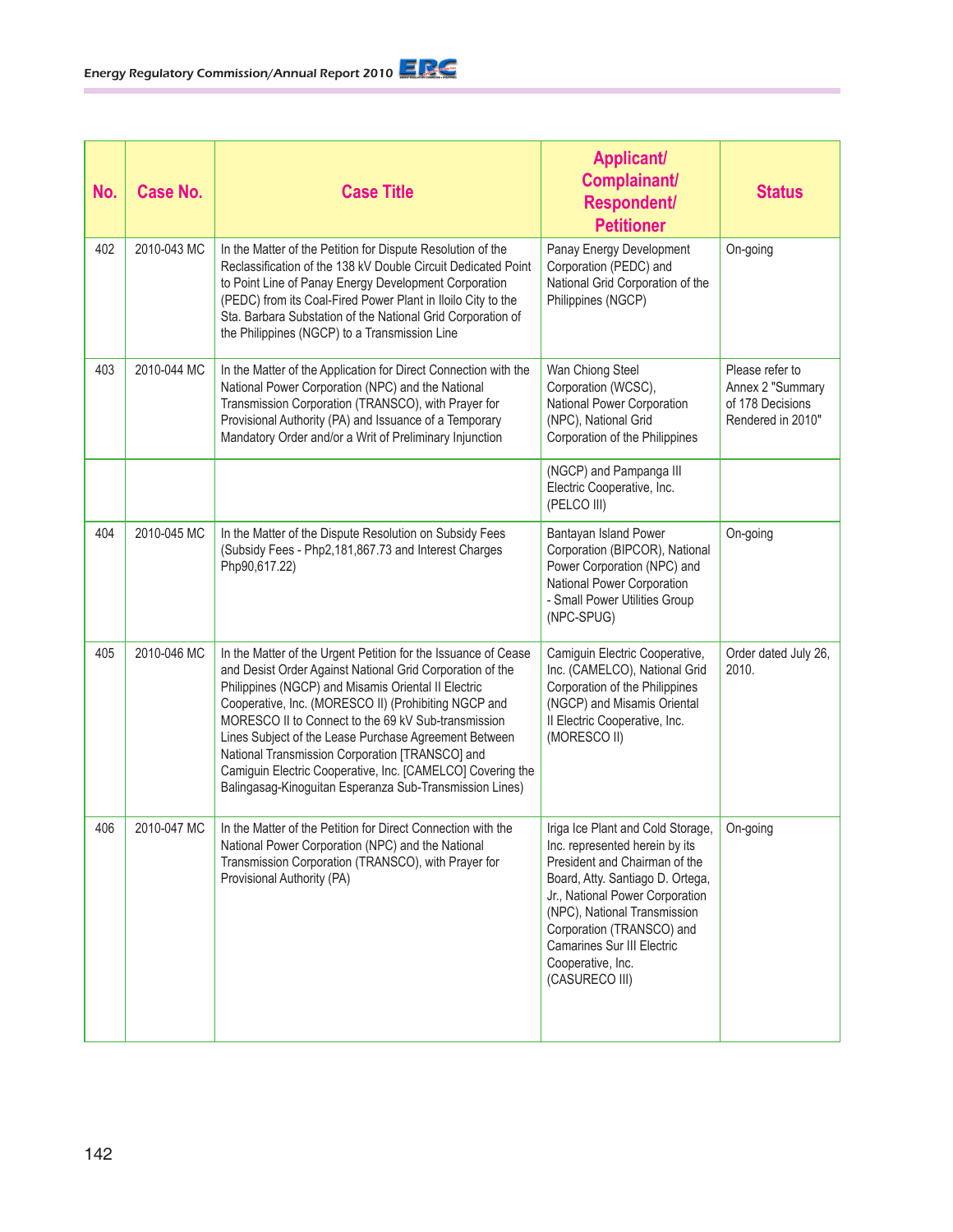| No. | <b>Case No.</b> | <b>Case Title</b>                                                                                                                                                                                                                                  | <b>Applicant/</b><br>Complainant/<br><b>Respondent/</b><br><b>Petitioner</b>                                                                                                                                                                                                                                                                                                                                                                                                                                         | <b>Status</b>                     |
|-----|-----------------|----------------------------------------------------------------------------------------------------------------------------------------------------------------------------------------------------------------------------------------------------|----------------------------------------------------------------------------------------------------------------------------------------------------------------------------------------------------------------------------------------------------------------------------------------------------------------------------------------------------------------------------------------------------------------------------------------------------------------------------------------------------------------------|-----------------------------------|
| 407 | 2010-048 MC     | In the Matter of the Petition for Direct Connection with the<br>National Power Corporation (NPC) and the National<br>Transmission Corporation (TRANSCO), with Prayer for<br>Provisional Authority (PA)                                             | St. Anthony Academy of Iriga,<br>Inc. (SAAII), Doing and<br><b>Operating Business Under</b><br>the Names University of Saint<br>Anthony (USANT), Iriga Plaza<br>Hotel, Iriga Convention Center,<br>Iriga Shopping Arcade and<br>Shakey's, represented herein<br>by its President and Chairman<br>of the Board, Atty. Santiago<br>D. Ortega, Jr., National Power<br>Corporation (NPC), National<br><b>Transmission Corporation</b><br>(TRANSCO) and Camarines<br>Sur III Electric Cooperative, Inc.<br>(CASURECO III) | On-going                          |
| 408 | 2010-049 MC     | In the Matter of the Petition for Direct Connection with the<br>National Power Corporation (NPC) and the National<br>Transmission Corporation (TRANSCO), with Prayer for<br>Provisional Authority (PA)                                             | Iriga Telephone Company, Inc.<br>(IRIGATEL), represented herein<br>by its President and Chairman<br>of the Board, Atty. Santiago<br>D. Ortega, Jr., National Power<br>Corporation (NPC), National<br><b>Transmission Corporation</b><br>(TRANSCO) and Camarines<br>Sur III Electric Cooperative, Inc.<br>(CASURECO III)                                                                                                                                                                                              | On-going                          |
| 409 | 2010-050 MC     | In the Matter of the Application for Approval of the<br>Memorandum of Agreement (MOA) Between Agusan del<br>Norte Electric Cooperative, Inc. (ANECO) and National<br>Irrigation Administration (NIA) - Butuan and Industrial Timber<br>Corporation | Agusan del Norte Electric<br>Cooperative, Inc. (ANECO)                                                                                                                                                                                                                                                                                                                                                                                                                                                               | On-going                          |
| 410 | 2010-051 MC     | In the Matter of Petition for Dispute Resolution to Nullify<br>Default Wholesale Supply Arrangement (DWSA) Charge, with<br>Prayer for Cease and Desist / Status Quo Order                                                                          | Angeles Electric Corporation<br>(AEC), San Fernando Electric<br>Light and Power Company, Inc.<br>(SFELAPCO), Tarlac Electric,<br>Inc. (TEI), Power Sector Assets<br>and Liabilities Management<br>Corporation (PSALM) and<br>National Grid Corporation of the<br>Philippines (NGCP)                                                                                                                                                                                                                                  | Order dated<br>September 6, 2010. |
| 411 | 2010-052 MC     | In the Matter of the Petition for Dispute Resolution to Nullify<br>Default Wholesale Supply Arrangement (DWSA) Charge, with<br>Prayer for Cease and Desist/Status Quo Order                                                                        | Melters Steel Corporation,<br>Power Sector Assets and<br><b>Liabilities Management</b><br>Corporation (PSALM) and<br>National Power Corporation<br>(NPC)                                                                                                                                                                                                                                                                                                                                                             | On-going                          |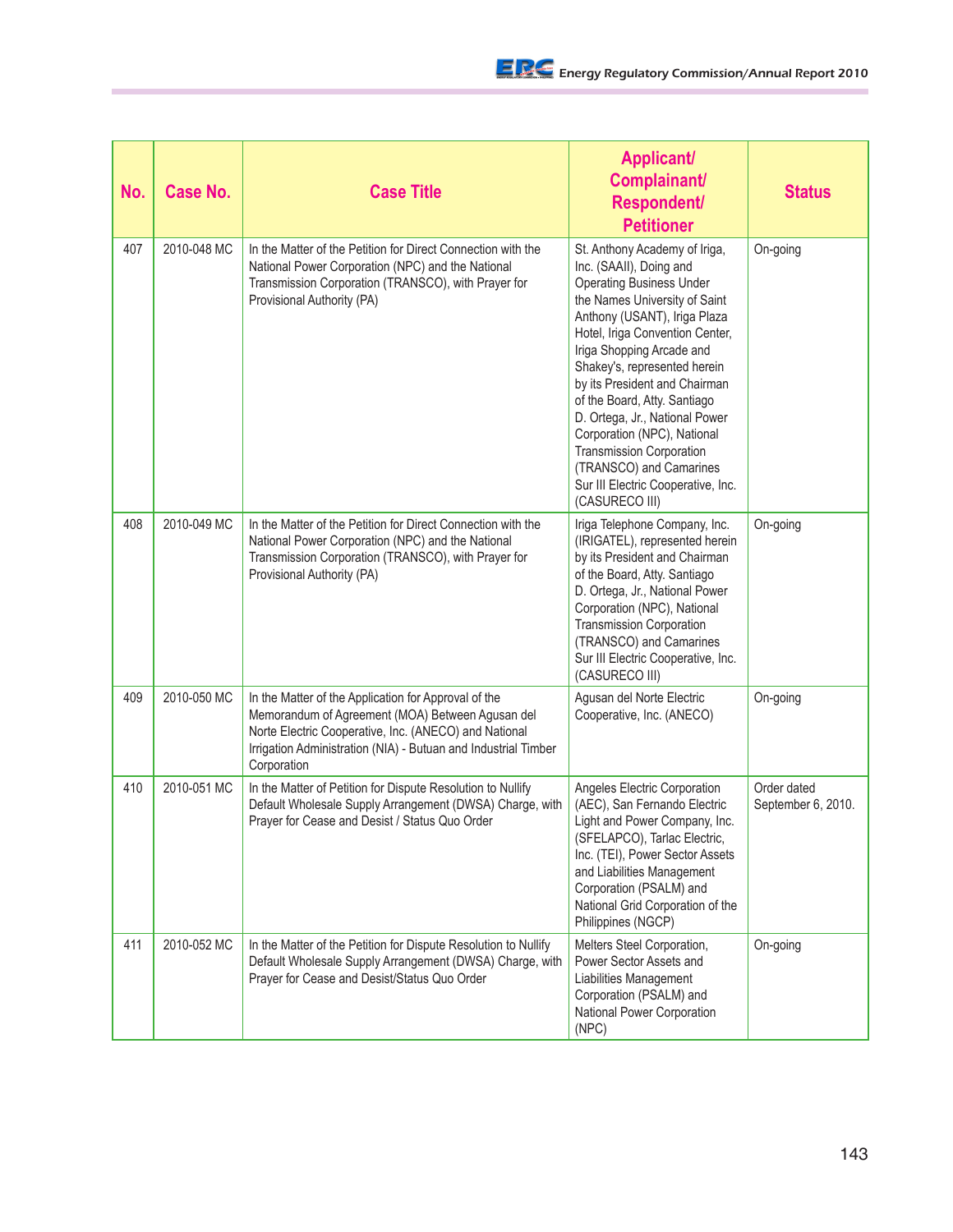| No. | <b>Case No.</b> | <b>Case Title</b>                                                                                                                                                                                                                                                                                                        | <b>Applicant/</b><br>Complainant/<br><b>Respondent/</b><br><b>Petitioner</b>                                                                                                                                                                   | <b>Status</b> |
|-----|-----------------|--------------------------------------------------------------------------------------------------------------------------------------------------------------------------------------------------------------------------------------------------------------------------------------------------------------------------|------------------------------------------------------------------------------------------------------------------------------------------------------------------------------------------------------------------------------------------------|---------------|
| 412 | 2010-053 MC     | In the Matter of Petition for Direct Connection with the<br>National Grid Corporation of the Philippines (NGCP) for the<br>Electric Power Supply of the Nueva Ecija Provincial<br>Government                                                                                                                             | Nueva Ecija Provincial<br>Government, represented by<br>Gov. Aurelio M. Umali, National<br>Grid Corporation of the<br>hilippines (NGCP) and Nueva<br>Ecija II Electric Cooperative, Inc.<br>- Area 2 (NEECO II-Area 2)                         | On-going      |
| 413 | 2010-054 MC     | In the Matter of the Petition for Arbitration on Energy Supply<br>Contract Dispute Between Association of Visayas Electric<br>Cooperatives (AVEC) and Green Core Geothermal, Inc.                                                                                                                                        | Association of Visayas Electric<br>Cooperatives, Inc. (AVEC) and<br>Green Core Geothermal, Inc.                                                                                                                                                | On-going      |
| 414 | 2010-055 MC     | In the Matter of the Violation of ERC Orders, Rules and<br>Regulations (Re: Failure to Comply with the Rules for the<br>Automatic Recovery of Monthly Fuel and Purchased Power<br>Costs and Foreign Exchange - Related Costs by the National<br>Power Corporation [NPC] 2008-019 RM)                                     | Power Sector Assets and<br>Liabilities Management<br>Corporation (PSALM)                                                                                                                                                                       | On-going      |
| 415 | 2010-056 MC     | In the Matter of the Application for the Reclassification of<br>the Manila Electric Company's (MERALCO) Development<br>of the Paco 230KV-115KV Delivery Point Substation Project<br>(2010-039 RC)                                                                                                                        | National Grid Corporation of the<br>Philippines (NGCP) and Manila<br>Electric Company (MERALCO)                                                                                                                                                | On-going      |
| 416 | 2010-057 MC     | In the Matter of the Petition for Direct Connection with the<br>National Power Corporation (NPC) and the National<br>Transmission Corporation (TRANSCO), with Prayer for<br>Provisional Authority (PA)                                                                                                                   | Centerra Corporation, National<br>Power Corporation (NPC),<br>National Grid Corporation of<br>the Philippines (NGCP) and<br>Pampanga III Electric<br>Cooperative, Inc. (PELCO III)                                                             | On-going      |
| 417 | 2010-058 MC     | In the Matter of the Petition for Dispute Resolution, with<br>Application for the Issuance of Provisional Remedies                                                                                                                                                                                                       | Sem-Calaca Power Corporation,<br>National Power Corporation<br>(NPC) and Power Sector Assets<br>and Liabilities Management<br>Corporation (PSALM)                                                                                              | On-going      |
| 418 | 2010-059 MC     | In the Matter of the Violation of ERC Orders, Rules and<br>Regulations (Failure to Comply with Articles 5.3.7 and<br>6.3.1.1 of the Philippine Grid Code [PGC] Amendment No. 1<br>[Impact of the Outage of San Jose Extra High Voltage [EHV]<br>Transformer [TO2] of the National Transmission Corporation<br>[TRANSCO]) | National Transmission<br>Corporation (TRANSCO)                                                                                                                                                                                                 | On-going      |
| 419 | 2010-060 MC     | In the Matter of the Application for Authority for a Direct<br>Connection, with Prayer for Provisional Authority (PA)                                                                                                                                                                                                    | Nathaniel L. Uy, Camarines<br>Sur II Electric Cooperative, Inc.<br>(CASURECO II), National Power<br>Corporation (NPC), National<br><b>Transmission Corpor</b><br>ation (TRANSCO) and National<br>Grid Corporation of the<br>Philippines (NGCP) | On-going      |
| 420 | 2010-061 MC     | In the Matter of the Application for Approval of Lease<br>Contracts Pursuant to ERC Resolution No. 18, Series of 2010                                                                                                                                                                                                    | Power Source Philippines, Inc.<br>(PSPI)                                                                                                                                                                                                       | On-going      |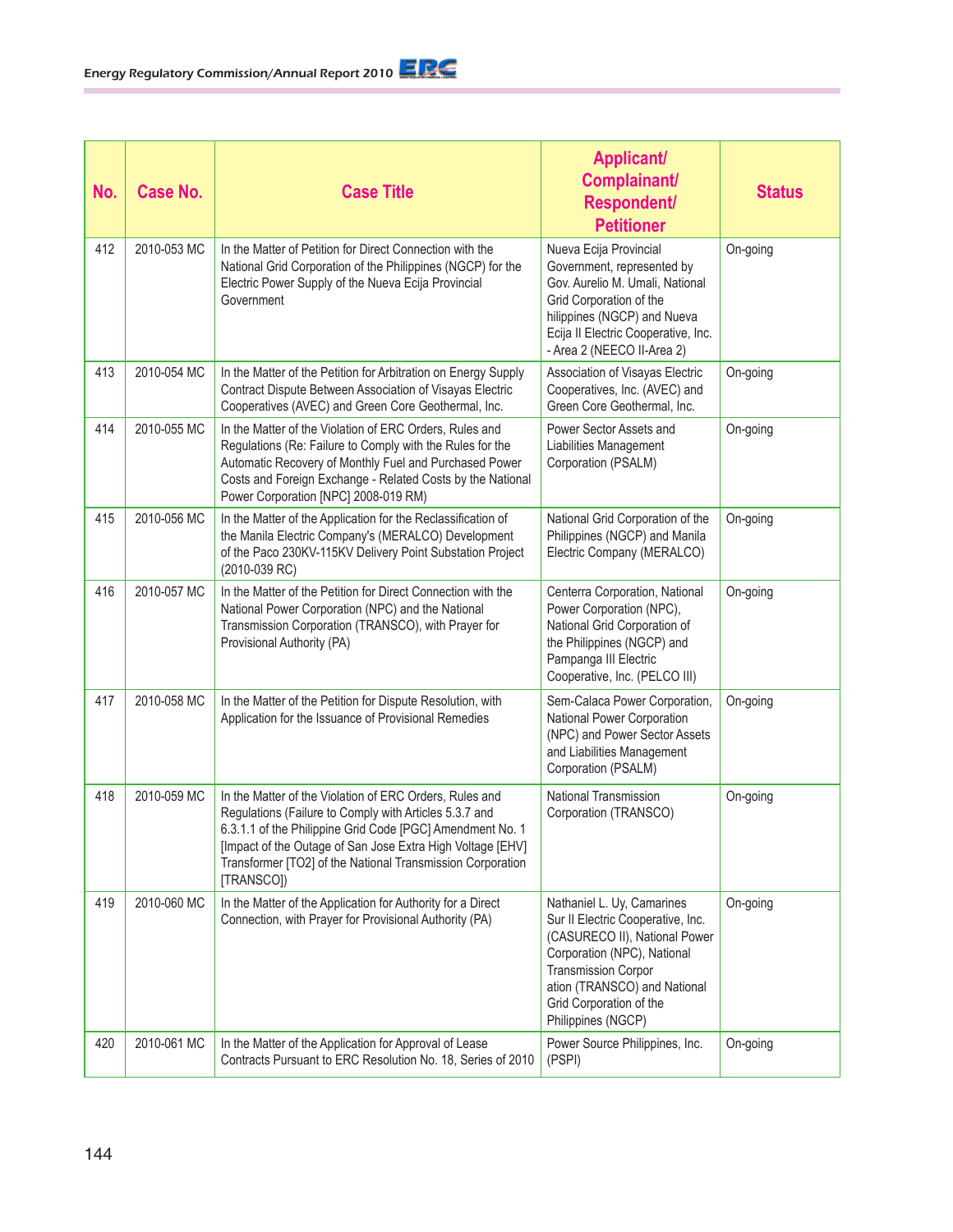| No. | Case No.    | <b>Case Title</b>                                                                                                                                                                                                                                                                                                                                                                                                                                                                                                                                                                                                                                                                                                                                                                                                       | <b>Applicant/</b><br>Complainant/<br><b>Respondent/</b><br><b>Petitioner</b>                                     | <b>Status</b> |
|-----|-------------|-------------------------------------------------------------------------------------------------------------------------------------------------------------------------------------------------------------------------------------------------------------------------------------------------------------------------------------------------------------------------------------------------------------------------------------------------------------------------------------------------------------------------------------------------------------------------------------------------------------------------------------------------------------------------------------------------------------------------------------------------------------------------------------------------------------------------|------------------------------------------------------------------------------------------------------------------|---------------|
| 421 | 2010-062 MC | In the Matter of the Joint Petition for the Approval of the<br>Memorandum of Agreement (MOA) on the: (1) Termination<br>of the Ilocos Norte Electric Cooperative, Inc. (INEC) and<br>Northwind Power Development Corporation (NORTHWIND)<br>Electricity Sales Agreement (ESA); and (2) Interconnection of<br>the Burgos Substation of Ilocos Norte Electric Cooperative,<br>Inc. (INEC) Entered Into By and Between Ilocos Norte<br>Electric Cooperative, Inc. (INEC) and Northwind Power<br>Development Corporation (NORTHWIND)                                                                                                                                                                                                                                                                                        | Ilocos Norte Electric C<br>ooperative, Inc. (INEC) and<br>Northwind Power Development<br>Corporation (NORTHWIND) | On-going      |
| 422 | 2010-063 MC | In the Matter of the Application for the Approval of the<br>Authority to Secure Loan from the National Electrification<br>Administration (NEA) and Other Financial Institution of<br>Bukidnon Second Electric Cooperative, Inc., with Prayer for<br>Issuance of Provisional Authority (PA)                                                                                                                                                                                                                                                                                                                                                                                                                                                                                                                              | <b>Bukidnon Second Electric</b><br>Cooperative, Inc. (BUSECO)                                                    | On-going      |
| 423 | 2010-064 MC | In the Matter of the Petition for Reclassification of the CEDC-<br>Colon 138 KV Line of Visayan Electric Company, Inc. (VECO)<br>from a Connection Asset to Transmission Asset                                                                                                                                                                                                                                                                                                                                                                                                                                                                                                                                                                                                                                          | National Grid Corporation of the<br>Philippines (NGCP) and Visayan<br>Electric Company, Inc. (VECO)              | On-going      |
| 424 | 2010-065 MC | In the Matter of the Application for the Approval of the Lease<br>Agreements (Joint Pole Rental Agreements) Between the<br>Agusan Del Norte Electric Cooperative, Inc. (ANECO) and<br>Various Parties and for Grant of Authority to Lease<br>Regulatory Asset Base (RAB) Properties Pursuant to<br>Resolution No. 18, Series of 2010 of the Energy Regulatory<br>Commission (ERC)                                                                                                                                                                                                                                                                                                                                                                                                                                       | Agusan Del Norte Electric<br>Cooperative, Inc. (ANECO)                                                           | On-going      |
| 425 | 2010-066 MC | In the Matter of the Application for the Authority to Lease<br>Regulatory Asset Base (RAB) Property and the Approval of<br>Joint Pole Utilization Contract Between the Siargao Electric<br>Cooperative, Inc. (SIARELCO) and DAPA (Green Island)<br>Cable Television Station, Commission on Information and<br>Communications Technology - Telecommunications Office<br>(TELOF), Union Cable TV, Slargao Bank, Inc., Gen. Luna<br>Cable System, LTCOM Trading, Espezanra Cable TV<br>System, Roxas Local Cable Station, San Isidro Cable<br>Network System, Caridad Cable TV System, Pilar Multi-<br>Purpose Coop. Cable TV (PIMCO-CATV), Alegria Cable<br>TV System, Sta. Monica Cable System, ST Cable TV, San<br>Benito Cable System, Burgos Cable System, Teleteknik<br>Electronic CATV and Magpupongko Beach Resort | Siargao Electric Cooperative,<br>Inc. (SIARELCO)                                                                 | On-going      |
| 426 | 2010-067 MC | In the Matter of the Application for the Authority to Lease<br>Regulatory Asset Base (RAB) Property and the Approval of<br>Joint Pole Utilization Contract Between the Dinagat Island<br>Electric Cooperative, Inc. (DIELCO) and News-MPC Cable<br>Television Station, PBMA DIMPC Cable Television, Libjo<br>Cable Television Station and Loreto Cable Television                                                                                                                                                                                                                                                                                                                                                                                                                                                       | Dinagat Island Electric<br>Cooperative, Inc. (DIELCO)                                                            | On-going      |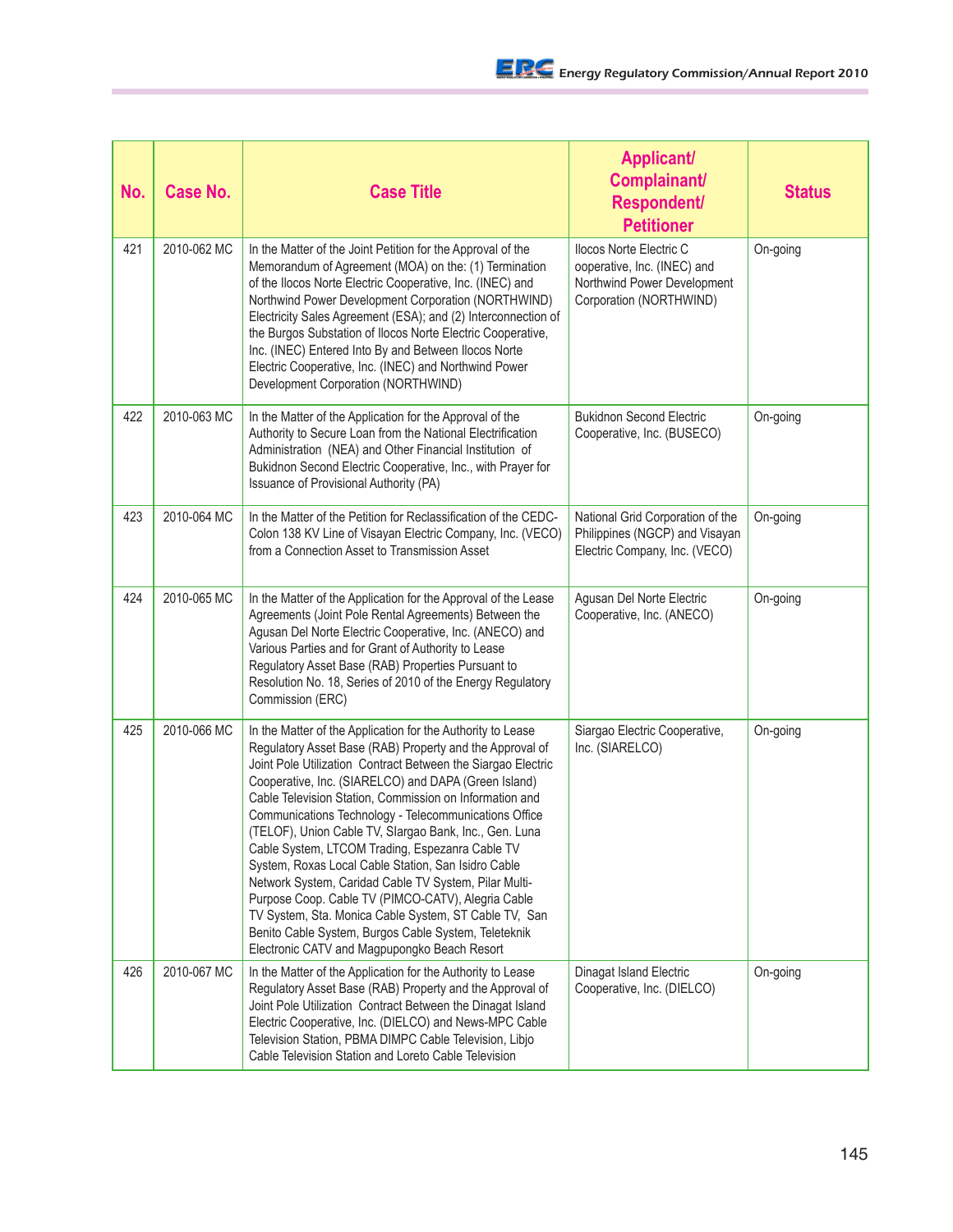| No. | <b>Case No.</b> | <b>Case Title</b>                                                                                                                                                                                                                                                                                                   | <b>Applicant/</b><br>Complainant/<br><b>Respondent/</b><br><b>Petitioner</b>                                     | <b>Status</b> |
|-----|-----------------|---------------------------------------------------------------------------------------------------------------------------------------------------------------------------------------------------------------------------------------------------------------------------------------------------------------------|------------------------------------------------------------------------------------------------------------------|---------------|
| 427 | 2010-068 MC     | In the Matter of the Application for the Authority to Secure a<br>Loan Amounting to One Hundred Thirteen Million Pesos<br>(Php 113,000,000.00) from the Bank of the Philippines<br>Islands (BPI), with Prayer for Provisional Authority (PA)                                                                        | Pangasinan I Electric<br>Cooperative, Inc. (PANELCO I)                                                           | On-going      |
| 428 | 2010-069 MC     | In the Matter of the Violation of ERC Orders, Rules and<br>Regulations (Inclusion of Cost Incurred from Unapproved<br>Power Supply Contract [PSC] Cost in the Retail Rates)                                                                                                                                         | <b>Camarines Sur III Electric</b><br>Cooperative, Inc.<br>(CASURECO III)                                         | On-going      |
| 429 | 2010-070 MC     | In the Matter of the Violation of ERC Orders, Rules and<br>Regulations (Failure to Submit on Time the Required<br>Monthly Reportorial Requirements)                                                                                                                                                                 | <b>Camarines Sur III Electric</b><br>Cooperative, Inc.<br>(CASURECO III)                                         | On-going      |
| 430 | 2010-071 MC     | In the Matter of the Application for Approval of the Authority to<br>Lease Regulatory Asset Base (RAB) Properties Pursuant to<br>ERC Resolution No. 18, Series of 2010                                                                                                                                              | Bantayan Island Electric<br>Cooperative, Inc. (BANELCO)                                                          | On-going      |
| 431 | 2010-072 MC     | In the Matter of the Application for Approval of the Authority to<br>Lease Regulatory Asset Base (RAB) Properties Pursuant to<br>ERC Resolution No. 18, Series of 2010                                                                                                                                              | Aurora Electric Cooperative, Inc.<br>(AURELCO)                                                                   | On-going      |
| 432 | 2010-073 MC     | In the Matter of the Application for the Authority to Lease<br>Regulatory Asset Base (RAB) Properties, with Prayer for<br>Provisional Authority (PA)                                                                                                                                                                | Pangasinan I Electric<br>Cooperative, Inc. (PANELCO I)                                                           | On-going      |
| 433 | 2010-074 MC     | In the Matter of the Application for Approval of Lease<br>Contracts Pursuant to ERC Resolution No. 18, Series of 2010                                                                                                                                                                                               | Lanao del Norte Electric<br>Cooperative, Inc. (LANECO)                                                           | On-going      |
| 434 | 2010-075 MC     | For Unauthorized Collection of Rates in the Guise of Penalty<br>for Excess Consumption or Unused Consumption                                                                                                                                                                                                        | Occidental Mindoro Electric<br>Cooperative, Inc. (OMECO) and<br>National Power Corporation<br>(NPC)              | On-going      |
| 435 | 2010-076 MC     | In the Matter of the Application for Approval of Lease<br>Contracts Pursuant to ERC Resolution No. 18, Series of 2010                                                                                                                                                                                               | Zamboanga Del Sur I Electric<br>Cooperative, Inc.<br>(ZAMSURECO I)                                               | On-going      |
| 436 | 2010-077 MC     | In the Matter of the Application for Approval of Lease<br>Contracts Pursuant to ERC Resolution No. 18, Series of 2010                                                                                                                                                                                               | Quezon I Electric Cooperative,<br>Inc. (QUEZELCO I)                                                              | On-going      |
| 437 | 2010-078 MC     | In the Matter of the Application for Approval of Contracts of<br>Lease on Regulatory Asset Base (RAB) Properties                                                                                                                                                                                                    | Cagayan Electric Power and<br>Light Company, Inc. (CEPALCO)                                                      | On-going      |
| 438 | 2010-079 MC     | In the Matter of the Violation of ERC Orders, Rules and<br>Regulations (Failure to File for Approval of the Extension of<br>the Terms and Conditions of the Transition Supply Contracts<br>[TSCs] Entered Into with Various Distribution Utilities [DUs] in<br>Accordance with Section 67 of Republic Act No. 9136) | National Power Corporation<br>(NPC) and Power Sector Assets<br>and Liabilities Management<br>Corporation (PSALM) | On-going      |
| 439 | 2010-080 MC     | In the Matter of the Application for Approval of the<br>Implementation of the Construction of the Connection Assets<br>Associated with the 2 x 100 MW CFBC Coal - Fired Power<br>Plant of KEPCO SPC Power Corporation (KSPC), with Prayer<br>for Provisional Authority (PA)                                         | <b>KEPCO SPC Power Corporation</b><br>(KSPC)                                                                     | On-going      |
| 440 | 2010-081 MC     | In the Matter of the Application for Approval of Lease<br>Contracts Pursuant to ERC Resolution No. 18, Series of 2010                                                                                                                                                                                               | Ifugao Electric Cooperative, Inc.<br>(IFELCO)                                                                    | On-going      |
| 441 | 2010-082 MC     | In the Matter of the Application for Approval of Lease<br>Contracts Pursuant to ERC Resolution No. 18, Series of 2010                                                                                                                                                                                               | Surigao del Sur II Electric<br>Cooperative, Inc. (SURSECO II)                                                    | On-going      |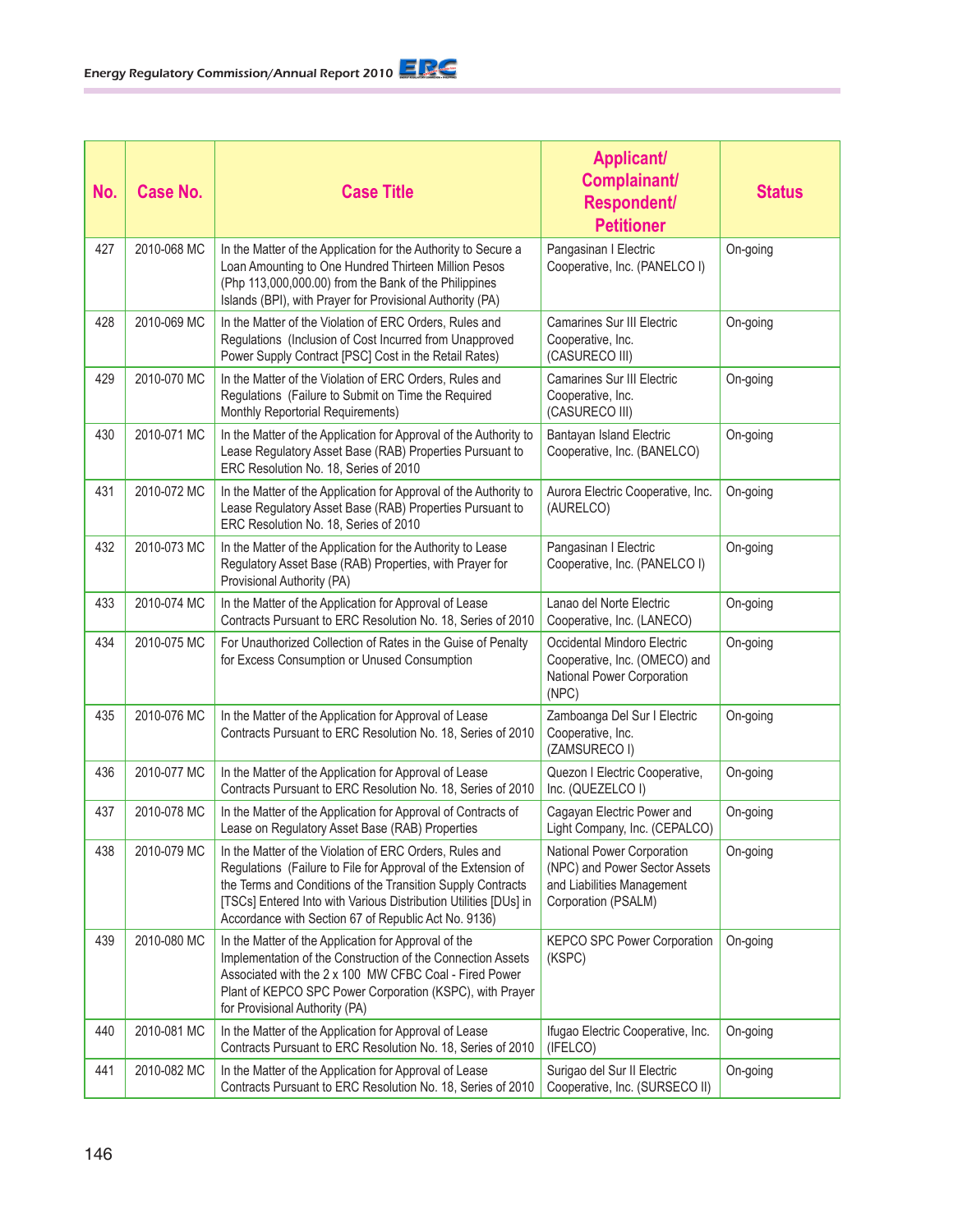| No. | <b>Case No.</b> | <b>Case Title</b>                                                                                                                                                                                                                                                                                                                                                                                                                                                                                                                                                                                              | <b>Applicant/</b><br>Complainant/<br>Respondent/<br><b>Petitioner</b>                                                | <b>Status</b>                                                                |
|-----|-----------------|----------------------------------------------------------------------------------------------------------------------------------------------------------------------------------------------------------------------------------------------------------------------------------------------------------------------------------------------------------------------------------------------------------------------------------------------------------------------------------------------------------------------------------------------------------------------------------------------------------------|----------------------------------------------------------------------------------------------------------------------|------------------------------------------------------------------------------|
| 442 | 2010-083 MC     | In the Matter of the Application for Approval of Lease<br>Contracts Pursuant to ERC Resolution No. 18, Series of 2010                                                                                                                                                                                                                                                                                                                                                                                                                                                                                          | Surigao del Norte Electric<br>Cooperative, Inc. (SURNECO)                                                            | On-going                                                                     |
| 443 | 2010-084 MC     | In the Matter of the Violation of ERC Orders, Rules and<br>Regulations (For continuous operation of the 3.62 MW<br>Talomo Hydroelectric Power Plants even Without a Valid<br>Certification of Compliance [COC])                                                                                                                                                                                                                                                                                                                                                                                                | Hydro Electric Development<br>Corporation, Inc. (HEDCOR)                                                             | On-going                                                                     |
| 444 | 2010-085 MC     | In the Matter of the Violation of ERC Orders, Rules and<br>Regulations (For Operating the Modular Diesel Generator<br>Sets in 2006 After the Acquisition from G.E. Energy Rentals,<br>Inc. has Applied for the Issuance of a Certificate of<br>Compliance [COC] only on August 12, 2010 as a Result of<br>the Rebidding of the Lease Agreement with the National<br>Power Corporation [NPC] and Only Due to an Audit<br>Conducted by the Commission on Audit [COA] Section 6,<br>Chapter II of Republic Act No. 9136 and Paragraph 2, Section<br>1, Rule 5 Part II of its Implementing Rules Regulation [IRR]) | Aggreko International Power<br>Projects and G. E. Energy<br>Rentals, Inc.                                            | On-going                                                                     |
| 445 | 2010-086 MC     | In the Matter of the Application for Approval to Lease Certain<br>Properties, with Prayer for Provisional Authority (PA)                                                                                                                                                                                                                                                                                                                                                                                                                                                                                       | <b>Batangas II Electric</b><br>Cooperative, Inc. (BATELEC II)                                                        | On-going                                                                     |
| 446 | 2010-001 RC     | In the Matter of the Application for Approval for Rate<br>Adjustments in Accordance with the Provisions of R.A. 9136,<br>with Prayer for Issuance of Provisional Authority (PA)                                                                                                                                                                                                                                                                                                                                                                                                                                | <b>Camotes Island Electric</b><br>Cooperative, Inc. (CELCO)                                                          | Please refer to<br>Annex 2 "Summary<br>of 178 Decisions<br>Rendered in 2010" |
| 447 | 2010-002 RC     | In the Matter of the 14th Application for the Recovery of the<br>Incremental Costs on Foreign Currency Exchange Rate<br>Fluctuations Under the Incremental Currency Exchange Rate<br>Adjustment (ICERA), with Prayer for Provisional Authority<br>(PA)                                                                                                                                                                                                                                                                                                                                                         | National Power Corporation<br>(NPC) and Power Sector Assets<br>and Liabilities Management<br>(PSALM) Corporation     | On-going                                                                     |
| 448 | 2010-003 RC     | In the Matter of the 15th Application for the Recovery of<br>Incremental Fuel and Independent Power Producer (IPP)<br>Costs under the Generation Rate Adjustment Mechanism<br>(GRAM), with Prayer for Provisional Authority (PA)                                                                                                                                                                                                                                                                                                                                                                               | National Power Corporation<br>(NPC) and Power Sector Assets<br>and Liabilities Management<br>(PSALM) Corporation     | On-going                                                                     |
| 449 | 2010-004 RC     | In the Matter of the Application for Confirmation of Capital<br>Assets Purchased from the National Electrification<br>Administration (NEA), with Prayer for Issuance of Provisional<br>Authority (PA)                                                                                                                                                                                                                                                                                                                                                                                                          | Nueva Ecija II Electric<br>Cooperative, Inc. - Area 2<br>(NEECO II-Area 2)                                           | On-going                                                                     |
| 450 | 2010-005 RC     | In the Matter of the Application for Approval of the Contract<br>for the Supply of Electric Energy Between Dagupan Electric<br>Corporation (DECORP) and Masinloc Power Partners Co.<br>Ltd. (MPPCL), with Prayer for Issuance of Provisional<br>Authority (PA)                                                                                                                                                                                                                                                                                                                                                 | Dagupan Electric Corporation<br>(DECORP) and Masinloc Power<br>Partners Co. Ltd. (MPPCL)                             | Order dated<br>February 1, 2010.                                             |
| 451 | 2010-006 RC     | In the Matter of the Application for the Approval of the Power<br>Sales Agreement Between VMC Rural Electric Service<br>Cooperative, Inc. (VRESCO) and First Farmers Holding<br>Corporation (FFHC)                                                                                                                                                                                                                                                                                                                                                                                                             | <b>VMC Rural Electric Service</b><br>Cooperative, Inc. (VRESCO)<br>and First Farmers Holding<br>Corporation . (FFHC) | Order dated March<br>10, 2010.                                               |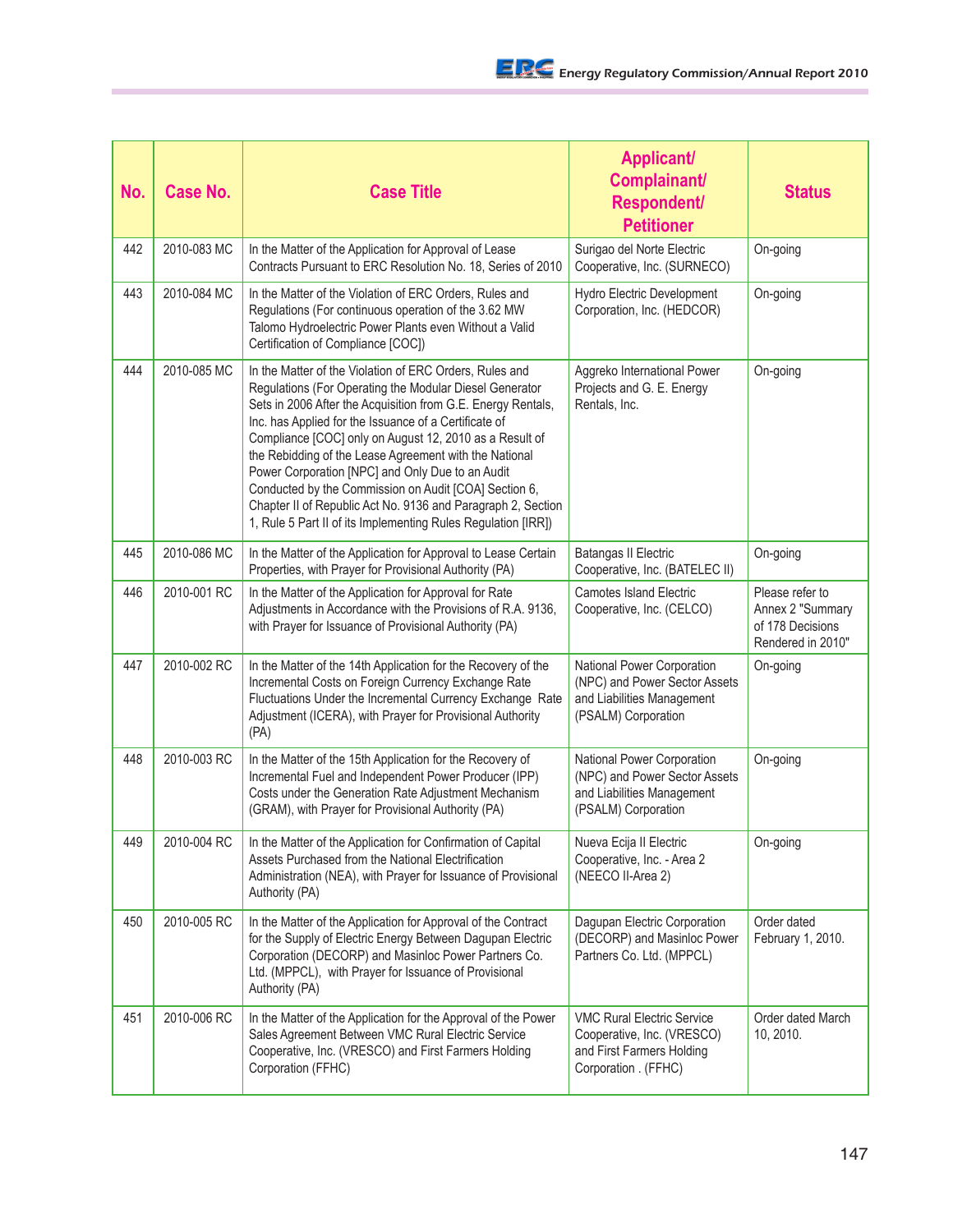| No. | <b>Case No.</b> | <b>Case Title</b>                                                                                                                                                                                                                                                                                                    | <b>Applicant/</b><br><b>Complainant/</b><br><b>Respondent/</b><br><b>Petitioner</b>                                     | <b>Status</b>                                                                |
|-----|-----------------|----------------------------------------------------------------------------------------------------------------------------------------------------------------------------------------------------------------------------------------------------------------------------------------------------------------------|-------------------------------------------------------------------------------------------------------------------------|------------------------------------------------------------------------------|
| 452 | 2010-007 RC     | In the Matter of the Application for Approval of the<br>Construction of 50/62.5 MVA Substation and 2.5 km. 69 kV<br>Sub-Transmission Line, with Prayer for Provisional Authority<br>(PA)                                                                                                                             | Panay Electric Company, Inc.<br>(PECO)                                                                                  | On-going                                                                     |
| 453 | 2010-008 RC     | In the Matter of the Application for the Approval of the Power<br>Supply Agreement (PSA) Between First Farmers<br>Holding Corporation (FFHC) and Negros Occidental Electric<br>Cooperative, Inc. (NOCECO), with Motion for the Issuance of<br>Provisional Authority (PA)                                             | <b>First Farmers Holding</b><br>Corporation (FFHC) and Negros<br>Occidental Electric Cooperative,<br>Inc. (NOCECO)      | Order dated March<br>24, 2010.                                               |
| 454 | 2010-009 RC     | In the Matter of the Application for Approval of the<br>Implementation of the Construction of the Connection Assets<br>Associated with the 2 X 300 MW Coal Fired Power Plant of<br>GNPOWER Mariveles Coal Plant Ltd. Co., with Prayer for<br>Provisional Authority (PA)                                              | National Grid Corporation of the<br>Philippines (NGCP) and<br><b>GNPOWER Mariveles Coal</b><br>Plant Ltd. Co. (GNPOWER) | Please refer to<br>Annex 2 "Summary<br>of 178 Decisions<br>Rendered in 2010" |
| 455 | 2010-010 RC     | In the Matter of Application for Approval of Force Majeure<br>Project Due to Typhoon Pepeng                                                                                                                                                                                                                          | Cagayan I Electric Cooperative,<br>Inc. (CAGELCO I)                                                                     | Please refer to<br>Annex 2 "Summary<br>of 178 Decisions<br>Rendered in 2010" |
| 456 | 2010-011 RC     | In the Matter of the Application for Approval of the<br>Ancillary Service Procurement Agreement (ASPA) Between<br>the National Grid Corporation of the Philippines (NGCP) and<br>Therma Marine, Inc. (THERMA MARINE), with Prayer for<br>Provisional Authority (PA) (PB118)                                          | National Grid Corporation of the<br>Philippines (NGCP) and Therma<br>Marine, Inc. (THERMA MARINE)                       | Please refer to<br>Annex 2 "Summary<br>of 178 Decisions<br>Rendered in 2010" |
| 457 | 2010-012 RC     | In the Matter of the Application for Approval of Proposed<br>Electric Capital Projects for the Year 2009 to 2013 and<br>Authority to Secure Loan from National Electrification<br>Administration (NEA), with Prayer for Provisional Authority<br>(PA)                                                                | First Bukidnon Electric<br>Cooperative, Inc. (FIBECO)                                                                   | On-going                                                                     |
| 458 | 2010-013 RC     | In the Matter of the Application for the Approval of the<br>Agreement of the Supply of Electric Energy Entered Into by<br>Manila Electric Company (MERALCO) with the National<br>Irrigation Administration (NIA), Pursuant to ERC Resolution<br>No. 1, series of 2009, with Prayer for Provisional Authority<br>(PA) | Manila Electric Company<br>(MERALCO)                                                                                    | On-going                                                                     |
| 459 | 2010-014 RC     | In the Matter of the Application for Approval of the<br>Ancillary Service Procurement Agreement (ASPA) Between<br>the National Grid Corporation of the Philippines (NGCP) and<br>Therma Marine, Inc. (THERMA MARINE), with Prayer for<br>Provisional Authority (PA) (PB 117)                                         | National Grid Corporation of the<br>Philippines (NGCP) and Therma<br>Marine, Inc. (THERMA MARINE)                       | Please refer to<br>Annex 2 "Summary<br>of 178 Decisions<br>Rendered in 2010" |
| 460 | 2010-015 RC     | In the Matter of the Application for Approval of Capital<br>Projects in Accordance with the Provisions of R.A. 9136 and<br>the Guidelines to Govern the Submission, Evaluation and<br>Approval of Electric Capital Projects, with Prayer for<br>Provisional Authority (PA)                                           | Lanao del Norte Electric<br>Cooperative, Inc. (LANECO)                                                                  | On-going                                                                     |
| 461 | 2010-016 RC     | In the Matter of the Application for Authority to Implement<br>2010 Major Capital Projects, with Prayer for Provisional<br>Authority (PA)                                                                                                                                                                            | Angeles Electric Corporation<br>(AEC)                                                                                   | Please refer to<br>Annex 2 "Summary<br>of 178 Decisions<br>Rendered in 2010" |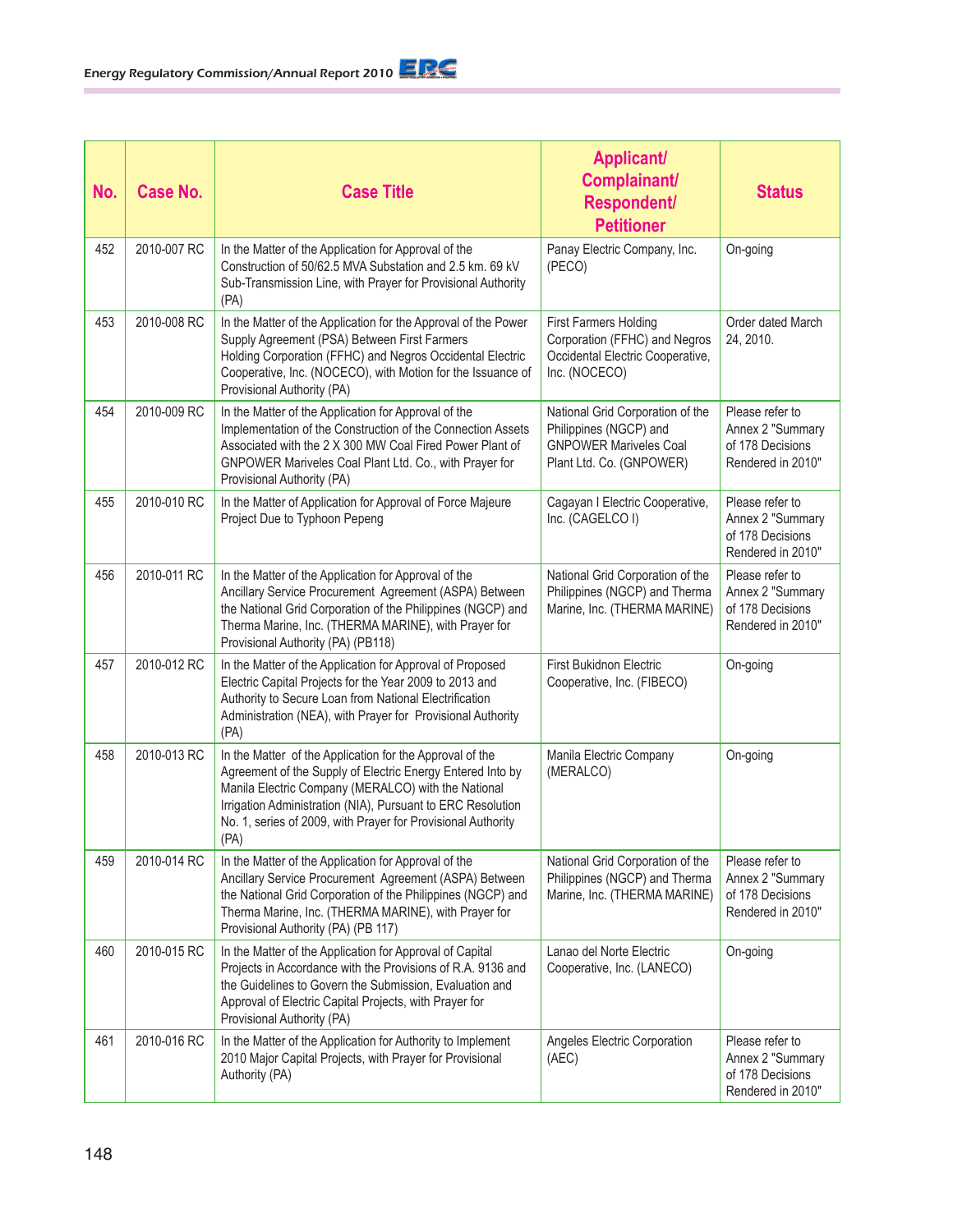| No. | <b>Case No.</b> | <b>Case Title</b>                                                                                                                                                                                                                                                                                                                             | <b>Applicant/</b><br>Complainant/<br><b>Respondent/</b><br><b>Petitioner</b>                                  | <b>Status</b>                                                                                   |
|-----|-----------------|-----------------------------------------------------------------------------------------------------------------------------------------------------------------------------------------------------------------------------------------------------------------------------------------------------------------------------------------------|---------------------------------------------------------------------------------------------------------------|-------------------------------------------------------------------------------------------------|
| 462 | 2010-017 RC     | In the Matter of the Petition for the Approval of a Lower<br>Generation Charge for Billing Month of March 2010 and for<br>the Recovery of the Differential Generation Charge within a<br>Six (6) Month Period, Including the Carrying Cost, with Prayer<br>for Provisional Authority (PA)                                                     | Manila Electric Company<br>(MERALCO)                                                                          | Order dated March<br>10, 2010. The case<br>was provisionally<br>approved.                       |
| 463 | 2010-018 RC     | In the Matter of the Application or Approval of the Power<br>Sales Contract Between IN2Power, Inc. & Camarines Sur II<br>Electric Cooperative, Inc. (CASURECO II), with Motion for<br>Issuance of Provisional Authority (PA)                                                                                                                  | IN2Power, Inc. and Camarines<br>Sur II Electric Cooperative, Inc.<br>(CASURECO II)                            | Order dated August<br>24, 2010. The case<br>was withdrawn.                                      |
| 464 | 2010-019 RC     | In the Matter of the Petition for the Availment of the<br>Environmental Charge/Share from the Universal Charge (UC)<br>for the Rehabilitation and Management of Watershed Areas<br>(Plan 7), with Prayer for Provisional Authority (PA)                                                                                                       | National Power Corporation<br>(NPC)                                                                           | On-going                                                                                        |
| 465 | 2010-020 RC     | In the Matter of Application for Approval of Renegotiated<br>Electricity Purchase Agreement (EPA)                                                                                                                                                                                                                                             | Cagayan Electric Power and<br>Light Company, Inc. (CEPALCO)<br>and Mindanao Energy Systems,<br>Inc. (MINERGY) | On-going                                                                                        |
| 466 | 2010-021 RC     | In the Matter of the Application for Approval of the Power<br>Supply Agreement (PSA) Between Ibaan Electric and<br>Engineering Corporation (IEEC) and Thermal Luzon, Inc.<br>(TLI), with Prayer for Provisional Authority (PA)                                                                                                                | Ibaan Electric and Engineering<br>Corporation (IEEC) and Therma<br>Luzon, Inc. (TLI)                          | Order dated April<br>19, 2010. The case<br>was provisionally<br>approved.                       |
| 467 | 2010-022 RC     | In the Matter of the Petition for the Approval of a Lower<br>Generation Charge for the Billing Month of March 2010 and<br>for the Recovery of the Differential Generation Charge within<br>a Six (6) Month Period, Including the Carrying Cost, with<br>Prayer for Provisional (PA)                                                           | Cabanatuan Electric Corporation<br>(CELCOR)                                                                   | Order dated April<br>6, 2010. The case<br>was provisionally<br>approved with modi-<br>fication. |
| 468 | 2010-023 RC     | In the Matter of the Application for Recovery of Actual Fuel<br>and Lubricant Costs Incurred for the Period 2004-2010, and<br>for Approval of a Formula for Automatic Recovery of Fuel and<br>Lubricant Costs, with Prayer for Provisional Authority (PA)                                                                                     | Cotabato Light and Power<br>Company, Inc. (CLPC)                                                              | Please refer to<br>Annex 2 "Summary<br>of 178 Decisions<br>Rendered in 2010"                    |
| 469 | 2010-024 RC     | In the Matter of the Application for Approval of the Maximum<br>Average Price for the 4th Regulatory Year of the 2nd<br>Regulatory Period (MAP2011)                                                                                                                                                                                           | Cagayan Electric Power and<br>Light Company, Inc. (CEPALCO)                                                   | Please refer to<br>Annex 2 "Summary<br>of 178 Decisions<br>Rendered in 2010"                    |
| 470 | 2010-025 RC     | In the Matter of the Application for Approval of the<br>Translation Into Distribution Rates of Different Customer<br>Classes for the Fourth Regulatory Year of the ERC-Approved<br>Annual Revenue Requirement of Dagupan Electric<br>Corporation (DECORP) Under the Performance Based<br>Regulation (PBR) for the Regulatory Period 2007-2011 | Dagupan Electric Corporation<br>(DECORP)                                                                      | Please refer to<br>Annex 2 "Summary<br>of 178 Decisions<br>Rendered in 2010"                    |
| 471 | 2010-026 RC     | In the Matter of the Application for Approval of the<br>Ancillary Services Procurement Agreement (ASPA) between<br>the National Grid Corporation of the Philippines (NGCP) and<br>SN Aboitiz Power - Benguet, Inc., with Prayer for Provisional<br>Authority (PA)                                                                             | National Grid Corporation of<br>the Philippines (NGCP) and SN<br>Aboitiz Power - Benguet, Inc.                | Order dated May<br>31, 2010. The case<br>was provisionally<br>approved.                         |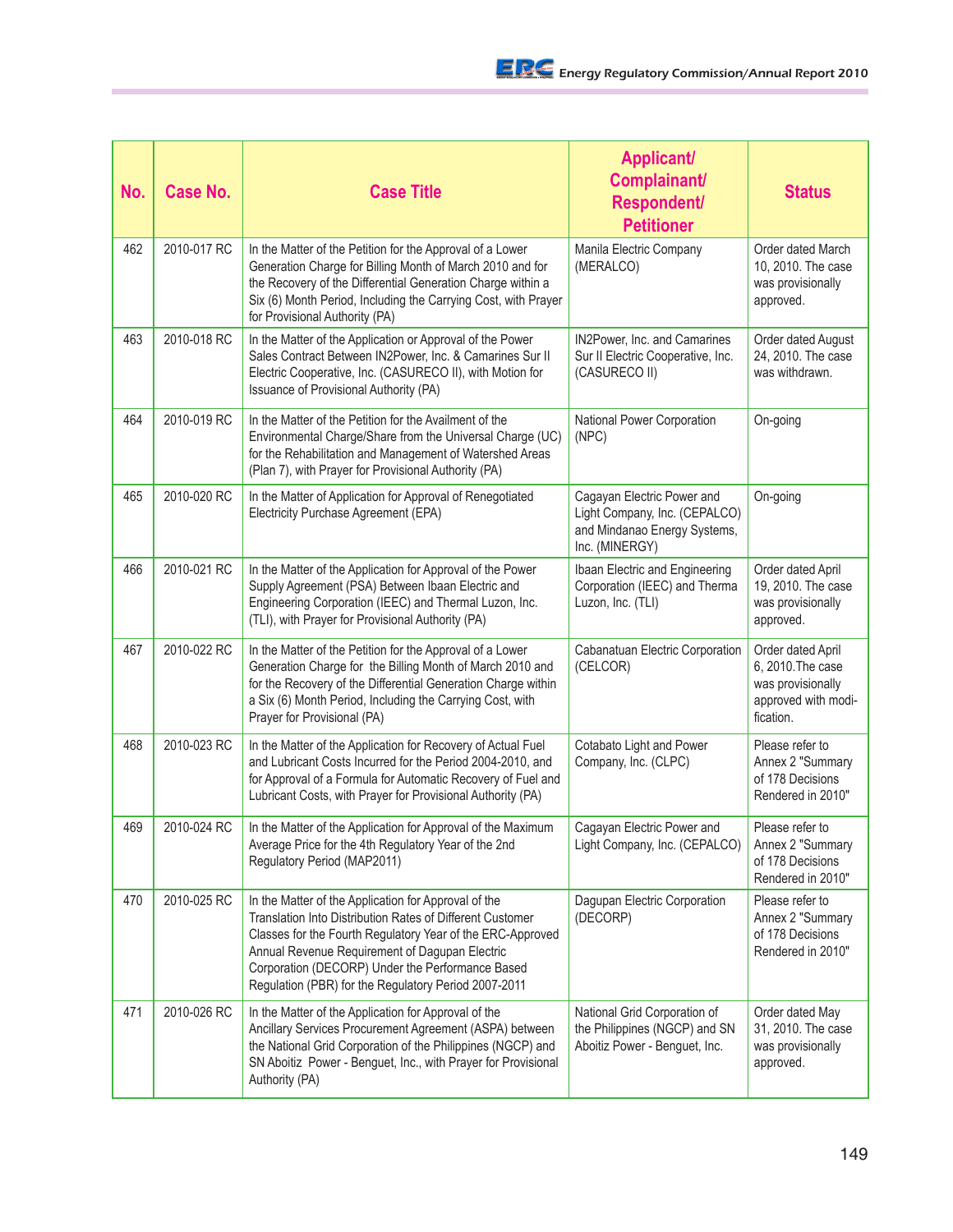| No. | <b>Case No.</b> | <b>Case Title</b>                                                                                                                                                                                                                                                                                                                                                                                                                                                                              | <b>Applicant/</b><br>Complainant/<br><b>Respondent/</b><br><b>Petitioner</b>  | <b>Status</b>                                                                |
|-----|-----------------|------------------------------------------------------------------------------------------------------------------------------------------------------------------------------------------------------------------------------------------------------------------------------------------------------------------------------------------------------------------------------------------------------------------------------------------------------------------------------------------------|-------------------------------------------------------------------------------|------------------------------------------------------------------------------|
| 472 | 2010-027 RC     | In the Matter of the Application for Approval of: a) Maximum<br>Average Price (MAP) for the Regulatory Year 2011; and b)<br>Translation of the Maximum Average Price of Regulatory<br>Year 2011 (RY2011) Into a Distribution Rate Structure for its<br>Various Customer Classes, with Prayer for the Issuance of a<br>Provisional Authority (PA)                                                                                                                                               | Manila Electric Company<br>(MERALCO)                                          | Please refer to<br>Annex 2 "Summary<br>of 178 Decisions<br>Rendered in 2010" |
| 473 | 2010-028 RC     | In the Matter of the Application for Approval of the Power<br>Supply Agreement (PSA) and the Proposed Collection<br>Deferment Mechanism (PCDM), with Prayer for Provisional<br>Authority (PA)                                                                                                                                                                                                                                                                                                  | Zamboanga City Electric<br>Cooperative, Inc. (ZAMCELCO)<br>and IN2Power, Inc. | Order dated June<br>15, 2010. The case<br>was withdrawn.                     |
| 474 | 2010-029 RC     | In the Matter of the Application for Approval of the Translation<br>Into Distribution Rates of Different Customer Classes for the<br>First Regulatory Year of the Energy Regulatory Commission<br>(ERC) - Approved Annual Revenue Requirement (ARR) for<br>Tarlac Electric, Inc. (TEI) Under the Performance Based<br>Regulation (PBR) for the Regulatory Period 2011-2014                                                                                                                     | Tarlac Electric, Inc. (TEI)                                                   | Please refer to<br>Annex 2 "Summary<br>of 178 Decisions<br>Rendered in 2010" |
| 475 | 2010-030 RC     | In the Matter of the Application for Approval of the<br>Translation into Distribution Rates of Different Customer<br>Classes the Maximum Average Price (MAP) for the First Year<br>of the Second Regulatory Period of the Energy Regulatory<br>Commission (ERC) - Approved Annual Revenue Requirement<br>(ARR) for Cabanatuan Electric Corporation (CELCOR) Under<br>the Performance Based Regulation (PBR) for the Regulatory<br>Period 2011-2014, with Prayer for Provisional Authority (PA) | Cabanatuan Electric Corporation<br>(CELCOR)                                   | Please refer to<br>Annex 2 "Summary<br>of 178 Decisions<br>Rendered in 2010" |
| 476 | 2010-031 RC     | In the Matter of the Application for Approval of the<br>Translation Into Distribution Related Rates of Different<br>Customer Classes for the First Regulatory Year of the Energy<br>Regulatory Commission (ERC) - Approved Annual Revenue<br>Requirement (ARR) for La Union Electric Company, Inc.<br>(LUECO) Under the Performance Based Regulation (PBR)<br>for the Regulatory Period 2011-2014, with Prayer for<br>Provisional Authority (PA)                                               | La Union Electric Company, Inc.<br>(LUECO)                                    | Please refer to<br>Annex 2 "Summary<br>of 178 Decisions<br>Rendered in 2010" |
| 477 | 2010-032 RC     | In the Matter of the Petition for Review / Evaluation and<br>Approval of the Additional Emergency and Unplanned Capital<br>Expenditure Projects for the Year 2010, with Prayer for the<br>Issuance of Provisional Authority (PA)                                                                                                                                                                                                                                                               | Zamboanga City Electric<br>Cooperative, Inc. (ZAMCELCO)                       | On-going                                                                     |
| 478 | 2010-033 RC     | In the Matter of the Application for Approval of Translation<br>into Distribution Rates of Different Customers Classes for the<br>First Regulatory Year of the Energy Regulatory Commission<br>(ERC) - Approved Annual Revenue Requirement (ARR) for<br>Ibaan Electric and Engineering Corporation (IEEC) Under<br>the Performance Based Regulation (PBR) for the Regulatory<br>Period 2010-2014                                                                                               | Ibaan Electric and Engineering<br>Corporation (IEEC)                          | Order dated August<br>5, 2010. The case<br>was withdrawn.                    |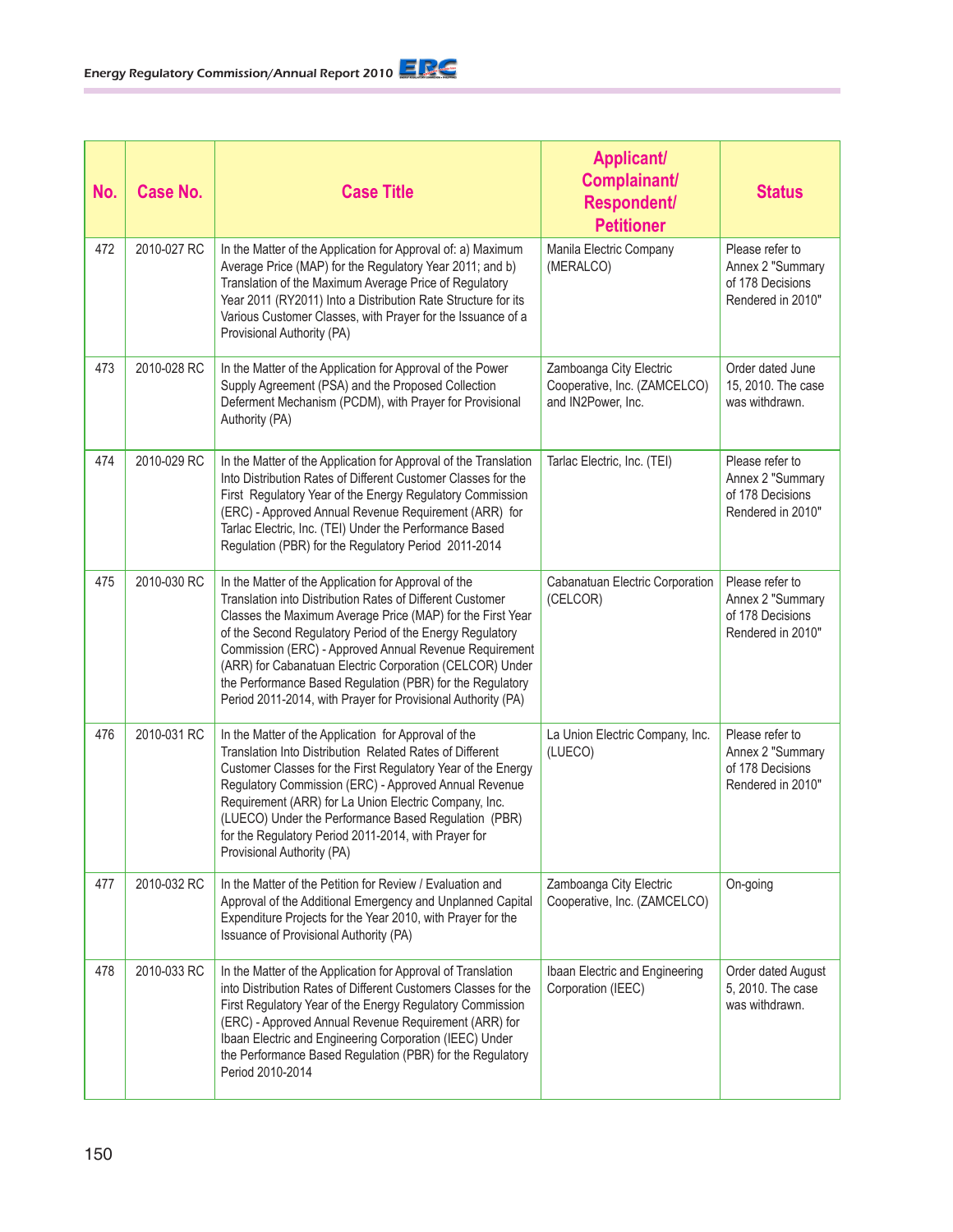| No. | <b>Case No.</b> | <b>Case Title</b>                                                                                                                                                                                                                                                                                                                                                                                              | <b>Applicant/</b><br>Complainant/<br>Respondent/<br><b>Petitioner</b>                           | <b>Status</b>                                                                |
|-----|-----------------|----------------------------------------------------------------------------------------------------------------------------------------------------------------------------------------------------------------------------------------------------------------------------------------------------------------------------------------------------------------------------------------------------------------|-------------------------------------------------------------------------------------------------|------------------------------------------------------------------------------|
| 479 | 2010-034 RC     | In the Matter of the Application for Approval of Power Supply<br>Agreement between Camarines Sur IV Electric Cooperative,<br>Inc. (CASURECO IV) and AP Renewables, Inc., with Motion<br>for Provisional Authority (PA)                                                                                                                                                                                         | <b>Camarines Sur IV Electric</b><br>Cooperative, Inc.<br>(CASURECO IV)                          | Order dated May<br>24, 2010. The case<br>was provisionally<br>approved.      |
| 480 | 2010-035 RC     | In the Matter of the Applicatron for the Approval of the<br>greement for the Supply of Electricity between Manila Electric<br>Company (MERALCO) and the Municipality of Norzaragay,<br>Bulacan, Pursuant to Energy Regulatory Commission (ERC)<br>Resolution No. 1, Series of 2009, with Prayer for Provisional<br>Authority (PA)                                                                              | Manila Electric Company<br>(MERALCO)                                                            | On-going                                                                     |
| 481 | 2010-036 RC     | In the Matter of the Application for Approval of the Translation<br>Into Distribution Rates of the Different Customer Classes for<br>the First Regulatory Year of the Energy Regulatory<br>Commission (ERC) - Approved Annual Revenue Requirment<br>(ARR) for Davao Light and Power Company, Inc. (DLPC)<br>under the Performance Based Regulation (PBR) for the<br>Regulatory Period 2010-2014                | Davao Light and Power<br>Company, Inc. (DLPC)                                                   | Please refer to<br>Annex 2 "Summary<br>of 178 Decisions<br>Rendered in 2010" |
| 482 | 2010-037 RC     | In the Matter of the Application for Approval of Emergency<br>Non-Network Assets Capital Project: Construction of Zone 1<br>Office Building, with Prayer for Provisional Authority (PA)                                                                                                                                                                                                                        | Nueva Ecija II Electric<br>Cooperative, Inc. - Area 1<br>(NEECO II-Area 1)                      | On-going                                                                     |
| 483 | 2010-038 RC     | In the Matter of the Application for Approval of the Level of<br>Market Transaction Fees for Calendar Years 2009-2011 for<br>the Philippine Wholesale Electricity Spot Market (WESM),<br>with Prayer for Issuance of Ex Parte Provisional Authority<br>(PA)                                                                                                                                                    | Philippine Electricity Market<br>Corporation (PEMC)                                             | Order dated July 19,<br>2010. Granted with<br>modification.                  |
| 484 | 2010-039 RC     | In the Matter of the Application for the Reclassification of the<br>Manila Electric Company's (MERALCO) Development of the<br>Paco 230KV-115KV Delivery Point Substation Project                                                                                                                                                                                                                               | National Grid Corporation of the<br>Philippines (NGCP) and Manila<br>Electric Company (MERALCO) | On-going<br>(Redocketted as<br>ERC Case No. 2010-<br>056 MC)                 |
| 485 | 2010-040 RC     | In the Matter of the Petition for the Approval of a Lower<br>Generation Charge for the Billing Month of April 2010 and for<br>the Recovery of the Differential Generation Charge within a<br>Six (6) Month Period, Including the Carrying Cost, with Prayer<br>for Provisional Authority (PA)                                                                                                                  | Cabanatuan Electric Corporation<br>(CELCOR)                                                     | Order dated May<br>24, 2010. The case<br>was provisionally<br>approved.      |
| 486 | 2010-041 RC     | In the Matter of the Application for Approval of Translation<br>Into Distribution Rates of Different Customers Classes for the<br>First Regulatory Year of the Energy Regulatory Commission<br>(ERC)- Approved Annual Revenue Requirement (ARR) for<br>Ibaan Electric and Engineering Corporation (IEEC) Under<br>the Performance Based Regulation (PBR) for the Regulatory<br>Period 2010-2014                | Ibaan Electric and Engineering<br>Corporation (IEEC)                                            | Please refer to<br>Annex 2 "Summary<br>of 178 Decisions<br>Rendered in 2010" |
| 487 | 2010-042 RC     | In the Matter of the Application for Approval of the Translation<br>Into Distribution Rates of Different Customer Classes for the<br>First Regulatory Year of the Energy Regulatory Commission<br>(ERC) - Approved Annual Revenue Requirement (ARR) for<br>the Visayan Electric Company, Inc. (VECO) under the<br>Performance Based Regulation (PBR) for the Regulatory<br>Period July 1, 2010 - June 30, 2014 | Visayan Electric Company, Inc.<br>(VECO)                                                        | Please refer to<br>Annex 2 "Summary<br>of 178 Decisions<br>Rendered in 2010" |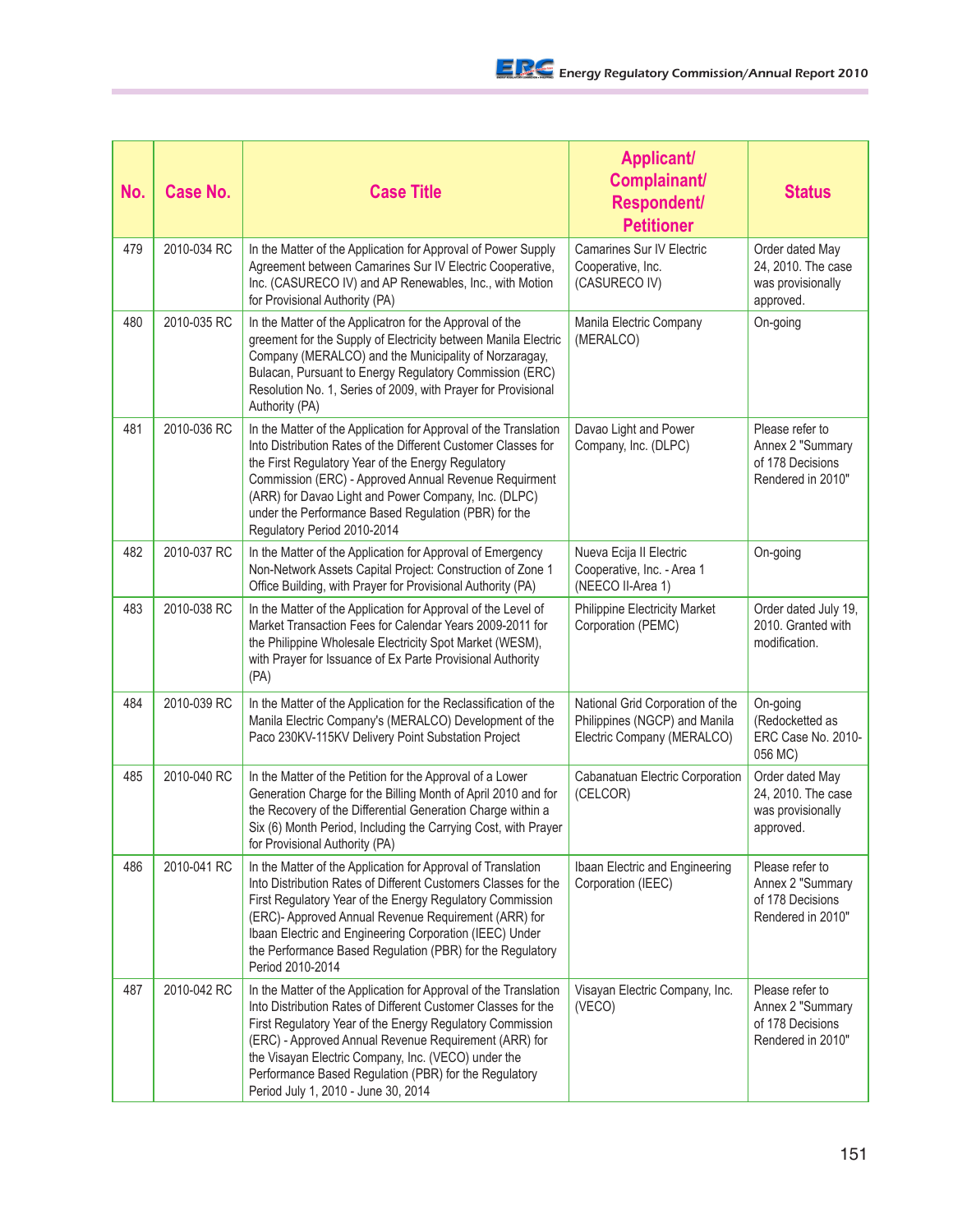| No. | <b>Case No.</b> | <b>Case Title</b>                                                                                                                                                                                                                                                           | <b>Applicant/</b><br>Complainant/<br><b>Respondent/</b><br><b>Petitioner</b>                                   | <b>Status</b>                                                                    |
|-----|-----------------|-----------------------------------------------------------------------------------------------------------------------------------------------------------------------------------------------------------------------------------------------------------------------------|----------------------------------------------------------------------------------------------------------------|----------------------------------------------------------------------------------|
| 488 | 2010-043 RC     | In the Matter of the Application for the Approval of the Nuling<br>and Tindalo Substations Expansion Projects, with Prayer for<br>the Issuance of a Provisional Authority (PA)                                                                                              | National Grid Corporation of the<br>Philippines (NGCP)                                                         | On-going                                                                         |
| 489 | 2010-044 RC     | In the Matter of the Application for the Approval of the San<br>Esteban-Laoag 230KV Transmission Project (Stage 1: Laoag<br>Substation Expansion/Reconfiguration Project), with Prayer<br>for Issuance of a Provisional Authority (PA)                                      | National Grid Corporation of the<br>Philippines (NGCP)                                                         | Order dated June<br>15, 2010. The case<br>was provisionally<br>approved.         |
| 490 | 2010-045 RC     | In the Matter of the Application for the Approval of the Visayas<br>Substation Reliability Project - 1 (Compostela Substation<br>Expansion Project), with Prayer for the Issuance of a<br>Provisional Authority (PA)                                                        | National Grid Corporation of the<br>Philippines (NGCP)                                                         | On-going                                                                         |
| 491 | 2010-046 RC     | In the Matter of the Application for the Approval of the<br>Kalayaan - New Makban 230KV Transmission Line<br>Upgrading Project, with Prayer for the Issuance of a<br>Provisional Authority (PA)                                                                             | National Grid Corporation of the<br>Philippines (NGCP)                                                         | Order dated August<br>2, 2010. The case<br>was provisionally<br>approved.        |
| 492 | 2010-047 RC     | In the Matter of the Application for the Approval of the<br>Dasmarinas EHV Substation Expansion Project, with Prayer<br>for the Issuance of a Provisional Authority (PA)                                                                                                    | National Grid Corporation of the<br>Philippines (NGCP)                                                         | On-going                                                                         |
| 493 | 2010-048 RC     | In the Matter of the Application for the Approval of the New<br>Antipolo 230KV Substation Project, with Prayer for the<br>Issuance of a Provisional Authority (PA)                                                                                                          | National Grid Corporation of the<br>Philippines (NGCP)                                                         | Order dated August<br>2, 2010. The case<br>was provisionally<br>approved.        |
| 494 | 2010-049 RC     | In the Matter of the Application for Approval of Proposed<br>Capital Expenditure Projects for the Year 2011 to 2012 and<br>Authority to Secure Loan from National Electrification<br>Administration (NEA)                                                                   | Agusan del Norte Electric<br>Cooperative, Inc. (ANECO)                                                         | On-going                                                                         |
| 495 | 2010-050 RC     | In the Matter of the Application for Approval of Proposed<br>Electric Capital Projects for the Year 2009 to 2013                                                                                                                                                            | Zamboanga del Norte Electric<br>Cooperative, Inc. (ZANECO)                                                     | On-going                                                                         |
| 496 | 2010-051 RC     | In the Matter of the Application for Approval of Proposed<br>Electric Capital Projects for the Year 2010 to 2012                                                                                                                                                            | Davao del Norte Electric<br>Cooperative, Inc. (DANECO)                                                         | On-going                                                                         |
| 497 | 2010-052 RC     | In the Matter of the Application for the Approval of the<br>Agreement for the Supply of Electric Power Between<br>Cantingas Mini-Hydro Power Corporation (CHPC) and<br>Romblon Electric Cooperative, Inc. (ROMELCO), with Prayer<br>for Provisional Authority (PA)          | Romblon Electric Cooperative,<br>Inc. (ROMELCO) and Cantingas<br>Mini-Hydro Power Corporation<br>(CHPC)        | Order dated Septem-<br>ber 6, 2010. The<br>case was provision-<br>ally approved. |
| 498 | 2010-053 RC     | In the Matter of the Application for the Approval of the Sale<br>of Various Sub-Transmission Lines/Assets of the National<br>Transmission Corporation (TRANSCO) to the Ilocos Norte<br>Electric Cooperative, Inc. (INEC), as Covered by a Lease<br>Purchase Agreement (LPA) | National Transmission<br>Corporation (TRANSCO) and<br><b>Ilocos Norte Electric</b><br>Cooperative, Inc. (INEC) | On-going                                                                         |
| 499 | 2010-054 RC     | In the Matter of the Application for Authority to Implement a<br>Multi-Year Major Capital Expenditure Projects Plan from 2010<br>to 2012                                                                                                                                    | Misamis Oriental II Electric<br>Service Cooperative, Inc.<br>(MORESCO II)                                      | On-going                                                                         |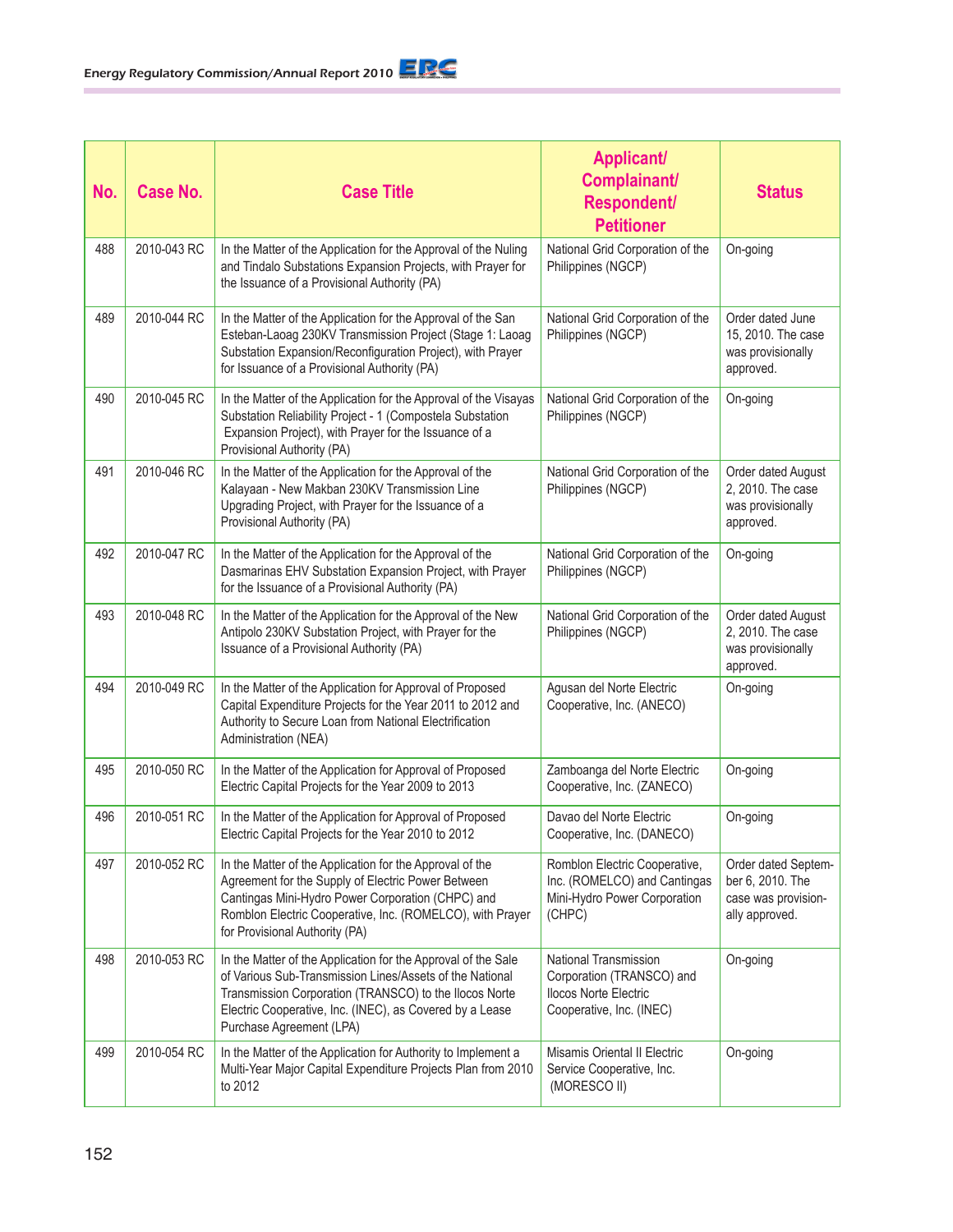| No. | <b>Case No.</b> | <b>Case Title</b>                                                                                                                                                                                                                                                                                                                                                                 | <b>Applicant/</b><br>Complainant/<br>Respondent/<br><b>Petitioner</b>                                    | <b>Status</b>                                                              |
|-----|-----------------|-----------------------------------------------------------------------------------------------------------------------------------------------------------------------------------------------------------------------------------------------------------------------------------------------------------------------------------------------------------------------------------|----------------------------------------------------------------------------------------------------------|----------------------------------------------------------------------------|
| 500 | 2010-055 RC     | In the Matter of the Application for Approval of the Electric<br>Power Purchase Agreement (EPPA) Between Iloilo II Electric<br>Cooperative, Inc. (ILECO II) and Panay Energy Development<br>Corporation (PEDC), with Prayer for Provisional Authority<br>(PA)                                                                                                                     | Iloilo II Electric Cooperative, Inc.<br>(ILECO II) and Panay Energy<br>Development<br>Corporation (PEDC) | On-going                                                                   |
| 501 | 2010-056 RC     | In the Matter of the Application for the NorthEastern<br>Transmission Development Project (Magapit Capacitor), with<br>Prayer for the Issuance of Provisional Authority (PA)                                                                                                                                                                                                      | National Grid Corporation of the<br>Philippines (NGCP)                                                   | Order dated August<br>2, 2010. The case<br>was provisionally<br>approved.  |
| 502 | 2010-057 RC     | In the Matter of the Application of Luzon Substation Reliability<br>Project - 1, with Prayer for the Issuance of Provisional<br>Authority (PA)                                                                                                                                                                                                                                    | National Grid Corporation of the<br>Philippines (NGCP)                                                   | On-going                                                                   |
| 503 | 2010-058 RC     | In the Matter of the Application for the Approval of New<br>Naga-Banilad 138kV Transmission Line Project, with Prayer<br>for the Issuance of Provisional Authority (PA)                                                                                                                                                                                                           | National Grid Corporation of the<br>Philippines (NGCP)                                                   | Order dated August<br>16, 2010. The case<br>was provisionally<br>approved. |
| 504 | 2010-059 RC     | In the Matter of the Application for Reliability Compliance<br>Project-1 Mindanao (Phase III-Mindanao Shunt Reactors<br>and Capacitors), with Prayer for the Issuance of Provisional<br>Authority (PA)                                                                                                                                                                            | National Grid Corporation of the<br>Philippines (NGCP)                                                   | Order dated August<br>16, 2010. The case<br>was provisionally<br>approved. |
| 505 | 2010-060 RC     | In the Matter of the Application for the Approval of Visayas<br>Substation Expansion Project - I, with Prayer for the Issuance<br>of Provisional Authority (PA)                                                                                                                                                                                                                   | National Grid Corporation of the<br>Philippines (NGCP)                                                   | Order dated August<br>31, 2010. The case<br>was provisionally<br>approved. |
| 506 | 2010-061 RC     | In the Matter of the Application for the Approval of Tayabas<br>Substation Expansion Project - 1, with Prayer for the<br>Issuance of Provisional Authority (PA)                                                                                                                                                                                                                   | National Grid Corporation of the<br>Philippines (NGCP)                                                   | Order dated August<br>2, 2010. The case<br>was provisionally<br>approved.  |
| 507 | 2010-062 RC     | In the Matter of the Petition to Allow Petitioner to Charge and<br>Maintain the April 2010 Generation Charge of Php7.219/kWh<br>as Provisionally Approved Until Under-Recoveries Shall Have<br>Been Fully Recovered, with Prayer for Provisional Authority<br>(PA)                                                                                                                | Cabanatuan Electric Corporation<br>(CELCOR)                                                              | Order dated July 9,<br>2010. The case was<br>withdrawn.                    |
| 508 | 2010-063 RC     | In the Matter of the Application for Approval of the Power<br>Supply Agreement (PSA) Between Masbate Electric<br>Cooperative, Inc. (MASELCO) and DMCI Masbate Power<br>Corp. (DMPC), with Prayer for Provisional Authority (PA)                                                                                                                                                   | Masbate Electric Cooperative,<br>Inc. (MASELCO) and DMCI<br>Masbate Power Corp. (DMPC)                   | Order dated August<br>2, 2010. The case<br>was provisionally<br>approved.  |
| 509 | 2010-064 RC     | In the Matter of the Application for Approval of the Annual<br>Revenue Requirement (ARR) and Performance Incentive<br>Scheme (PIS) in Accordance with the Provisions of the Rules<br>for Setting Distribution Wheeling Rates (RDWR)                                                                                                                                               | Cagayan Electric Power and<br>Light Company, Inc. (CEPALCO)                                              | On-going                                                                   |
| 510 | 2010-065 RC     | In the Matter of the Application of the National Grid<br>Corporation of the Philippines NGCP) for the Approval of<br>Force Majeure (FM) Event Regulated FM Pass Through for<br>the Lightning at Matnog Repeater Station and Sabotage in<br>Mindanao in Accordance with the Rules for Setting<br>Transmission Wheeling Rates (RTWR), with Prayer for<br>Provisional Authority (PA) | National Grid Corporation of the<br>Philippines (NGCP)                                                   | On-going                                                                   |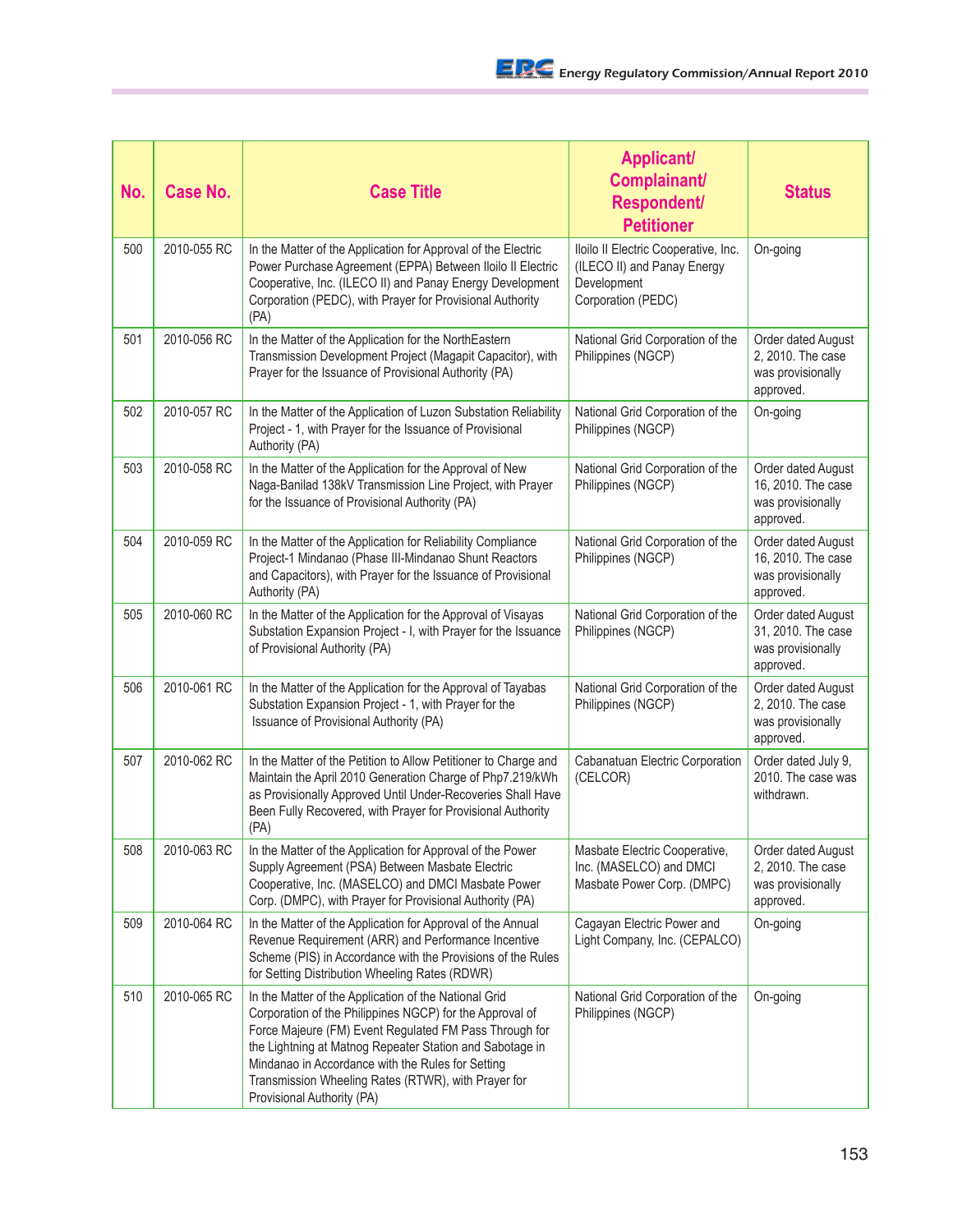| No. | Case No.    | <b>Case Title</b>                                                                                                                                                                                                                                                                      | <b>Applicant/</b><br><b>Complainant/</b><br>Respondent/<br><b>Petitioner</b>                                                  | <b>Status</b>                                                             |
|-----|-------------|----------------------------------------------------------------------------------------------------------------------------------------------------------------------------------------------------------------------------------------------------------------------------------------|-------------------------------------------------------------------------------------------------------------------------------|---------------------------------------------------------------------------|
| 511 | 2010-066 RC | In the Matter of the Application for Approval of the Electric<br>Power Purchase Agreement (EPPA) Between Antique<br>Electric Cooperative, Inc. (ANTECO) and Panay Energy<br>Development Corporation (PEDC), with Prayer for Provisional<br>Authority (PA)                              | Antique Electric Cooperative,<br>Inc. (ANTECO) and Panay<br>Energy Development Corpora-<br>tion (PEDC)                        | On-going                                                                  |
| 512 | 2010-067 RC | In the Matter of the 15th Application for the Recovery of the<br>Incremental Costs on Foreign Currency Exchange Rate<br>Fluctuations Under the Incremental Currency Exchange Rate<br>Adjustment (ICERA), with Prayer for Provisional Authority<br>(PA)                                 | National Power Corporation<br>(NPC) and Power Sector Assets<br>and Liabilities Management<br>Corporation (PSALM)              | On-going                                                                  |
| 513 | 2010-068 RC | In the Matter of the 16th Application for the Recovery of<br>Incremental Fuel and Independent Power Producer (IPP)<br>Costs under the Generation Rate Adjustment Mechanism<br>(GRAM), with Prayer for Provisional Authority (PA)                                                       | National Power Corporation<br>(NPC) and Power Sector Assets<br>and Liabilities Management<br>Corporation (PSALM)              | On-going                                                                  |
| 514 | 2010-069 RC | In the Matter of the Application for the Approval of its Annual<br>Revenue Requirement (ARR) and Performance Incentive<br>Scheme (PIS) of the Third Regulatory Period in<br>Accordance with the Rules for Setting Distribution Wheeling<br>Rates (RDWR)                                | Manila Electric Company<br>(MERALCO)                                                                                          | On-going                                                                  |
| 515 | 2010-070 RC | In the Matter of the Application for Approval of the Annual<br>Revenue Requirement (ARR) and Performance Incentive<br>Scheme (PIS) in Accordance with the Provisions of the Rules<br>for Setting Distribution Wheeling Rates (RDWR)                                                    | Dagupan Electric Corporation<br>(DECORP)                                                                                      | On-going                                                                  |
| 516 | 2010-071 RC | In the Matter of Application for Approval of Proposed Electric<br>Capital Projects for the Years 2010 to 2012                                                                                                                                                                          | Misamis Occidental II Electric<br>Cooperative, Inc. (MOELCI II)                                                               | On-going                                                                  |
| 517 | 2010-072 RC | In the Matter of the Application for the Recovery of Wheeling<br>Charges Paid to Davao Light and Power Company (DLPC)<br>for Samal Island by Davao Del Norte Electric Cooperative,<br>Inc. (DANECO), with Prayer for Issuance of Provisional<br>Authority (PA)                         | Davao del Norte Electric<br>Cooperative, Inc. (DANECO)                                                                        | On-going                                                                  |
| 518 | 2010-073 RC | In the Matter of the 16th Application for the Recovery of the<br>Incremental Costs on Foreign Currency Exchange Rate<br>Fluctuations Under the Incremental Currency Exchange Rate<br>Adjustment (ICERA), with Prayer for Provisional Authority<br>(PA)                                 | <b>National Power Corporation</b><br>(NPC) and Power Sector Assets<br>and Liabilities Management<br>Corporation (PSALM)       | On-going                                                                  |
| 519 | 2010-074 RC | In the Matter of the 17th Application for the Recovery of In-<br>cremental Fuel and Independent Power Producer (IPP) Costs<br>under the Generation Rate Adjustment Mechanism (GRAM),<br>with Prayer for Provisional Authority (PA)                                                     | National Power Corporation<br>(NPC) and Power Sector Assets<br>and Liabilities Management<br>Corporation (PSALM)              | On-going                                                                  |
| 520 | 2010-075 RC | In the Matter of the Application for Approval of the Power<br>Supply Agreement (PSA) Between Nueva Ecija II Electric<br>Cooperative, Inc. - Area 2 (NEECO II - Area 2) and First Gen<br>Hydro Power Corporation (FGHPC), with Prayer for the<br>Issuance of Provisional Authority (PA) | Nueva Ecija II Electric Coop-<br>erative, Inc. - Area 2 (NEECO<br>II-Area 2) and First Gen Hydro<br>Power Corporation (FGHPC) | Order dated August<br>2, 2010. The case<br>was provisionally<br>approved. |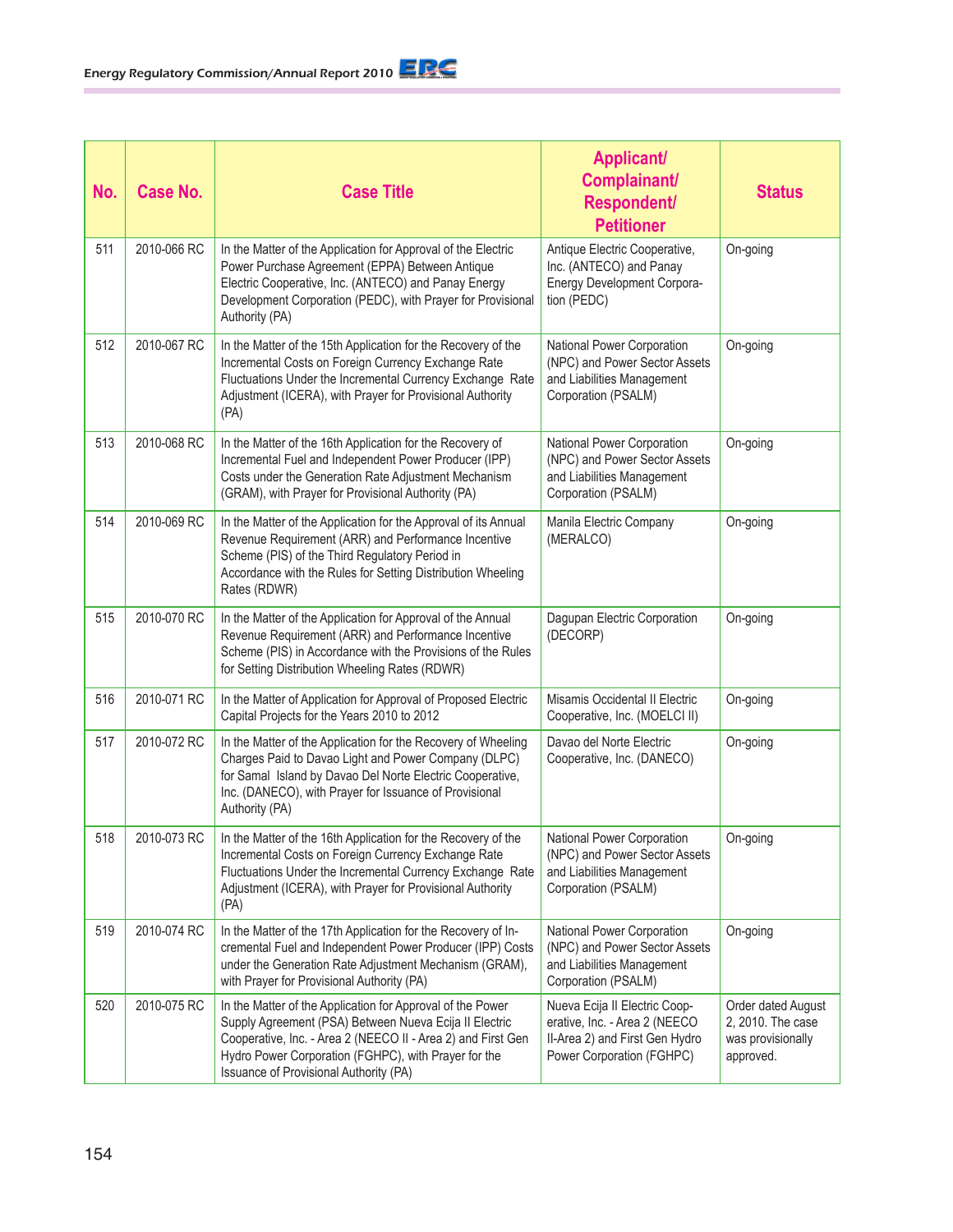| No. | <b>Case No.</b> | <b>Case Title</b>                                                                                                                                                                                                                                                              | <b>Applicant/</b><br>Complainant/<br><b>Respondent/</b><br><b>Petitioner</b>                                         | <b>Status</b>                                                                   |
|-----|-----------------|--------------------------------------------------------------------------------------------------------------------------------------------------------------------------------------------------------------------------------------------------------------------------------|----------------------------------------------------------------------------------------------------------------------|---------------------------------------------------------------------------------|
| 521 | 2010-076 RC     | Petition for the Recovery of National Power Corporation's<br>(NPC) Stranded Contract Costs (SCC) Portion of the<br>Universal Charge (UC) for the Luzon Grid                                                                                                                    | Power Sector Assets and<br>Liabilities Management<br>Corporation (PSALM)                                             | The case was<br>dismissed.                                                      |
| 522 | 2010-077 RC     | Petition for the Recovery of National Power Corporation's<br>(NPC) Stranded Contract Costs (SCC) Portion of the<br>Universal Charge (UC) for the Luzon, Visayas and<br>Mindanao Grids                                                                                          | Power Sector Assets and<br>Liabilities Management<br>Corporation (PSALM)                                             | The case was<br>dismissed.                                                      |
| 523 | 2010-078 RC     | In the Matter of the Application for Approval of the Electric<br>Power Supply Agreement (EPSA) Between Davao Light and<br>Power Company, Inc. (DLPC) and Hedcor, Inc. (HEDCOR)                                                                                                 | Davao Light and Power<br>Company, Inc. (DLPC) and<br>Hedcor, Inc. (HEDCOR)                                           | On-going                                                                        |
| 524 | 2010-079 RC     | In the Matter of the Application for the Approval of the Level<br>of Market Transaction Fees for Calendar Years 2010-2011<br>for the Philippine Wholesale Electricity Spot Market (WESM),<br>with Prayer for Issuance of Ex-Parte Provisional Authority<br>(PA)                | <b>Philippine Electricity Market</b><br>Corporation (PEMC)                                                           | On-going                                                                        |
| 525 | 2010-080 RC     | In the Matter of the Approval of the Regulated Entities' Capital<br>Expenditure Projects (CAPEX) for 2012                                                                                                                                                                      | Pangasinan I Electric<br>Cooperative, Inc. (PANELCO I)                                                               | On-going                                                                        |
| 526 | 2010-081 RC     | In the Matter of the Application for the Approval of the<br>Agreement for the Supply of Electric Power Between Crystal<br>Sugar Co., Inc. (CSC) and First Bukidnon Electric<br>Cooperative, Inc. (FIBECO), with Prayer for Provisional<br>Authority (PA)                       | <b>First Bukidnon Electric</b><br>Cooperative, Inc. (FIBECO) and<br>Crystal Sugar Co., Inc. (CSC)                    | Order dated<br>September 6, 2010.<br>The case was<br>provisionally<br>approved. |
| 527 | 2010-082 RC     | In the Matter of the Application for Approval of the Power<br>Supply Agreement (PSA) Between Albay Electric<br>Cooperative, Inc. (ALECO) and AP Renewables, Inc. (APRI),<br>with Prayer for Provisional Authority (PA)                                                         | Albay Electric Cooperative, Inc.<br>(ALECO) and AP Renewables,<br>Inc. (APRI)                                        | Order dated August<br>23, 2010. the case<br>ws provisionally<br>approved.       |
| 528 | 2010-083 RC     | In the Matter of the Application for Approval of the Electricity<br>Sales Agreement (ESA) Between Iloilo I Electric Coopera-<br>tive, Inc. (ILECO I) and Green Power Panay Philippines, Inc.<br>(Green Power Panay), with Prayer for Provisional Authority<br>(PA)             | Iloilo I Electric Cooperative, Inc.<br>(ILECO I) and Green Power<br>Panay Philippines, Inc. (Green<br>Power Panay)   | With motion to with-<br>draw application.                                       |
| 529 | 2010-084 RC     | In the Matter of the Application for Approval of the Electricity<br>Sales Agreement (ESA) Between Iloilo II Electric<br>Cooperative, Inc. (ILECO II) and Green Power Panay<br>Philippines, Inc. (Green Power Panay), with Prayer for<br>Provisional Authority (PA)             | Iloilo II Electric Cooperative, Inc.<br>(ILECO II) and Green Power<br>Panay Philippines, Inc. (Green<br>Power Panay) | With motion to with-<br>draw application.                                       |
| 530 | 2010-085 RC     | In the Matter of the Application for the Approval of the<br>Commissioning Power Sales Contract (PSC) Between<br>KEPCO SPC Power Corporation (KSPC) and Negros<br>Occidental Electric Cooperative, Inc. (NOCECO), with Motion<br>for the Issuance of Provisional Authority (PA) | <b>KEPCO SPC Power Corporation</b><br>(KSPC) and Negros<br>Occidental Electric Cooperative,<br>Inc. (NOCECO)         | Order dated<br>September 6, 2010.<br>The case was<br>provisionaly<br>approved.  |
| 531 | 2010-086 RC     | Application for the Approval of the Energy Supply Contract<br>(ESC) Entered Into By and Between Tarlac II Electric<br>Cooperative, Inc. (TARELCO II) and San Miguel Energy<br>Corporation (SMEC), with Prayer for Provisional Authority<br>(PA)                                | Tarlac II Electric Cooperative,<br>Inc. (TARELCO II) and San<br>Miguel Energy Corporation<br>(SMEC)                  | Order dated October<br>18, 2010. The case<br>was provisionally<br>approved.     |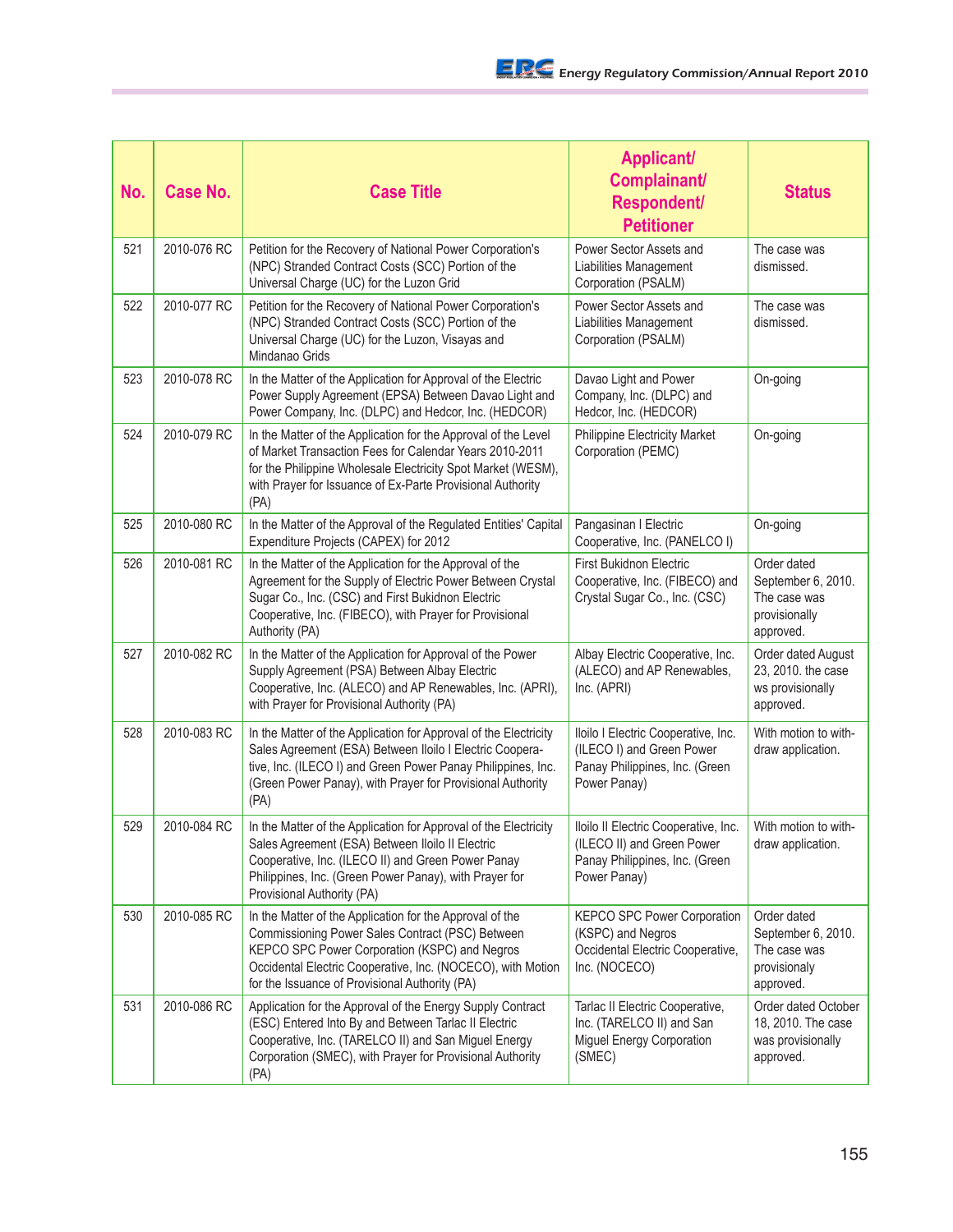| No. | Case No.    | <b>Case Title</b>                                                                                                                                                                                                                                                                                                                                                                            | <b>Applicant/</b><br>Complainant/<br><b>Respondent/</b><br><b>Petitioner</b>                           | <b>Status</b>                                                                                    |
|-----|-------------|----------------------------------------------------------------------------------------------------------------------------------------------------------------------------------------------------------------------------------------------------------------------------------------------------------------------------------------------------------------------------------------------|--------------------------------------------------------------------------------------------------------|--------------------------------------------------------------------------------------------------|
| 532 | 2010-087 RC | In the Matter of the Application for the Approval of the True<br>Cost Generation Rate (TCGR) for the Province of Siquijor,<br>with Prayer for Provisional Authority (PA)                                                                                                                                                                                                                     | National Power Corporation<br>- Small Power Utilities Group<br>(NPC-SPUG)                              | Order dated<br>September 6, 2010<br>(with hearing). The<br>case was provision-<br>ally approved. |
| 533 | 2010-088 RC | In the Matter of the Application for the Approval of the Sale<br>of Various Sub-Transmission Lines/Assets of the National<br>Transmission Corporation (TRANSCO) to Camiguin Electric<br>Cooperative, Inc. (CAMELCO), as Covered by a Lease<br>Purchase Agreement (LPA)                                                                                                                       | National Transmission<br>Corporation (TRANSCO) and<br>Camiguin Electric Cooperative,<br>Inc. (CAMELCO) | On-going                                                                                         |
| 534 | 2010-089 RC | In the Matter of the Application for the Approval of the<br>Connection Agreement and Distribution Wheeling Service<br>Agreement, Together with the Attached Rate Schedules,<br>Between Manila Electric Company (MERALCO) and Eagle<br>Cement Corporation, Pursuant to Energy Regulatory<br>Commission (ERC) Resolution No. 01, series of 2009, with<br>Prayer for Provisional Authority (PA) | Manila Electric Company<br>(MERALCO)                                                                   | On-going                                                                                         |
| 535 | 2010-090 RC | In the Matter of the Application for Approval of Rate<br>Adjustment in Accordance with R.A. No. 9136, with Prayer for<br>Provisional Authority (PA)                                                                                                                                                                                                                                          | Romblon Electric Cooperative,<br>Inc. (ROMELCO)                                                        | On-going                                                                                         |
| 536 | 2010-091 RC | In the Matter of the Application for the Approval of the Taytay<br>(Dolores) Substation Upgrade Project, with Prayer for the<br>Issuance of Provisional Authority (PA)                                                                                                                                                                                                                       | National Grid Corporation of the<br>Philippines (NGCP)                                                 | On-going                                                                                         |
| 537 | 2010-092 RC | In the Matter of the Application for the Approval of the<br>Supplemental Agreement to the Contract for the Supply<br>of Electric Energy Between Dagupan Electric Corporation<br>(DECORP) and Masinloc Power Partners Co., Ltd. (MPPCL),<br>with Motion for the Issuance of Provisional Authority (PA)                                                                                        | Dagupan Electric Corporation<br>(DECORP) and Masinloc Power<br>Partners Co., Ltd. (MPPCL)              | Order dated<br>September 6, 2010<br>(with hearing). The<br>case was provision-<br>ally approved. |
| 538 | 2010-093 RC | In the Matter of Application for Approval of Capital<br>Expenditure Project to Construct a 10 MVA Substation at<br>Carig, Tuguegarao City, with Prayer for Provisional Authority<br>(PA)                                                                                                                                                                                                     | Cagayan I Electric Cooperative,<br>Inc. (CAGELCO I)                                                    | Please refer to<br>Annex 2 "Summary<br>of 178 Decisions<br>Rendered in 2010"                     |
| 539 | 2010-094 RC | In the Matter of the Application for Authority to Implement<br>2010 Major Capital Projects, with Prayer for Provisional<br>Authority (PA)                                                                                                                                                                                                                                                    | San Fernando Electric Light and<br>Power Company, Inc.<br>(SFELAPCO)                                   | On-going                                                                                         |
| 540 | 2010-095 RC | In the Matter of the Application for Approval of the Electric<br>Power Purchase Agreement (EPPA) Between Bohol I Electric<br>Cooperative, Inc. (BOHECO I) and Cebu Energy Develop-<br>ment Corporation (CEDC), with Prayer for Provisional<br>Authority (PA)                                                                                                                                 | Bohol I Electric Cooperative, Inc.<br>(BOHECO I) and Cebu Energy<br>Development<br>Corporation (CEDC)  | Order dated<br>September 27, 2010.<br>The case was<br>provisionally<br>approved.                 |
| 541 | 2010-096 RC | In the Matter of the Application for the Approval of the Sale<br>of Various Sub-Transmission Lines/Assets of the National<br>Transmission Corporation (TRANSCO) to the La Union<br>Electric Company, Inc. (LUECO), as Covered by a Contract<br>to Sell                                                                                                                                       | National Transmission<br>Corporation (TRANSCO) and<br>La Union Electric Company, Inc.<br>(LUECO)       | On-going                                                                                         |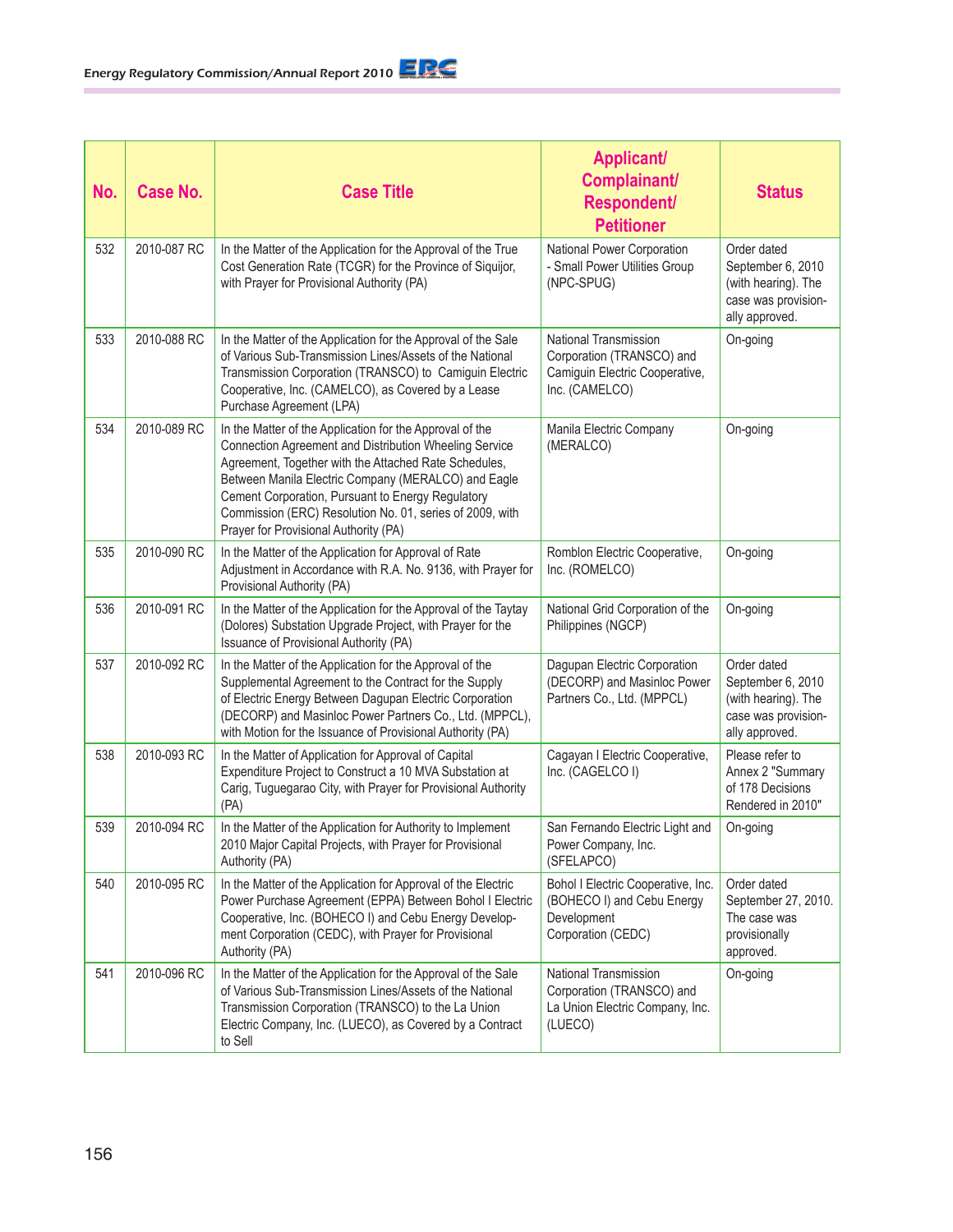| No. | <b>Case No.</b> | <b>Case Title</b>                                                                                                                                                                                                                                                                                                                                                  | <b>Applicant/</b><br>Complainant/<br>Respondent/<br><b>Petitioner</b>                                          | <b>Status</b> |
|-----|-----------------|--------------------------------------------------------------------------------------------------------------------------------------------------------------------------------------------------------------------------------------------------------------------------------------------------------------------------------------------------------------------|----------------------------------------------------------------------------------------------------------------|---------------|
| 542 | 2010-097 RC     | In the Matter of the Application for Approval of the Electric<br>Power Purchase Agreement (EPPA) Between Panay Electric<br>Company, Inc. (PECO) and Panay Energy Development<br>Corporation (PEDC), with Prayer for Provisional Authority<br>(PA)                                                                                                                  | Panay Electric Company, Inc.<br>(PECO) and Panay Energy<br>Development Corporation<br>(PEDC)                   | On-going      |
| 543 | 2010-098 RC     | In the Matter of the Application for the Approval of the<br>Proposed Construction of Submarine Cable                                                                                                                                                                                                                                                               | Camiguin Electric Cooperative,<br>Inc. (CAMELCO)                                                               | On-going      |
| 544 | 2010-099 RC     | In the Matter of the Application for Approval of Proposed<br>Electric Capital Projects for the Years 2010 to 2013 and<br>Authority to Secure Loan from the National Electrification<br>Administration (NEA), with Prayer for Provisional Authority<br>(PA)                                                                                                         | Aurora Electric Cooperative, Inc.<br>(AURELCO)                                                                 | On-going      |
| 545 | 2010-100 RC     | In the Matter of the Application for the Approval of Electric<br>Power Purchase Agreement (EPPA) Between Mactan Electric<br>Company, Inc. (MECO) and Cebu Energy Development<br>Corporation (CEDC), with Prayer for Provisional Authority<br>(PA)                                                                                                                  | Mactan Electric Company, Inc.<br>(MECO) and Cebu Energy<br>Development Corporation<br>(CEDC)                   | On-going      |
| 546 | 2010-101 RC     | In the Matter of the Application for Approval of Proposed<br>Electric Capital Projects for the Years 2010 to 2012 and<br>Authority to Secure Loan from the National Electrification<br>Adminstration (NEA), with Prayer for Provisional Authority<br>(PA)                                                                                                          | Davao del Sur Electric<br>Cooperative, Inc. (DASURECO)                                                         | On-going      |
| 547 | 2010-102 RC     | In the Matter of the Application for Approval of Capital<br>Expenditure Program for the Years 2010 to 2012                                                                                                                                                                                                                                                         | Abra Electric Cooperative, Inc.<br>(ABRECO)                                                                    | On-going      |
| 548 | 2010-103 RC     | In the Matter of the Application for Approval of Capital<br>Expenditure Program for the Years 2010 to 2012                                                                                                                                                                                                                                                         | La Union Electric Cooperative,<br>Inc. (LUELCO)                                                                | On-going      |
| 549 | 2010-104 RC     | In the Matter of the Application for the Approval of the Sale<br>of Various Sub-Transmission Lines/Assets of the National<br>Transmission Corporation (TRANSCO) to Peninsula Electric<br>Cooperative, Inc. (PENELCO), as Covered by an Amended<br>Lease Purchase Agreement (LPA) dated 2 February 2009                                                             | <b>National Transmission</b><br>Corporation (TRANSCO) and<br>Peninsula Electric Cooperative,<br>Inc. (PENELCO) | On-going      |
| 550 | 2010-105 RC     | In the Matter of the Application for Approval of Capital<br>Expenditure Program for the Years 2010 to 2014                                                                                                                                                                                                                                                         | Sorsogon I Electric Cooperative,<br>Inc. (SORECO I)                                                            | On-going      |
| 551 | 2010-106 RC     | In the Matter of the Application for Approval of An Adjustment<br>in Rates Under the Rules for Setting Electric Cooperatives'<br>Wheeling Rates (RSEC-WR), with Prayer for Provisional<br>Authority (PA)                                                                                                                                                           | Cotabato Electric Cooperative,<br>Inc. (COTELCO)                                                               | On-going      |
| 552 | 2010-107 RC     | In the Matter of the Application for Approval of Capital<br>Projects and Authority to Secure Loans from the National<br>Electrification Administration (NEA) in Accordance with the<br>Provisions of R.A. 9136 and the Guidelines to Govern the<br>Submission, Evaluation and Approval of Electric Capital<br>Projects, with Prayer for Provisional Authority (PA) | Pampanga I Electric<br>Cooperative, Inc. (PELCO I)                                                             | On-going      |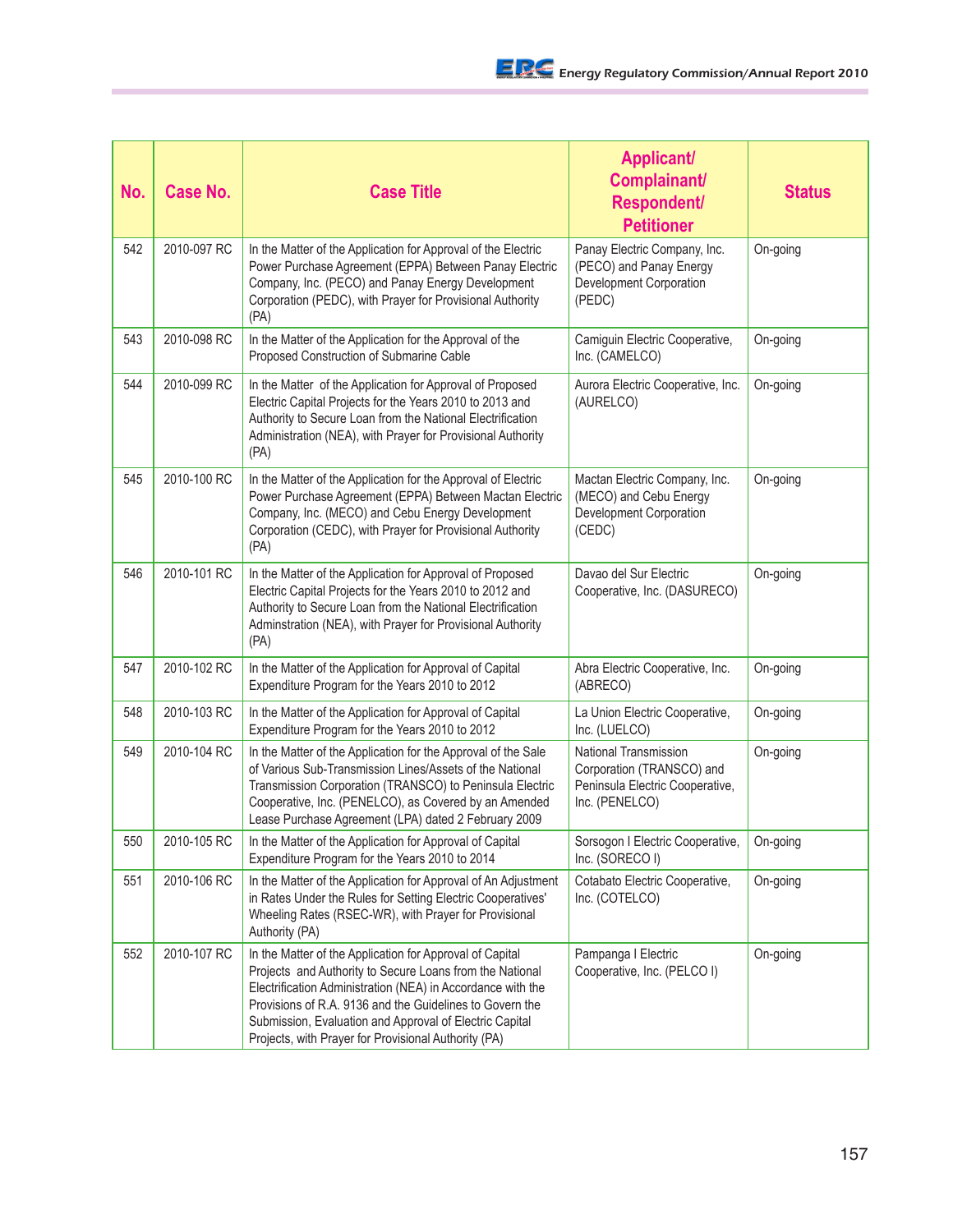| No. | Case No.    | <b>Case Title</b>                                                                                                                                                                                                                                                                                                                                                        | <b>Applicant/</b><br>Complainant/<br><b>Respondent/</b><br><b>Petitioner</b>                       | <b>Status</b>                                                  |
|-----|-------------|--------------------------------------------------------------------------------------------------------------------------------------------------------------------------------------------------------------------------------------------------------------------------------------------------------------------------------------------------------------------------|----------------------------------------------------------------------------------------------------|----------------------------------------------------------------|
| 553 | 2010-108 RC | In the Matter of the Application for Approval of the Electric<br>Power Purchase Agreement (EPPA) Between Aklan Electric<br>Cooperative, Inc. (AKELKO) and Panay Energy Development<br>Corporation (PEDC), with Prayer for Provisional Authority<br>(PA)                                                                                                                  | Aklan Electric Cooperative, Inc.<br>(AKELCO) and Panay Energy<br>Development<br>Corporation (PEDC) | On-going                                                       |
| 554 | 2010-109 RC | In the Matter of the Application for Authority to Implement<br>2010-2011 Major Electric Capital Projects (ECPs) and<br>Non-Electric Capital Projects (NON-ECPs), with Prayer for<br>Provisional Authority (PA)                                                                                                                                                           | <b>Clark Electric Distribution</b><br>Corporation (CEDC)                                           | On-going                                                       |
| 555 | 2010-110 RC | In the Matter of the Application for Review, Evaluation and<br>Approval for the Construction of the 69kV Subtransmission<br>Line from NGCP Lunzaran to the City Load Center at<br>Camanchile Drive, Zamboanga City                                                                                                                                                       | Zamboanga City Electric<br>Cooperative, Inc. (ZAMCELCO)                                            | On-going                                                       |
| 556 | 2010-111 RC | In the Matter of the Application for Approval of the Annual<br>Revenue Requirement (ARR) and Performance Incentive<br>Scheme (PIS) in Accordance with the Provisions of the Rules<br>for Setting Distribution Wheeling Rates (RDWR)                                                                                                                                      | <b>Clark Electric Distribution</b><br>Corporation (CEDC)                                           | Order dated<br>November 5, 2010.<br>The case was<br>withdrawn. |
| 557 | 2010-112 RC | In the Matter of the Application of the National Grid<br>Corporation of the Philippines (NGCP) for the Approval of<br>Force Majeure (FM) Event Regulated FM Pass Through for<br>the Typhoons Ondoy and Pepeng and Sabotage in<br>Mindanao, in Accordance with the Rules for Setting<br>Transmission Wheeling Rates (RTWR), with Prayer for<br>Provisional Authority (PA) | National Grid Corporation of the<br>Philippines (NGCP)                                             | On-going                                                       |
| 558 | 2010-113 RC | In the Matter of the Application for Approval of the Annual<br>Revenue Requirement (ARR) and Performance Incentive<br>Scheme (PIS) in Accordance with the Provisions of the Rules<br>for Setting Distribution Wheeling Rates (RDWR)                                                                                                                                      | Angeles Electric Corporation<br>(AEC)                                                              | On-going                                                       |
| 559 | 2010-114 RC | In the Matter of the Application for Approval of the Annual<br>Revenue Requirement (ARR) and Performance Incentive<br>Scheme (PIS) in Accordance with the Provisions of the Rules<br>for Setting Distribution Wheeling Rates (RDWR)                                                                                                                                      | San Fernando Electric Light and<br>Power Company, Inc.<br>(SFELAPCO)                               | On-going                                                       |
| 560 | 2010-115 RC | In the Matter of the Application for Approval of the Annual<br>Revenue Requirement (ARR) and Performance Incentive<br>Scheme (PIS) in Accordance with the Provisions of the Rules<br>for Setting Distribution Wheeling Rates (RDWR)                                                                                                                                      | Subic Enerzone Corporation<br>(SEZ)                                                                | Order dated October<br>27, 2010. The case<br>was withdrawn.    |
| 561 | 2010-116 RC | In the Matter of the Application for Recovery of Actual Fuel<br>and Lubricant Costs Incurred for the Period March 15 to<br>August 25, 2010                                                                                                                                                                                                                               | Cotabato Light and Power<br>Company, Inc. (CLPC)                                                   | On-going                                                       |
| 562 | 2010-117 RC | In the Matter of the Application for Approval of the Annual<br>Revenue Requirement (ARR) and Performance Incentive<br>Scheme (PIS) in Accordance with the Provisions of the Rules<br>for Setting Distribution Wheeling Rates (RDWR)                                                                                                                                      | Bohol Light Company, Inc.<br>(BLCI)                                                                | On-going                                                       |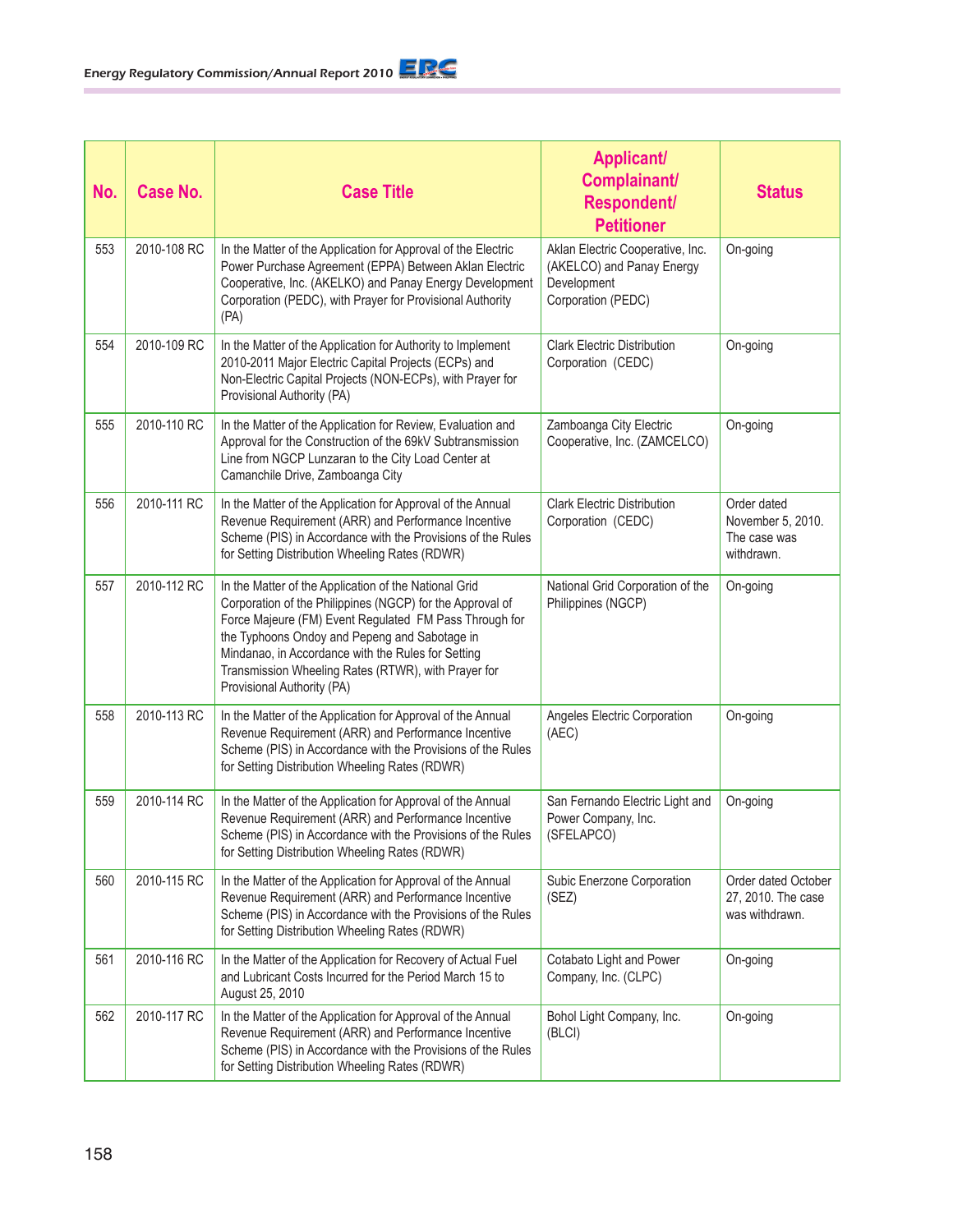| No. | <b>Case No.</b> | <b>Case Title</b>                                                                                                                                                                                                                                                                                                       | <b>Applicant/</b><br>Complainant/<br><b>Respondent/</b><br><b>Petitioner</b>                                                | <b>Status</b> |
|-----|-----------------|-------------------------------------------------------------------------------------------------------------------------------------------------------------------------------------------------------------------------------------------------------------------------------------------------------------------------|-----------------------------------------------------------------------------------------------------------------------------|---------------|
| 563 | 2010-118 RC     | In the Matter of the Application for Approval of Capital<br>Expenditure Program for the Years 2010 to 2013, with<br>Prayers for Provisional Authority (PA) and Authority to Secure<br>Loan                                                                                                                              | Nueva Ecija I Electric<br>Cooperative, Inc. (NEECO I)                                                                       | On-going      |
| 564 | 2010-119 RC     | In the Matter of the Application for Approval of the Proposed<br>Capital Expenditure Projects for Years 2010 to 2014                                                                                                                                                                                                    | <b>Batangas II Electric</b><br>Cooperative, Inc. (BATELEC II)                                                               | On-going      |
| 565 | 2010-120 RC     | In the Matter of the Establishment of the Wholesale Electricity<br>Spot Market (WESM) in the Visayas Grid                                                                                                                                                                                                               | Department of Energy (DOE)<br>through the Philippine Electricity<br>Market Corporation (PEMC)                               | On-going      |
| 566 | 2010-121 RC     | In the Matter of the Application for the Contract for the Supply<br>of Electric Energy Between Camarines Sur II Electric<br>Cooperative, Inc. (CASURECO II) and Masinloc Power<br>Partners Company, Ltd. (MPPCL), with Prayer for Provisional<br>Authority (PA)                                                         | <b>Camarines Sur II Electric</b><br>Cooperative, Inc. (CASURECO<br>II) and Masinloc Power Partners<br>Company, Ltd. (MPPCL) | On-going      |
| 567 | 2010-122 RC     | In the Matter of the Application for Approval of the Proposed<br>Capital Expenditure Projects for the Years 2010 to 2012, with<br>Prayer for Provisional Authority (PA)                                                                                                                                                 | Benguet Electric Cooperative,<br>Inc. (BENECO)                                                                              | On-going      |
| 568 | 2010-123 RC     | In the Matter of the Application for Approval of Emergency<br>Capital Expenditure Projects and the Authority to Secure<br>Loan from the National Electrification Administration (NEA),<br>with Prayer for Provisional Authority (PA)                                                                                    | Siargao Electric Cooperative,<br>Inc. (SIARELCO)                                                                            | On-going      |
| 569 | 2010-124 RC     | In the Matter of the Application for the Approval of its Annual<br>Revenue Requirement (ARR) and Performance Incentive<br>Scheme (PIS) of the Third Regulatory Period in<br>Accordance with the Rules for Setting Distribution Wheeling<br>Rates (RDWR)                                                                 | Panay Electric Company, Inc.<br>(PECO)                                                                                      | On-going      |
| 570 | 2010-125 RC     | In the Matter of the Application for the Approval of the<br>Commissioning Power Sales Contract (PSC) Between<br>KEPCO SPC Power Corporation (KSPC) and Negros Oriental<br>I Electric Cooperative, Inc. (NORECO I), with Motion for the<br>Issuance of Provisional Authority (PA)                                        | KEPCO SPC Power Corporation<br>(KSPC) and Negros Oriental<br>I Electric Cooperative, Inc.<br>(NORECO I)                     | On-going      |
| 571 | 2010-126 RC     | In the Matter of the Application for Approval of the<br>Memorandum of Agreement (MOA) for Sale of Generated<br>Power During Commissioning Between Smith Bell Mini-Hydro<br>Corporation (SBMHC) and Nueva Vizcaya Electric<br>Cooperative, Inc. (NUVELCO), with Prayer for the Issuance<br>of Provisional Authority (PA) | Smith Bell Mini-Hydro<br>Corporation (SBMHC) and<br>Nueva Vizcaya Electric<br>Cooperative, Inc. (NUVELCO)                   | On-going      |
| 572 | 2010-127 RC     | In the Matter of the Application for Approval of the Annual<br>Revenue Requirement (ARR) and Performance Incentive<br>Scheme (PIS) in Accordance with the Provisions of the Rules<br>for Setting Distribution Wheeling Rates (RDWR)                                                                                     | Subic Enerzone Corporation<br>(SEZ)                                                                                         | On-going      |
| 573 | 2010-128 RC     | In the Matter of the Petition to Clarify the Treatment of<br>System Loss Relative to the Electric Power Purchase<br>Agreement (EPPA) Between Visayan Electric Company, Inc.<br>(VECO) and Cebu Energy Development Corporation (CEDC),<br>with Prayer for Provisional Authority (PA)                                     | Visayan Electric Company, Inc.<br>(VECO) and Cebu Energy<br>Development Corporation<br>(CEDC)                               | On-going      |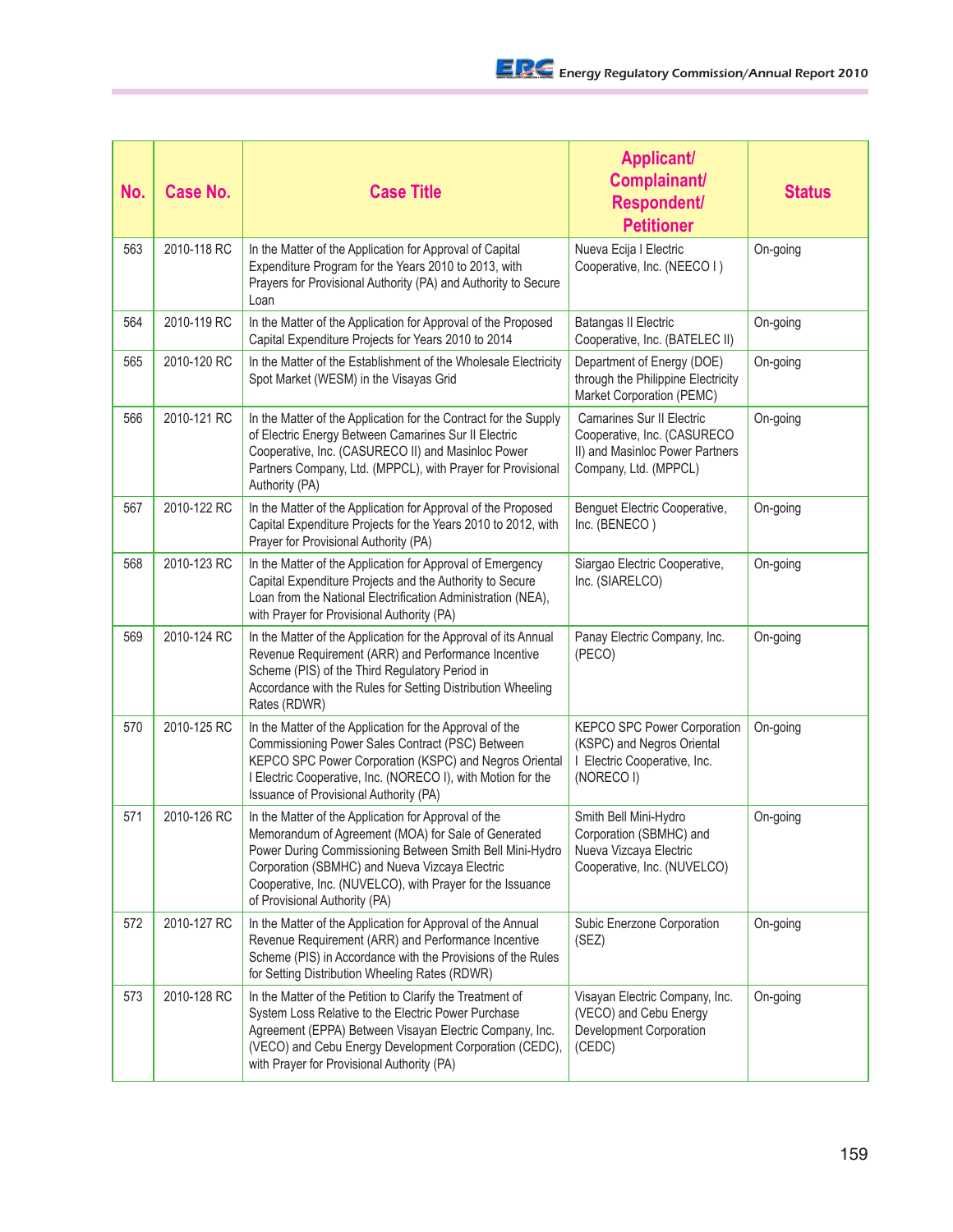| No. | <b>Case No.</b> | <b>Case Title</b>                                                                                                                                                                                                                                                                                                               | <b>Applicant/</b><br>Complainant/<br><b>Respondent/</b><br><b>Petitioner</b>                                        | <b>Status</b> |
|-----|-----------------|---------------------------------------------------------------------------------------------------------------------------------------------------------------------------------------------------------------------------------------------------------------------------------------------------------------------------------|---------------------------------------------------------------------------------------------------------------------|---------------|
| 574 | 2010-129 RC     | In the Matter of the Application for Approval of Capital<br>Expenditures Program for the Years 2010 to 2012 and for<br>Authority to Secure Loan, with Prayer for Provisional<br>Authority (PA)                                                                                                                                  | <b>Ilocos Norte Electric</b><br>Cooperative, Inc. (INEC)                                                            | On-going      |
| 575 | 2010-130 RC     | In the Matter of the Application for the Approval of the<br>Commissioning Power Sales Contract (PCS) Between<br>KEPCO SPC Power Corporation (KSPC) and VMC Rural<br>Electric Service Cooperative, Inc. (VRESCO), with Motion for<br>the Issuance of Provisional Authority (PA)                                                  | <b>KEPCO SPC Power</b><br>Corporation (KSPC) and VMC<br><b>Rural Electric Service</b><br>Cooperative, Inc. (VRESCO) | On-going      |
| 576 | 2010-131 RC     | In the Matter of the Application for Approval of the Annual<br>Revenue Requirement (ARR) and Performance Incentive<br>Scheme (PIS) in Accordance with the Provisions of the Rules<br>for Setting Distribution Wheeling Rates (RDWR)                                                                                             | <b>Clark Electric Distribution</b><br>Corporation (CEDC)                                                            | On-going      |
| 577 | 2010-132 RC     | In the Matter of the Applications for Approval of Capital<br>Expenditure Program for the Years 2010 to 2014 and to<br>Secure Loans, with Prayer for Provisional Authority (PA)                                                                                                                                                  | Nueva Ecija II Electric<br>Cooperative, Inc. - Area 2<br>(NEECO II-Area 2)                                          | On-going      |
| 578 | 2010-133 RC     | In the Matter of the Application for Approval of Capital<br>Expenditure Program for the Years 2010 to 2014, with Prayer<br>for Provisional Authority (PA)                                                                                                                                                                       | Quezon I Electric Cooperative,<br>Inc. (QUEZELCO I)                                                                 | On-going      |
| 579 | 2010-134 RC     | In the Matter of the Application for Approval of Proposed<br>Electric Capital Projects for the Years 2010 to 2013 and<br>Authority to Secure Loan from the National Electrification<br>Administration (NEA), with Prayer for Provisional Authority<br>(PA)                                                                      | Batanes Electric Cooperative,<br>Inc. (BATANELCO)                                                                   | On-going      |
| 580 | 2010-135 RC     | In the Matter of the Application for the Approval and Recovery<br>of Generation Cost Under the Second Generation Rate<br>Adjustment Mechanism (2nd GRAM), Together with Carrying<br>Charges, with Prayer for Provisional Authority (PA)                                                                                         | Manila Electric Company<br>(MERALCO)                                                                                | On-going      |
| 581 | 2010-136 RC     | In the Matter of the Application for the Approval of<br>Connection Charges and Residual Subtransmission Charges<br>for Calendar Year 2010 on the Excluded Services Covering<br>the Existing Subtransmission Assets of the National Grid<br>Corporation of the Philippines (NGCP), with Prayer for<br>Provisional Authority (PA) | National Grid Corporation of the<br>Philippines (NGCP)                                                              | On-going      |
| 582 | 2010-137 RC     | In the Matter of the Application for Approval of the Power<br>Supply Contract (PSC) Between Iloilo I Electric Cooperative,<br>Inc. (ILECO I) and Green Core Geothermal, Inc. (GCGI), with<br>Prayer for Provisional Authority (PA)                                                                                              | Iloilo I Electric Cooperative,<br>Inc. (ILECO I) and Green Core<br>Geothermal, Inc. (GCGI)                          | On-going      |
| 583 | 2010-138 RC     | In the Matter of the Application for Approval of Electric<br>Distribution Capital Project for CY 2010 Within Franchise<br>Area, with Prayer for a Provisional Authority (PA)                                                                                                                                                    | Bohol Light Company, Inc.<br>(BLCI)                                                                                 | On-going      |
| 584 | 2010-139 RC     | In the Matter of the Application for Approval of Proposed<br>Electric Capital Projects for the Years 2010 to 2014 and<br>Authority to Secure Loan from the National Electrification<br>Administration (NEA), with Prayer for Provisional Authority<br>(PA)                                                                      | Nueva Ecija II Electric<br>Cooperative, Inc. - Area 1<br>(NEECO II-Area 1)                                          | On-going      |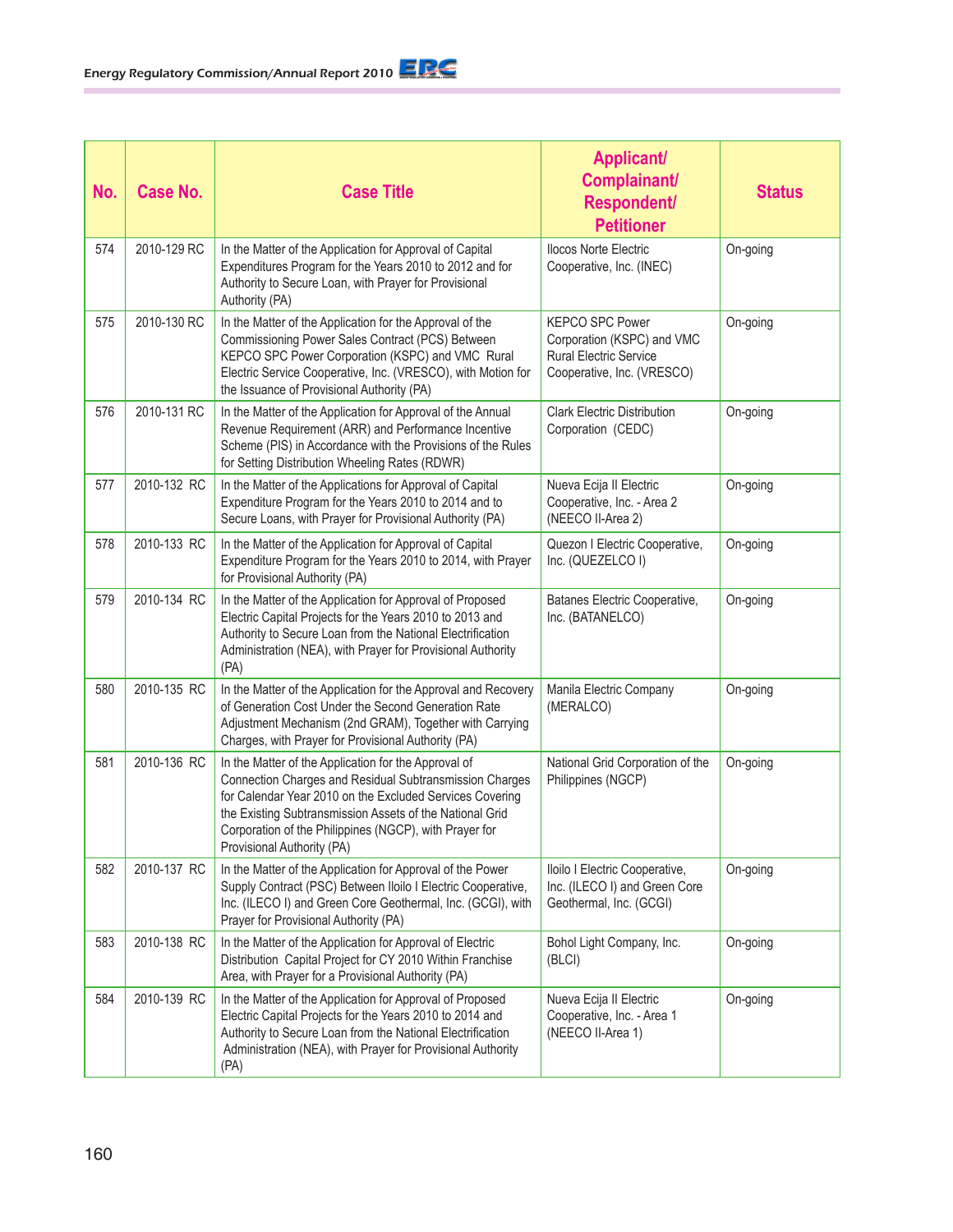| No. | <b>Case No.</b> | <b>Case Title</b>                                                                                                                                                                                                                                                                                                                                                                                                                                                                                               | <b>Applicant/</b><br>Complainant/<br><b>Respondent/</b><br><b>Petitioner</b>                                             | <b>Status</b> |
|-----|-----------------|-----------------------------------------------------------------------------------------------------------------------------------------------------------------------------------------------------------------------------------------------------------------------------------------------------------------------------------------------------------------------------------------------------------------------------------------------------------------------------------------------------------------|--------------------------------------------------------------------------------------------------------------------------|---------------|
| 585 | 2010-140 RC     | In the Matter of Application for the Approval of the Power<br>Supply Agreement (PSA) Between Ifugao Electric<br>Cooperative, Inc. (IFELCO) and the Provincial Government of<br>Ifugao (PGI), with Prayer for Provisional Authority (PA)                                                                                                                                                                                                                                                                         | Ifugao Electric Cooperative, Inc.<br>(IFELCO) and the Provincial<br>Government of Ifugao (PGI)                           | On-going      |
| 586 | 2010-141 RC     | In the Matter of the Application for the Approval of the<br>Commissioning Power Sales Contract (PSC) Between<br>KEPCO SPC Power Corporation (KSPC) and Negros Oriental<br>Il Electric Cooperative, Inc. (NORECO II), with Motion for the<br>Issuance of Provisional Authority (PA)                                                                                                                                                                                                                              | KEPCO SPC Power Corporation<br>(KSPC) and Negros Oriental<br>Il Electric Cooperative, Inc.<br>(NORECO II)                | On-going      |
| 587 | 2010-142 RC     | In the Matter of the Application for Approval of Proposed<br>Electric Capital Projects for the Years 2010 to 2013 and<br>Authority to Secure Loan from the National Electrification<br>Administration (NEA), with Prayer for Provisional Authority<br>(PA)                                                                                                                                                                                                                                                      | Pampanga Rural Electric<br>Service Cooperative, Inc.<br>(PRESCO)                                                         | On-going      |
| 588 | 2010-143 RC     | In the Matter of the Application for Approval of the Energy<br>Supply Contract (ESC) Between Pangasinan III Electric<br>Cooperative, Inc. (PANELCO III) and San Miguel Energy<br>Corporation (SMEC), with Prayer for Provisional Authority<br>(PA)                                                                                                                                                                                                                                                              | Pangasinan III Electric<br>Cooperative, Inc.<br>(PANELCO III) and San Miguel<br><b>Energy Corporation (SMEC)</b>         | On-going      |
| 589 | 2010-144 RC     | In the Matter of the Application for the Approval of the Power<br>Supply Agreement (PSA) Entered Into By and Between<br>Cabanatuan Electric Corporation (CELCOR) and Therma<br>Luzon, Inc. (TLI), with Prayer for the Immediate Issuance of a<br>Provisional Authority (PA)                                                                                                                                                                                                                                     | Cabanatuan Electric Corporation<br>(CELCOR) and Therma Luzon,<br>Inc. (TLI)                                              | On-going      |
| 590 | 2010-145 RC     | In the Matter of the Application for Approval of Proposed<br>Electric Capital Projects for the Years 2011-2014                                                                                                                                                                                                                                                                                                                                                                                                  | Tarlac II Electric Cooperative,<br>Inc. (TARELCO II)                                                                     | On-going      |
| 591 | 2010-146 RC     | In the Matter of the Application for Authority to Retire: (1) the<br>Cavite Substation Located at Cavite City; (2) The Lucena<br>Il Substation Located at Lucena City, Quezon Province; (3)<br>Pagbilao Substation Located at Pagbilao, Quezon Province;<br>(4) Forbes Park Substation Located at Makati City; and (5)<br>Tondo Substation Located at Tondo, Manila and to Withdraw<br>from Service Certain Equipment and Machinery Installed in<br>the Substations, with Prayer for Provisional Authority (PA) | Manila Electric Company<br>(MERALCO)                                                                                     | On-going      |
| 592 | 2010-147 RC     | In the Matter of the Application for Approval of Capital<br>Expenditure Program for the Years 2010 to 2014, with Prayer<br>for Provisional Authority (PA)                                                                                                                                                                                                                                                                                                                                                       | Albay Electric Cooperative, Inc.<br>(ALECO)                                                                              | On-going      |
| 593 | 2010-148 RC     | In the Matter of the Application for the Approval of the Sale<br>of Various Sub-Transmission Lines/Assets of the National<br>Transmission Corporation (TRANSCO) to Surigao Del Norte<br>Electric Cooperative, Inc. (SURNECO), as Covered by a<br>Contract to Sell                                                                                                                                                                                                                                               | <b>National Transmission</b><br>Corporation (TRANSCO) and<br>Surigao del Norte Electric Coop-<br>erative, Inc. (SURNECO) | On-going      |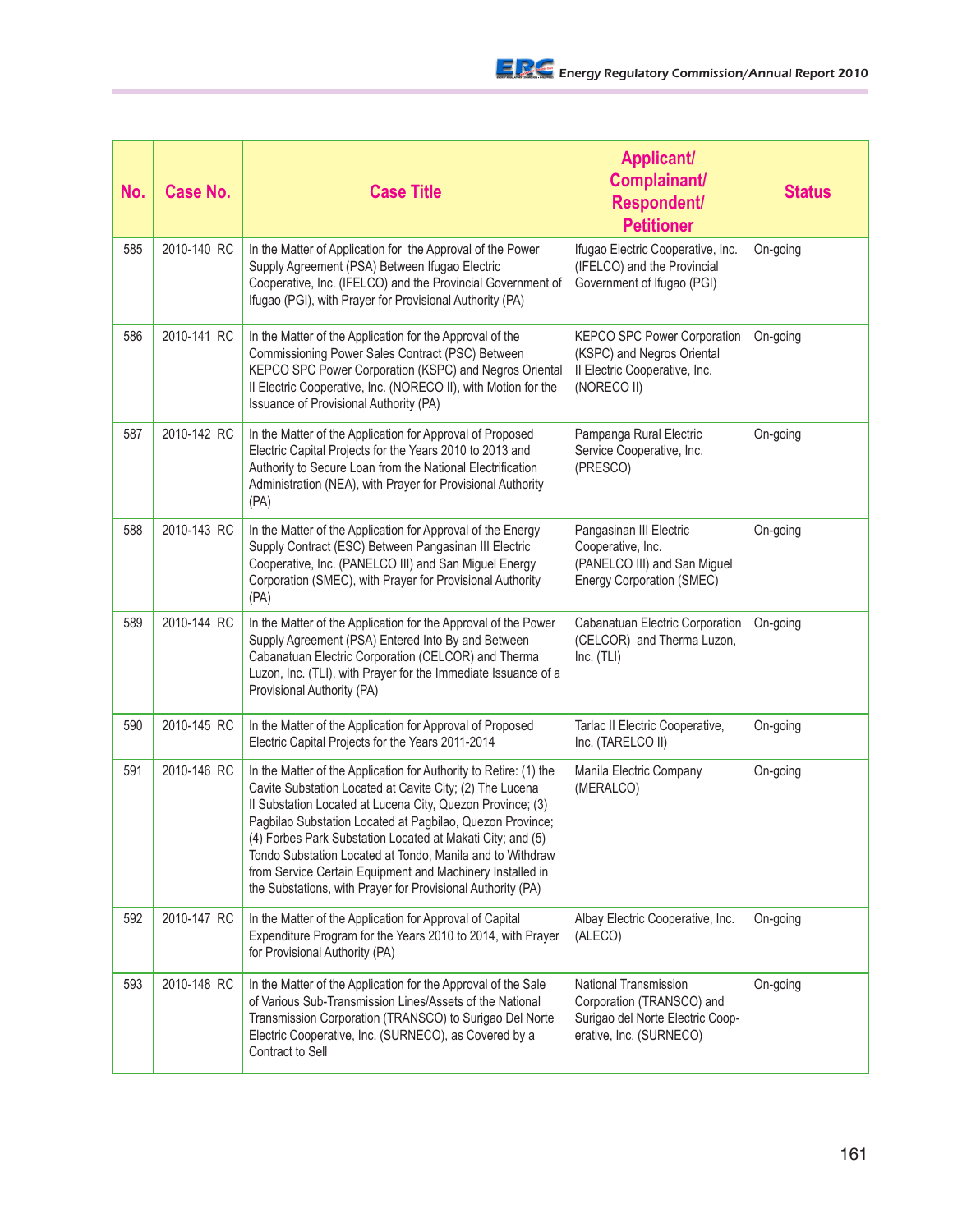| No. | <b>Case No.</b> | <b>Case Title</b>                                                                                                                                                                                                                                                                                                                                                                                                                                                       | <b>Applicant/</b><br>Complainant/<br><b>Respondent/</b><br><b>Petitioner</b>                           | <b>Status</b> |
|-----|-----------------|-------------------------------------------------------------------------------------------------------------------------------------------------------------------------------------------------------------------------------------------------------------------------------------------------------------------------------------------------------------------------------------------------------------------------------------------------------------------------|--------------------------------------------------------------------------------------------------------|---------------|
| 594 | 2010-149 RC     | In the Matter of the Application for Approval of: a) The<br>Recalculated MAP for the Regulatory Year 2012; and b) The<br>Translation Into Distribution Related Rates of Different<br>Customer Classes for the Third Regulatory Year of the<br>Energy Regulatory Commission (ERC) - Approved Annual<br>Revenue Requirement (ARR) for Cotabato Light and Power<br>Company, Inc. (CLPC) under the Performance Based<br>Regulation (PBR) of the Regulatory Period 2009-2013 | Cotabato Light and Power<br>Company, Inc. (CLPC)                                                       | On-going      |
| 595 | 2010-150 RC     | In the Matter of the Application for Approval of the Contract<br>for the Supply of Electricity Between Bacavalley Energy, Inc.<br>(BEI), and Manila Electric Company (MERALCO), with Prayer<br>for Provisional Authority (PA)                                                                                                                                                                                                                                           | Manila Electric Company<br>(MERALCO)                                                                   | On-going      |
| 596 | 2010-151 RC     | In the Matter of the Application for the Approval of the Sale<br>of Various Sub-Transmission Lines/Assets of the National<br>Transmission Corporation (TRANSCO) to Ilocos Sur Electric<br>Cooperative, Inc. (ISECO), as Covered by an Amended<br>Contract to Sell                                                                                                                                                                                                       | National Transmission<br>Corporation (TRANSCO) and<br>Ilocos Sur Electric Cooperative,<br>Inc. (ISECO) | On-going      |
| 597 | 2010-152 RC     | In the Matter of the Application for the Approval of the<br>Maximum Allowable Revenue (MAR) for Calendar Year 2011<br>(MAR2011) and the Performance Incentive Scheme (PIS)<br>Compliance in Accordance with the Alternative Form of Rate<br>Setting Methodology Under the Rules for Setting the<br>Transmission Wheeling Rates (RTWR), with Prayer for<br>Provisional Authority (PA)                                                                                    | National Grid Corporation of the<br>Philippines (NGCP)                                                 | On-going      |
| 598 | 2010-153 RC     | In the Matter of the Application for Approval of the Maximum<br>Average Price (MAP RY 2012) and its Translation Into<br>Distribution Rates of Different Customer Classes for the Third<br>Regulatory Year of the Energy Regulatory Commission (ERC)<br>-Approved Annual Revenue Requirement (ARR) for Iligan<br>Light and Power, Inc. (ILPI) under the Performance Based<br>Regulation (PBR) of the Regulatory Period 2010-2013                                         | Iligan Light and Power, Inc.<br>(ILPI)                                                                 | On-going      |
| 599 | 2010-154 RC     | In the Matter of the Application for Approval of the Translation<br>Into Distribution Rates of Different Customer Classes for the<br>Third Regulatory Year of the Energy Regulatory Commission<br>(ERC) - Approved Annual Revenue Requirement (ARR) for<br>Mactan Electric Company, Inc. (MECO) under the<br>Performance Based Regulation (PBR) of the Regulatory<br>Period 2010-2013                                                                                   | Mactan Electric Company, Inc.<br>(MECO)                                                                | On-going      |
| 600 | 2010-155 RC     | In the Matter of the Application for Approval of the Power<br>Supply Agreement (PSA) Between Isabela I Electric<br>Cooperative, Inc. (ISELCO I) and Lucky PPH International,<br>Inc. (LPII), with Prayer for Provisional Authority (PA)                                                                                                                                                                                                                                 | Isabela I Electric Cooperative,<br>Inc. (ISELCO I) and Lucky PPH<br>International, Inc. (LPII)         | On-going      |
| 601 | 2010-156 RC     | In the Matter of the Application for Approval of the Electric<br>Power Purchase Agreement (EPPA) Between Cebu I Electric<br>Cooperative, Inc. (CEBECO I) and Cebu Energy<br>Development Corporation (CEDC), with Prayer for Provisional<br>Authority (PA)                                                                                                                                                                                                               | Cebu I Electric Cooperative, Inc.<br>(CEBECO I) and Cebu Energy<br>Development<br>Corporation (CEDC)   | On-going      |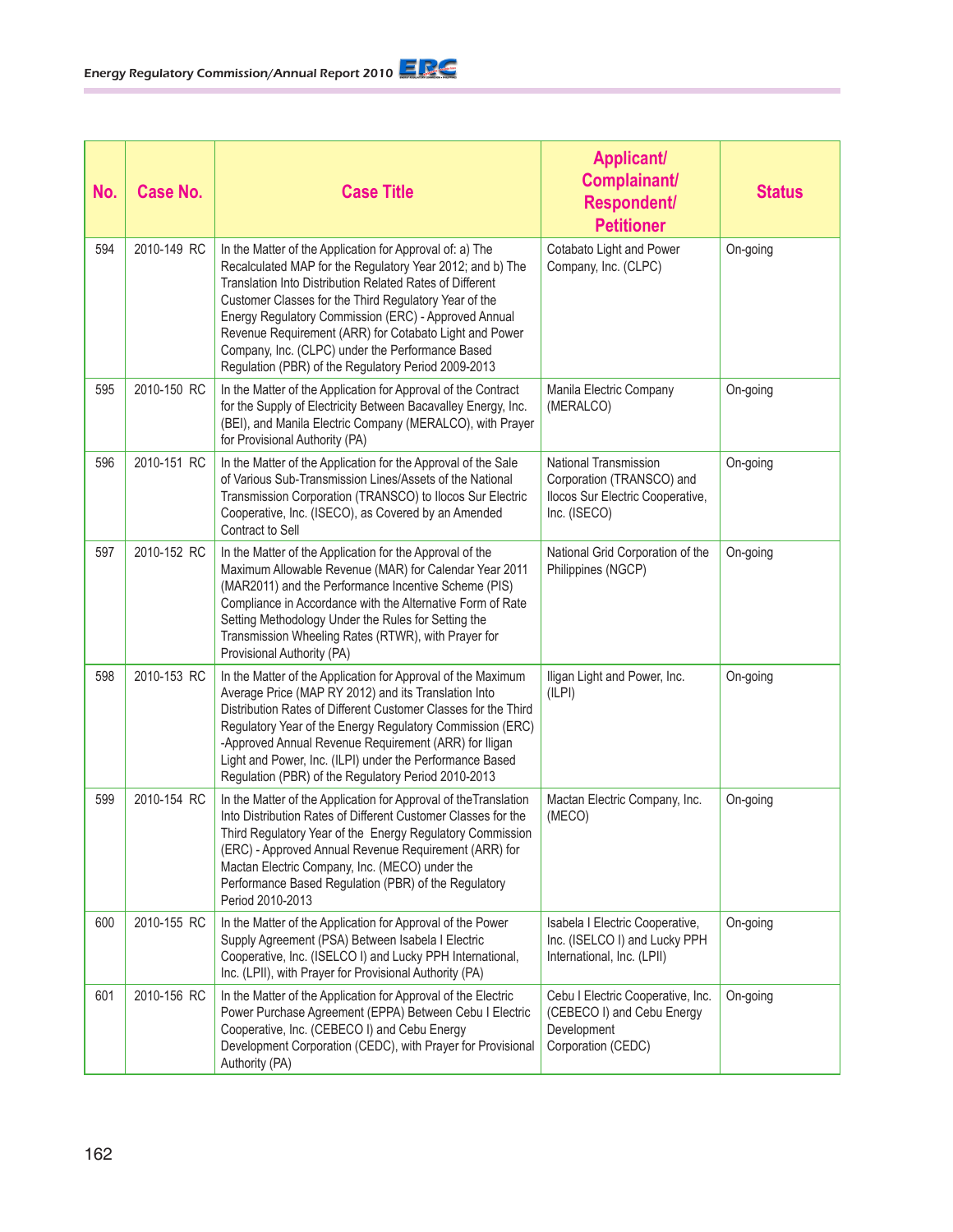| No. | <b>Case No.</b> | <b>Case Title</b>                                                                                                                                                                                                                                                                                                                                               | <b>Applicant/</b><br>Complainant/<br><b>Respondent/</b><br><b>Petitioner</b>                                    | <b>Status</b>                                                                |
|-----|-----------------|-----------------------------------------------------------------------------------------------------------------------------------------------------------------------------------------------------------------------------------------------------------------------------------------------------------------------------------------------------------------|-----------------------------------------------------------------------------------------------------------------|------------------------------------------------------------------------------|
| 602 | 2010-157 RC     | In the Matter of the Application for Approval of the Electric<br>Power Purchase Agreement (EPPA) Between Cebu III<br>Electric Cooperative, Inc. (CEBECO III) and Cebu Energy<br>Development Corporation (CEDC), with Prayer for Provisional<br>Authority (PA)                                                                                                   | Cebu III Electric Cooperative,<br>Inc. (CEBECO III) and Cebu<br><b>Energy Development</b><br>Corporation (CEDC) | On-going                                                                     |
| 603 | 2010-158 RC     | In the Matter of the Application for Approval of the Electric<br>Power Purchase Agreement (EPPA) Between Cebu II Electric<br>Cooperative, Inc. (CEBECO II) and Cebu Energy<br>Development Corporation (CEDC), with Prayer for Provisional<br>Authority (PA)                                                                                                     | Cebu II Electric Cooperative,<br>Inc. (CEBECO II) and Cebu<br><b>Energy Development</b><br>Corporation (CEDC)   | On-going                                                                     |
| 604 | 2010-159 RC     | In the Matter of the Application for the Approval of the Sale<br>of Various Sub-Transmission Lines/Assets of the National<br>Transmission Corporation (TRANSCO) to Visayan Electric<br>Company, Inc. (VECO), as Covered by a Contract to Sell                                                                                                                   | National Transmission<br>Corporation (TRANSCO) and<br>Visayan Electric Company, Inc.<br>(VECO)                  | On-going                                                                     |
| 605 | 2010-160 RC     | In the Matter of the Application for the Approval of Capital<br>Expenditure Program for the Years 2011 to 2015 and for<br>Authority to Secure Loan, with Prayer for Provisional<br>Authority (PA)                                                                                                                                                               | <b>Negros Oriental I Electric</b><br>Cooperative, Inc. (NORECO I)                                               | On-going                                                                     |
| 606 | 2010-161 RC     | In the Matter of the Application for Approval of Emergency<br>Electric Capital Project re: Replacement of Damaged SF6 MV<br>Circuit Breaker and Feeder Vacuum Reclosers and its<br>Accessories of Dabongdabong Substation and Authority to<br>Secure Loan from the National Electrification Administration<br>(NEA), with Prayer for Provisional Authority (PA) | First Bukidnon Electric<br>Cooperative, Inc. (FIBECO)                                                           | On-going                                                                     |
| 607 | 2010-162 RC     | In the Matter of the Application for Approval of the Electric<br>Power Purchase Agreement (EPPA) Between Capiz Electric<br>Cooperative, Inc. (CAPELCO) and Panay Energy<br>Development Corporation (PEDC), with Prayer for Provisional<br>Authority (PA)                                                                                                        | Capiz Electric Cooperative, Inc.<br>(CAPELCO) and Panay Energy<br>Development<br>Corporation (PEDC)             | On-going                                                                     |
| 608 | 2010-163 RC     | In the Matter of the Application for Approval of the Amended<br>and Restated Power Purchase Agreement (AREPPA)<br>Between Panay Electric Company, Inc. (PECO) and Panay<br>Power Corporation (PPC), with Prayer for Provisional<br>Authority (PA)                                                                                                               | Panay Electric Company, Inc.<br>(PECO) and Panay Power<br>Corporation (PPC)                                     | On-going                                                                     |
| 609 | 2010-001 RM     | In the Matter of the Petition for Issuance of Market Fee<br>Setting Rules for the Philippine Wholesale Electricity Spot<br>Market (WESM)                                                                                                                                                                                                                        | <b>Philippine Electricity Market</b><br>Corporation (PEMC)                                                      | Please refer to<br>Annex 2 "Summary<br>of 178 Decisions<br>Rendered in 2010" |
| 610 | 2010-002 RM     | In Re: Rules for the Interruptible Load Program of Distribution<br>Utilities (DUs)                                                                                                                                                                                                                                                                              | <b>Energy Regulatory Commission</b><br>(ERC)                                                                    | Please refer to An-<br>nex 1 "Summary of<br>Resolutions"                     |
| 611 | 2010-003 RM     | In the Matter of the Petition for the Amendment of Resolution<br>No. 16, Series of 2008 - Entitled A Resolution Adopting<br>Policies to Govern the Transition Supply Contract (TSC)<br>which have been Assigned and Transferred to the National<br>Power Corporation (NPC) Successor Generation Companies                                                       | National Association of<br><b>Electricity Consumers for</b><br>Reforms, Inc. (NASECORE)                         | Order dated July 26,<br>2010. The case was<br>dismissed.                     |